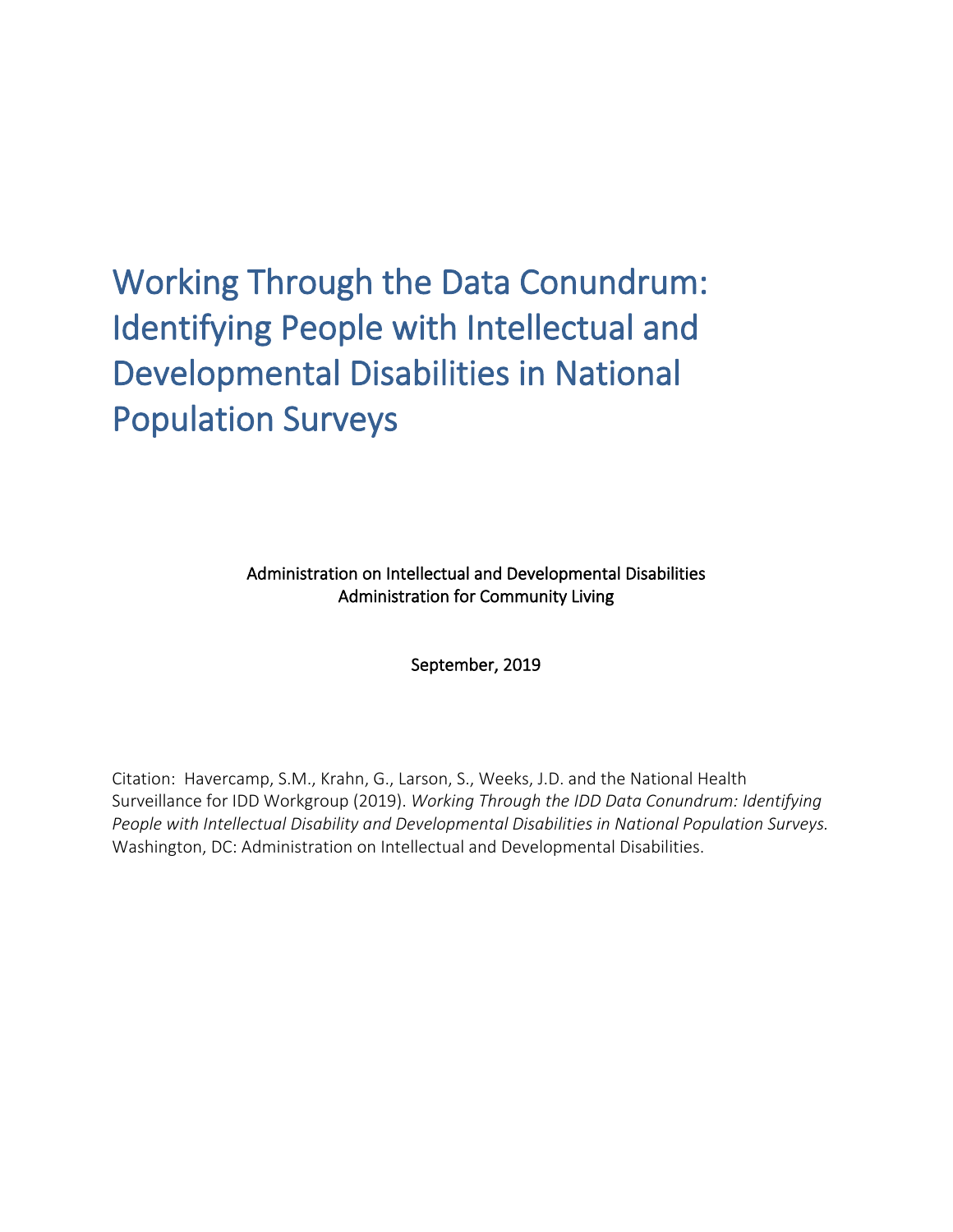*Collaborating Partners within the United States Department of Health & Human Services*

Administration on Intellectual and Developmental Disabilities, Administration for Community Living (AIDD/ACL)

Center for Medicaid and Children's Health Insurance Program Services, Centers for Medicare & Medicaid Services (CMCS/CMS)

Center for Clinical Standards and Quality, Centers for Medicare & Medicaid Services (CCSQ/CMS)

National Center for Health Statistics, Centers for Disease Control & Prevention (NCHS/CDC)

- Assistant Secretary for Planning and Evaluation, United States Department of Health & Human Services (ASPE/HHS)
- National Center on Birth Defects and Developmental Disabilities, Centers for Disease Control & Prevention (NCBDDD/CDC)
- National Institute for Disability, Independent Living and Rehabilitation Research, Administration for Community Living (NIDILRR/ACL)

Office of Minority Health, Centers for Medicare & Medicaid Services (OMH/CMS)

Office of Minority Health, United States Department of Health & Human Services (OMH/HHS)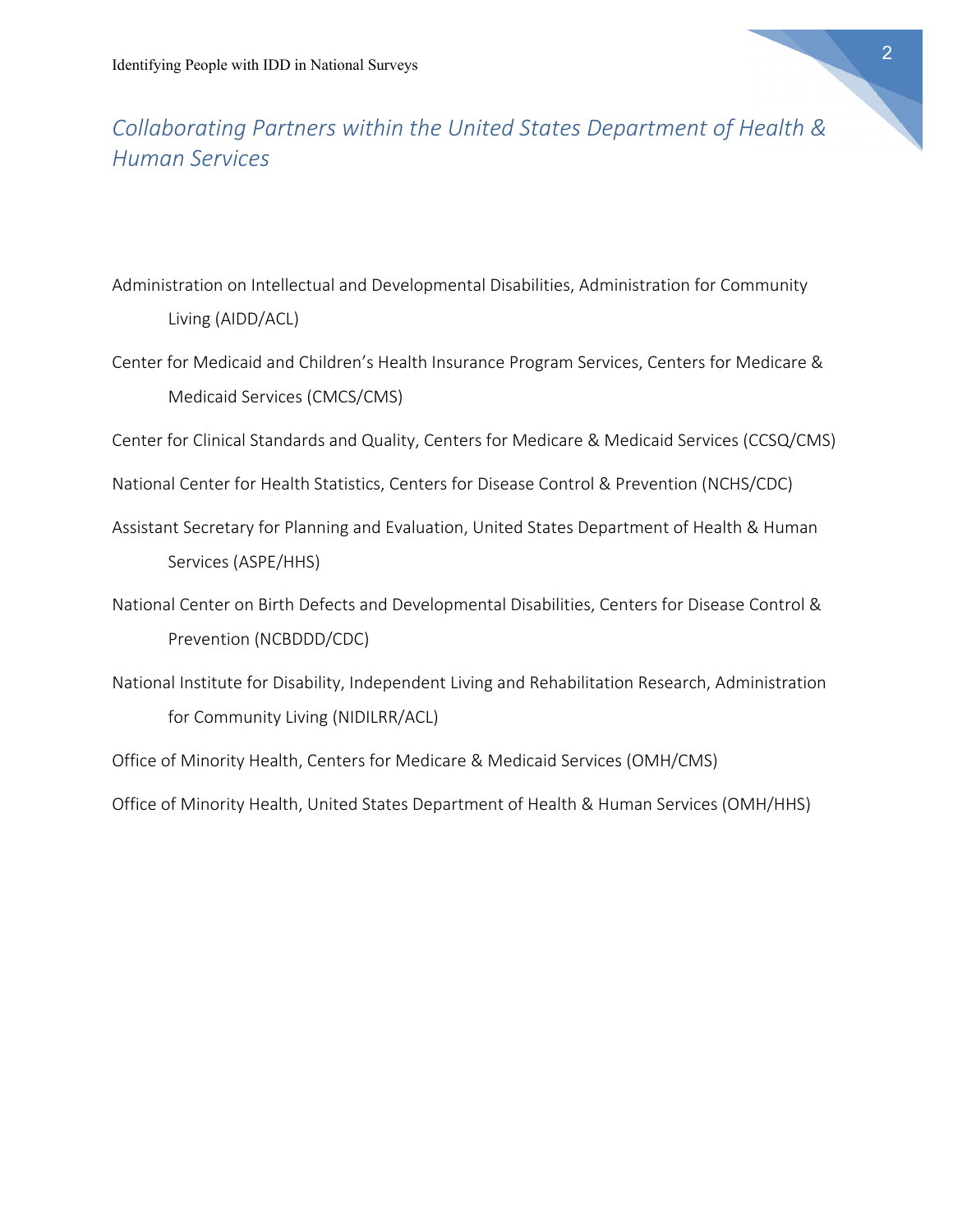

# *Members of the National Health Surveillance for Intellectual and Developmental Disabilities Workgroup*

Susan M. Havercamp (Chair), Ohio State University Gloria Krahn (Co-Chair), Oregon State University Julie D. Weeks, National Center for Health Statistics, CDC, HHS Alissa Cyrus, National Center on Birth Defects and Developmental Disabilities, CDC, HHS Ellen Blackwell, Centers for Medicare & Medicaid Services, HHS John Drabeck, Assistant Secretary for Planning and Evaluation, HHS Glenn Fujiura, University of Illinois at Chicago Melissa Harris, Centers for Medicare & Medicaid Services, HHS Natasha Hollis, National Center on Birth Defects and Developmental Disabilities, CDC, HHS Barbara Kornblau, Coalition for Disability Health Equity Helen Lamont, Assistant Secretary for Planning and Evaluation, HHS Sheryl Larson, University of Minnesota Bill Martin, Assistant Secretary for Planning and Evaluation, HHS

## With contributions from:

Jennifer Madans, National Center for Health Statistics, CDC, HHS Tawara Goode, Georgetown University Dianne Rucinski, Office on Minority Health, HHS Hassan Ragy, Human Services Research Institute

## Administration for Community Living staff:

Jennifer Johnson, Administration on Intellectual and Developmental Disabilities, ACL, HHS Andrew Morris, Center for Policy and Evaluation, ACL, HHS Amanda Reichard, National Institute on Disability, Independent Living, and Rehabilitation Research, ACL, HHS Kristen Robinson, Center for Policy and Evaluation, ACL, HH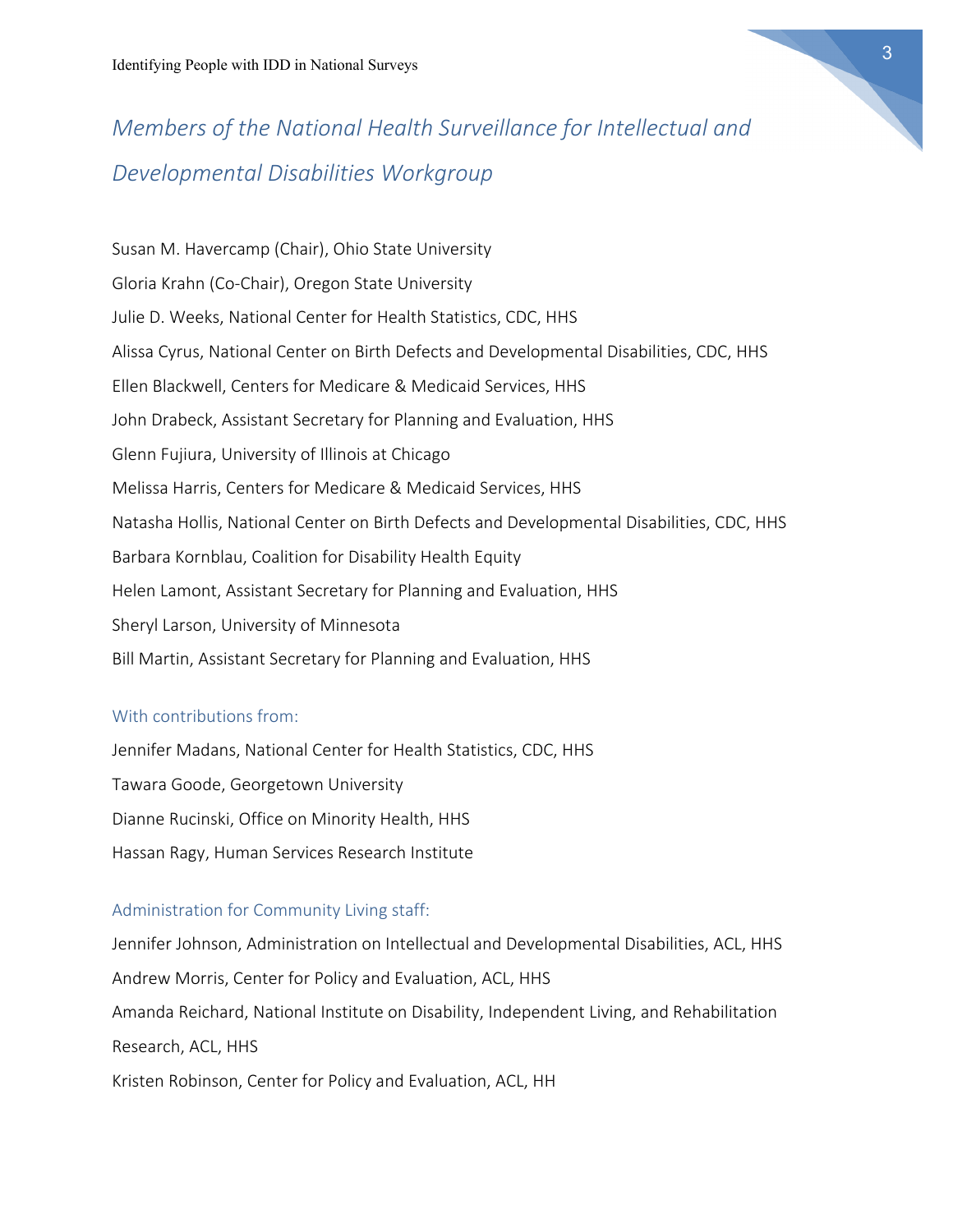

# *Acknowledgements*

I am pleased to present this report "Working through the Data Conundrum: Identifying People with Intellectual and Developmental Disabilities in National Population Surveys." This report results from a highly productive partnership of public agencies and private individuals to address the need for better health surveillance data on people with intellectual and developmental disabilities, a problem that has been recognized since the Surgeon General's 2001 report.

This report builds on previous work of HHS. Most notable is the work of the National Center on Birth Defects and Developmental Disabilities of the Centers for Disease Control and Prevention (CDC) with their early and ongoing focus to identify the health promotion needs of this population and that of the National Center for Health Statistics, CDC, which provides international leadership on improving health surveillance of all populations.

To ensure quality of life for individuals with intellectual and developmental disabilities, it is critical that we continue to advance discussions and efforts around health surveillance for this highly diverse population. We hope that this report and the work behind it will lead the nation forward in ensuring policies and programs are in place that support people with intellectual and developmental disabilities to live with respect and dignity as fully participating members of their communities.

I'm deeply thankful for the collaborations with the other HHS agencies who committed their effort and attention to this initiative. These include the CDC's NCHS and NCBDDD; ACL's NIDILRR and AIDD staff; HHS's ASPE; and CMS's CMCS, CCSQ and OMH. The work was facilitated and enriched by the contributions of researchers and disability organizations that contributed generously with their time under the leadership of Susan Havercamp and Gloria Krahn. Finally, I'd like to acknowledge the contributions of Andrew Morris of CPE, ACL, who provided the internal management and coordination that brought this report to completion.

Jennifer Johnson, EdD Deputy Commissioner, Administration on Disabilities and Director, Office of Disability Service Innovations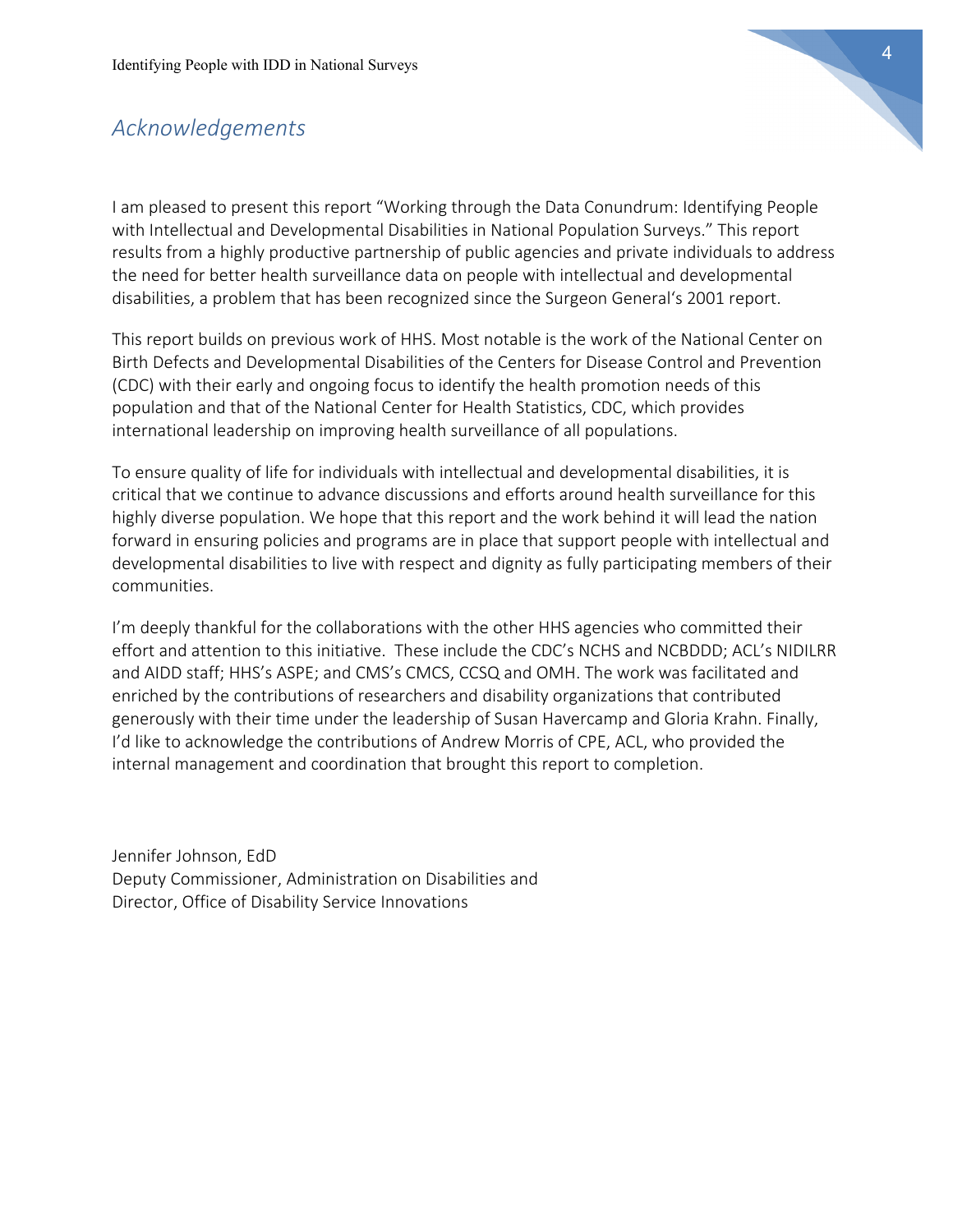

| I. Introduction                                                                                   |  |
|---------------------------------------------------------------------------------------------------|--|
|                                                                                                   |  |
|                                                                                                   |  |
| II. Background                                                                                    |  |
|                                                                                                   |  |
|                                                                                                   |  |
|                                                                                                   |  |
| i.                                                                                                |  |
| ii.                                                                                               |  |
| iii.                                                                                              |  |
|                                                                                                   |  |
| i.                                                                                                |  |
| ii.<br>iii.                                                                                       |  |
| III. Surveillance Gaps and Strategies for Identifying IDD Respondents in Population-Based Surveys |  |
|                                                                                                   |  |
|                                                                                                   |  |
| i.                                                                                                |  |
| ii.                                                                                               |  |
|                                                                                                   |  |
| Domains Required by the Definitions of ID and DD29<br>i.                                          |  |
| ii.                                                                                               |  |
| D. Questions from other surveys that address needed domains33                                     |  |
| Survey of Income and Program Participation (1984-2013)33<br>İ.                                    |  |
| National Health Interview Survey Disability (1994-1995) 34<br>ii.                                 |  |
| iii.<br>Essential domains to identify IDD for health surveillance35                               |  |
| a.                                                                                                |  |
| $b_{\cdot}$                                                                                       |  |
|                                                                                                   |  |
| Additional Domains Needed for IDD Prevalence Estimates37<br>iv.                                   |  |
|                                                                                                   |  |
| $b_{\cdot}$                                                                                       |  |
|                                                                                                   |  |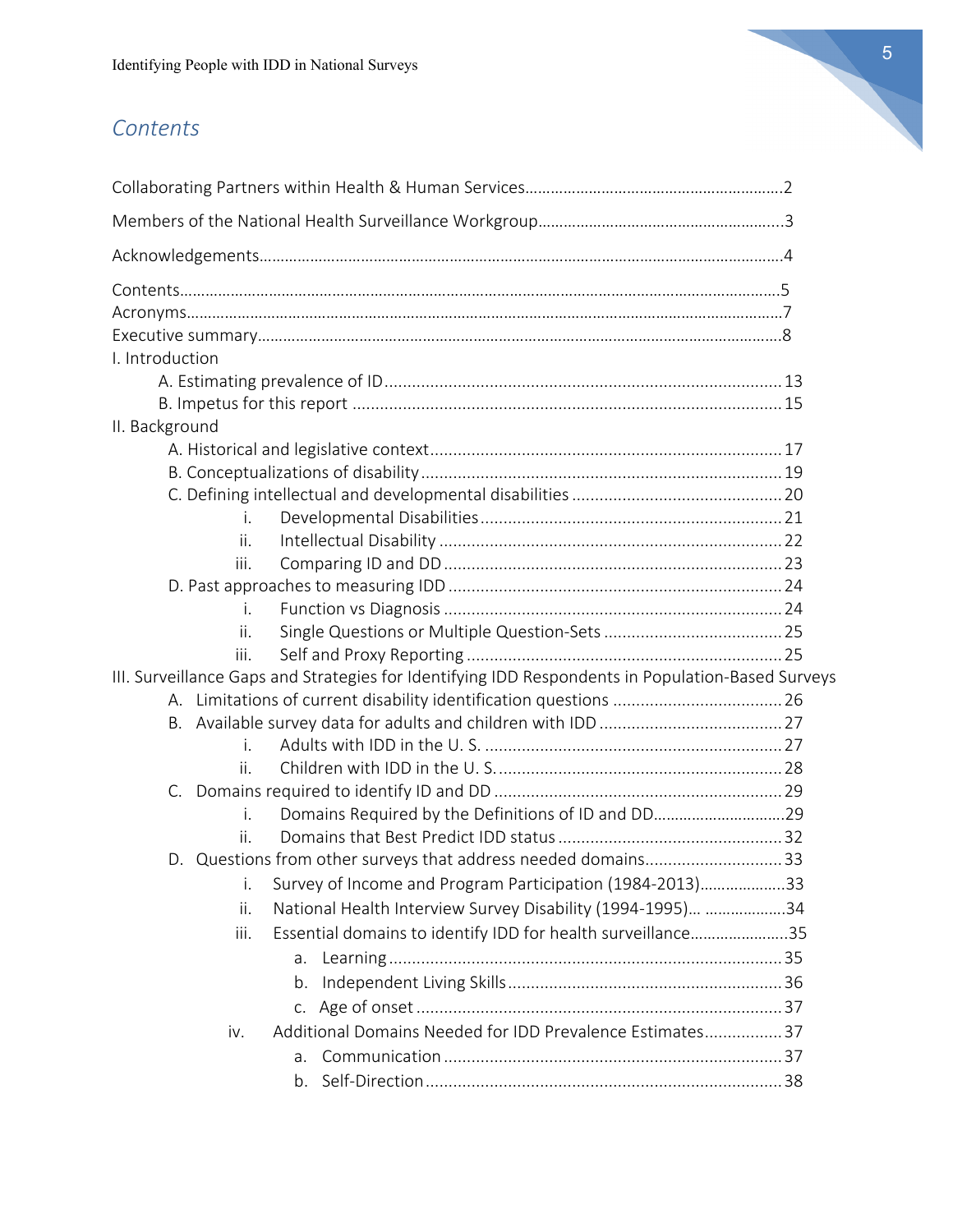| IV. Methodological Considerations                                      |  |
|------------------------------------------------------------------------|--|
|                                                                        |  |
|                                                                        |  |
|                                                                        |  |
| D. Including racial, ethnic, and linguistically diverse populations 42 |  |
|                                                                        |  |
|                                                                        |  |
|                                                                        |  |

# Appendices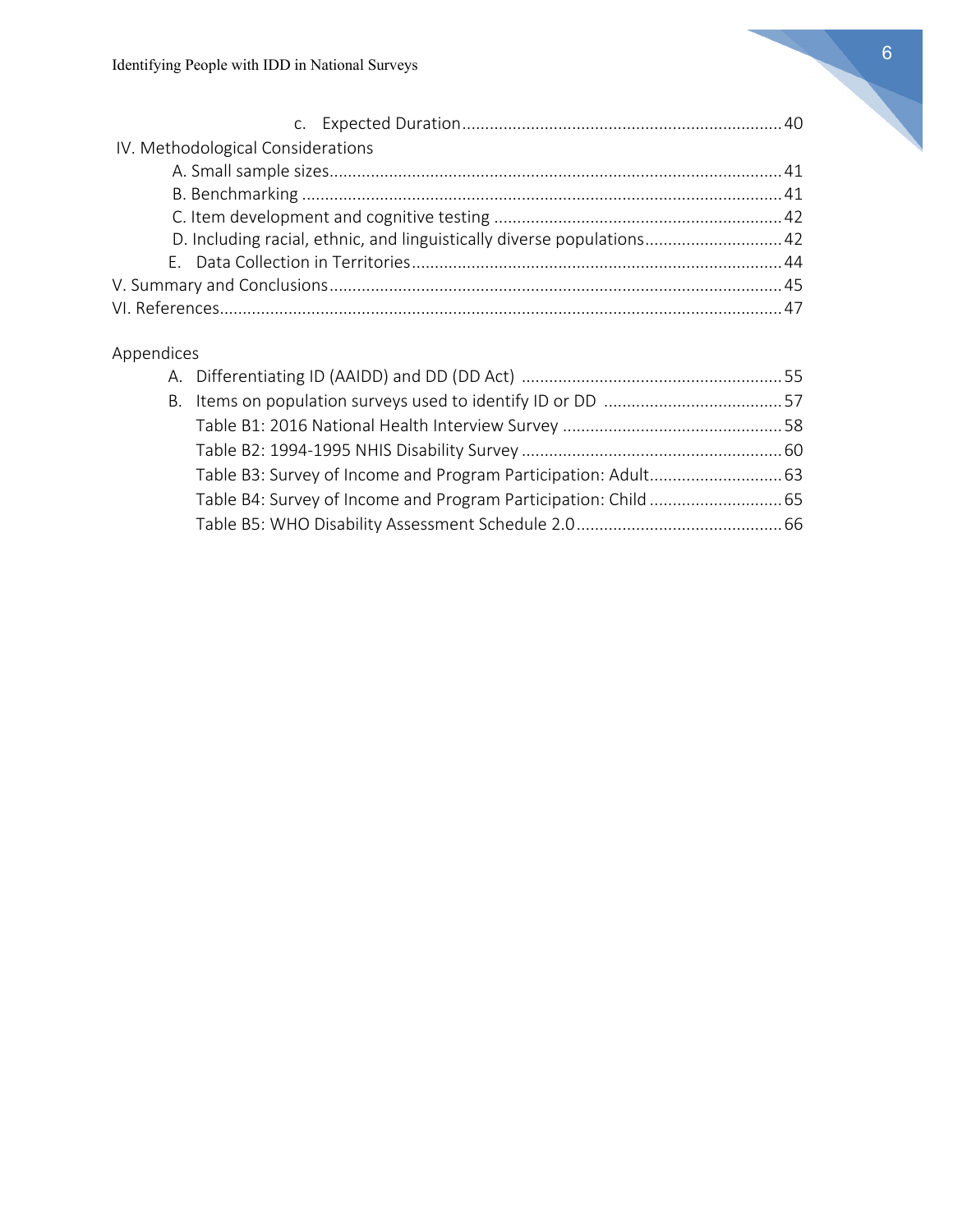

# Acronyms

| <b>AAIDD</b>   | American Association on Intellectual and Developmental Disabilities            |
|----------------|--------------------------------------------------------------------------------|
| <b>ACL</b>     | Administration for Community Living, HHS                                       |
| <b>ACS</b>     | American Community Survey                                                      |
| <b>ADA</b>     | Americans with Disabilities Act                                                |
| <b>ADDM</b>    | Autism and Developmental Disabilities Monitoring                               |
| <b>ADL</b>     | Activities of Daily Living                                                     |
| <b>AIDD</b>    | Administration on Intellectual and Developmental Disabilities, ACL, HHS        |
| AI/AN          | American Indian/Alaska Native                                                  |
| <b>ASD</b>     | Autism Spectrum Disorder                                                       |
| <b>ASPE</b>    | Assistant Secretary for Planning and Evaluation, HHS                           |
| <b>AUCD</b>    | Association of University Centers on Disabilities                              |
| <b>CCQDER</b>  | Collaborating Center for Questionnaire Design and Evaluation Research          |
| <b>CDC</b>     | Centers for Disease Control & Prevention                                       |
| <b>CMS</b>     | Centers for Medicare & Medicaid Services                                       |
| <b>CERIIDD</b> | Center for Epidemiological Research for Individuals with Intellectual and      |
|                | Developmental Disabilities                                                     |
| <b>CP</b>      | Cerebral Palsy                                                                 |
| <b>CPS</b>     | <b>Current Population Survey</b>                                               |
| DD             | Developmental Disabilities                                                     |
| DD Act         | Developmental Disabilities Assistance and Bill of Rights Act of 2000           |
| <b>HCBS</b>    | Home & Community Based Services                                                |
| <b>HHS</b>     | Health & Human Services, U.S. Department of                                    |
| <b>HRSA</b>    | Health Resources and Services Administration                                   |
| <b>HSRI</b>    | Human Services Research Institute                                              |
| <b>IADL</b>    | Instrumental Activities of Daily Living                                        |
| <b>ICDR</b>    | Interagency Committee on Disability Research                                   |
| ID             | Intellectual Disability                                                        |
| <b>IDD</b>     | Intellectual and Developmental Disabilities                                    |
| <b>LTSS</b>    | Long-term Supports and Services                                                |
| <b>MCHB</b>    | Maternal and Child Health Bureau, HRSA, HHS                                    |
| MR             | Mental Retardation [term has been replaced by Intellectual Disability]         |
| <b>NACDD</b>   | National Association of Councils on Developmental Disabilities                 |
| <b>NASDDDS</b> | National Association of State Directors of Developmental Disabilities Services |
| <b>NCHS</b>    | National Center for Health Statistics, CDC                                     |
| <b>NCI</b>     | National Core Indicators                                                       |
| <b>NHIS</b>    | National Health Interview Survey                                               |
| NHIS-D         | National Health Interview Survey - Disability Survey (1994-1995)               |
| <b>NSCH</b>    | National Survey of Children's Health                                           |
| <b>OMH</b>     | Office of Minority Health, CMS                                                 |
| <b>OMH</b>     | Office of Minority Health, HHS                                                 |
| SB             | Spina Bifida                                                                   |
| <b>SIPP</b>    | Survey of Income and Program Participation                                     |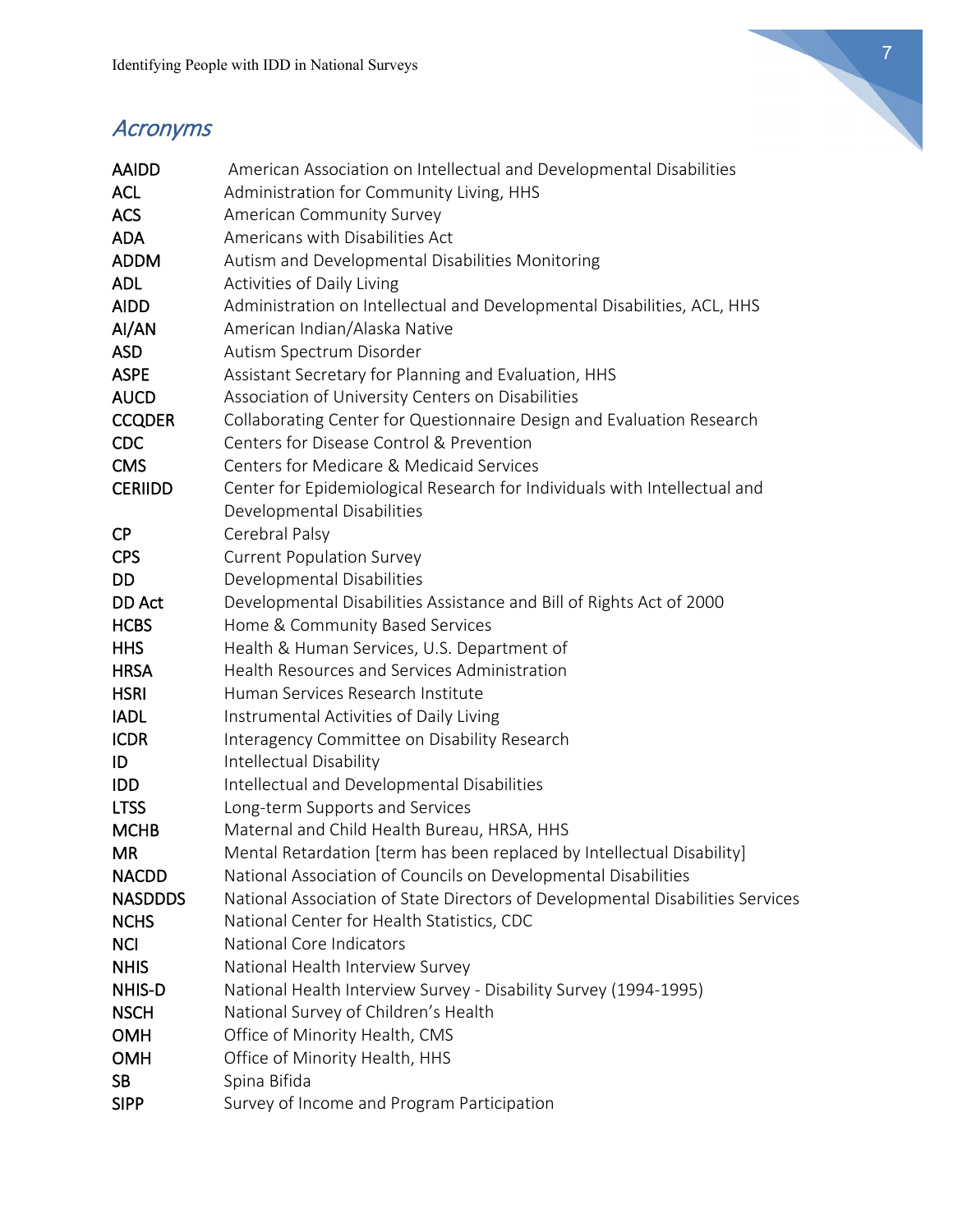# Executive Summary

Surveillance data allow policy analysts and population health researchers to track the size and nature of target populations, to identify health disparities, and to determine characteristics that contribute to health. However, for the population of people with intellectual and developmental disabilities (IDD), there is no national effort to collect such surveillance information.

In an effort to better understand the health status and prevalence of people with IDD in the U.S., a workgroup comprised of key agencies within the U.S. Department of Health and Human Services (HHS) and other experts in the field of IDD convened during the first half of 2018 to review the current landscape and future directions related to surveillance for people with IDD. This paper describes the need for, availability of, and recommendations for changes in surveillance data about people with IDD, particularly adults. Priority criteria for identifying people with IDD relate to measurements of learning, independent living, and age of onset. Additional identifying criteria relate to measurements of communication, self-direction, and expected duration. This is one of two companion workgroup reports; the other report is *Enriching our Knowledge: State and Local Data to Inform Health Surveillance of the Population with Intellectual and Developmental Disabilities* (2019).

#### The Data Conundrum

Currently, there is no systemic national research effort addressing the prevalence and health status of adults with IDD. People with disabilities broadly defined are identifiable in a number of national surveys that include the American Community Survey (ACS, the Current Population Survey (CPS), and the Survey of Income and Program Participation (SIPP) using six standard disability items. However, the identification questions are too broad to be useful in identifying people with IDD as based on statutory definitions used in federal government.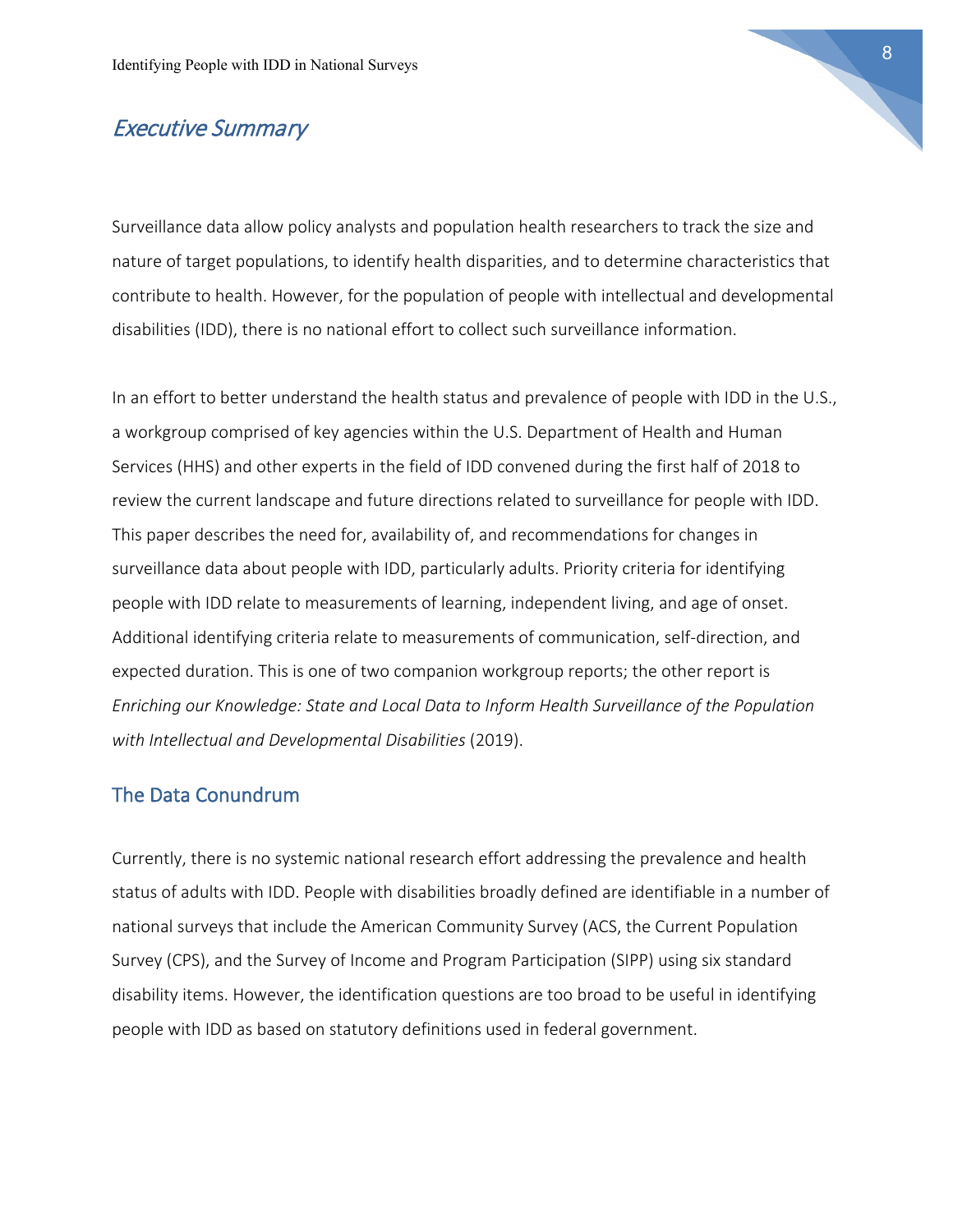Several ongoing health surveillance programs monitor the prevalence in children of developmental disabilities (DD) and conditions associated with it such as intellectual disability (ID), autism spectrum disorder (ASD), cerebral palsy (CP), epilepsy, and spina bifida. As examples, the CDC's Autism and Developmental Disabilities Monitoring (ADDM) network surveillance program generates regularly updated prevalence estimates for ASD, ID, and CP in 8 year-old children and ASD and ID in 4-year-old children. The National Health Interview Survey (NHIS) and the 2016 National Survey of Children's Health (NSCH) are nationally representative population-based surveys that include questions suitable for identifying children with IDD ages 3 to 17 years. Administrative prevalence estimates for IDD in children can be obtained through the National Center for Education Statistics at the United States Department of Education (Fast Facts: Students with Disabilities).

Several administrative data sets and projects provide surveillance data for adults with IDD. For example, an AIDD funded Project of National Significance, the State of the States in Developmental Disabilities (Braddock, Hemp, Tanis, Wu, and Haffer, 2017), provides yearly updates on the determinants of public spending and programmatic trends for IDD services in the 50 states, the District of Columbia, and the United States as a whole. Administrative data from the Centers for Medicare & Medicaid Services (CMS) (Centers for Medicaire and Medicaid Services), the Office of Special Education and Rehabilitative Services (OSERS) at the U.S. Department of Education (OSERS Office of Special Education and Rehabilitative Services), and the Social Security Administration also allow analysts to identify and study people with IDD.

Unlike for children, there are no ongoing national health surveillance systems that monitor the prevalence, characteristics, health needs, and health outcomes of adults with IDD, nor are there data that compare ID with DD. Historically, the 1994-1995 National Health Interview Survey - Disability Survey (National Health Interview Survey) included a comprehensive set of items used by researchers to better understand the child and adult ID and DD populations, including prevalence estimates, general characteristics, health status, and health outcomes. The SIPP Social Security Administration Supplement from 2008 to 2013 included items to identify adult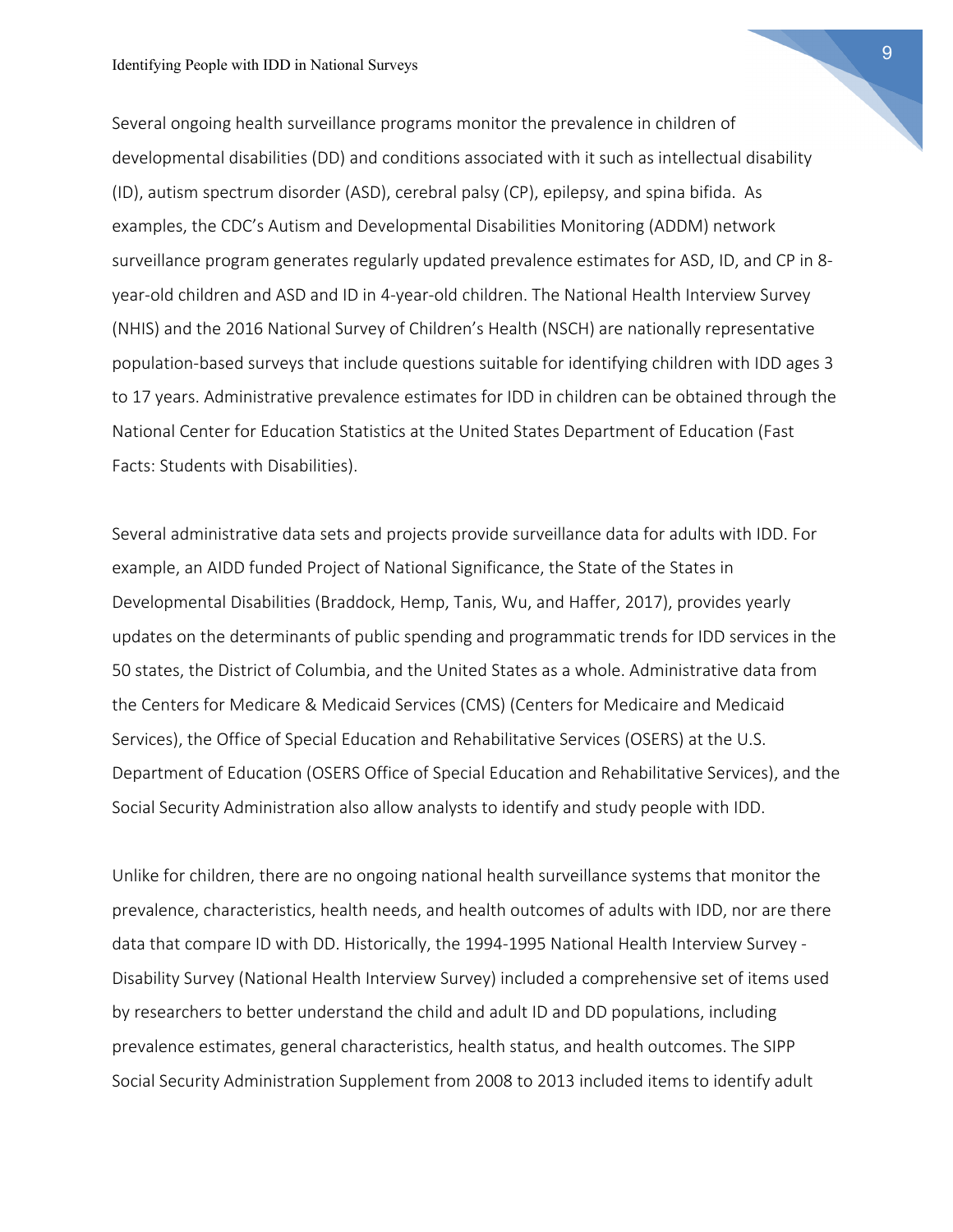sample members with ID and/or DD. From 2012 to 2017, the NHIS included an item to identify adult sample members with ID but not adults with DD. Neither the SIPP nor the NHIS surveys currently include data elements sufficient to allow identification of adults with ID and DD.

### Addressing the Data Conundrum

Recognizing the need for current surveillance data on children and adults with ID and DD and the challenges to collecting such information, AIDD, in 2015, initiated discussions with a number of federal partners in HHS to explore potential solutions, including the use of NHIS. With pending changes to the NHIS and recent changes to SIPP, there are no national surveys that provide prevalence and health data for people with IDD. These discussions led AIDD to convene a multiagency, multi-stakeholder meeting in November 2017 with representatives from the HHS agencies: Administration for Community Living (ACL), Assistant Secretary for Planning and Evaluation (ASPE), National Center for Birth Defects and Developmental Disabilities (NCBDDD) at the Centers for Disease Control & Prevention (CDC), Centers for Medicare & Medicaid Services (CMS), National Center for Health Statistics (NCHS) at the CDC, and the HHS Office on Minority Health (OMH); the following national disability organizations: Association of University Centers on Disabilities (AUCD), Center for Epidemiological Research for Individuals with Intellectual and Developmental Disabilities (CERIID), Human Services Research Institute (HSRI), National Association of Councils on Developmental Disabilities (NACDD), and National Association of State Directors of Developmental Disability Services (NASDDS); and a number of university-based disability researchers. Following the November 2017 meeting, two workgroups were established, one of which was the AIDD National Health Surveillance Workgroup. The charge for this workgroup was to identify existing and suggest new survey questions to supplement the data currently being collected in national survey programs such as the NHIS so that the prevalence of children and adults with IDD could be better estimated.

This technical report is the final product of the AIDD National Health Surveillance Workgroup. This document provides historical context and alternative conceptualizations that underlie approaches to measuring IDD, describes ID and DD using enabling legislation and professional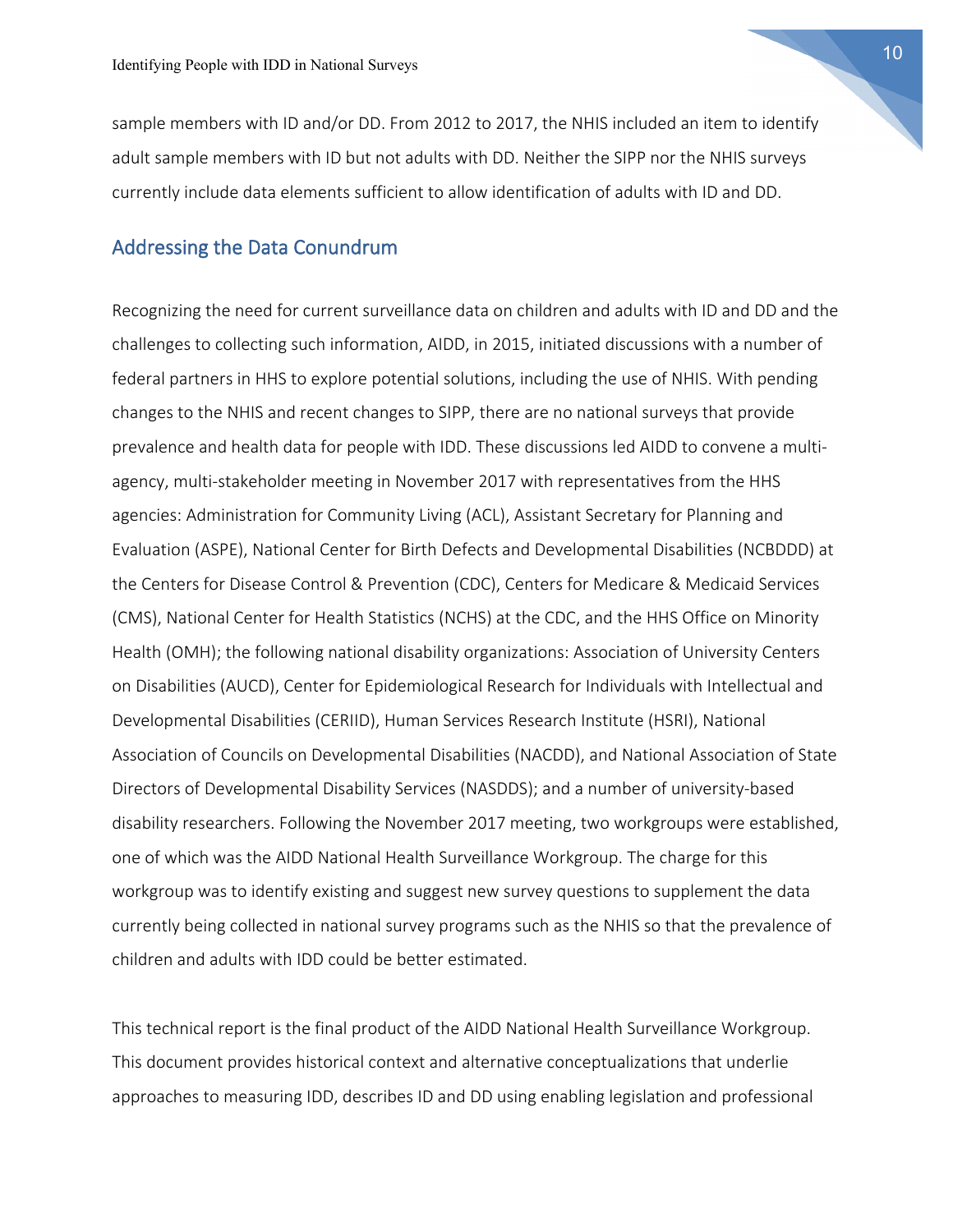practice guidelines, and discusses currently available prevalence estimates for IDD in children and adults. This report identifies gaps in current surveillance efforts for adults with IDD and proposes strategies for national survey programs to better identify community-dwelling adults with IDD so that researchers and policy makers have access to data that represent the noninstitutionalized U.S. population. The report is meant to extend beyond the IDD population currently served by Medicaid DD services to include all people with IDD.

The report identifies the key constructs that must be measured to identify sample members with IDD, estimate prevalence rates, and enable current data collection systems to study the health status, outcomes, and unmet needs of this population. These include the minimal questions to be included in population surveys to identify this population, suggests additional domains to fully capture people with IDD for incidence and prevalence estimates, and suggests directions for more comprehensive surveillance of people with IDD. The report closes with a brief review of methodological considerations regarding item development, cognitive testing, and the importance of cultural sensitivity in attending to cultural and linguistic differences within this population to ensure health equity.

## Directions for Future Activities:

- 1. AIDD/ACL and its partners are working with the research staff at the National Center for Health Statistics Collaborating Center for Questionnaire Design and Evaluation Research (CCQDER) to construct and cognitively test survey questions that are valid, reliable, and appropriate for people with IDD, including those from racially and ethnically diverse backgrounds. These questions are intended for future use in the NHIS and other surveys to identify respondents with IDD.
- 2. Once updated and benchmarked, prevalence estimates collected at regular survey iterations can guide future fiscal projections, policy development, and program planning. As statutes are changed, the domains to be measured may need to be updated.
- 3. Continued collaboration will be needed across federal agencies and stakeholder groups if health surveillance practices are to be broadly implemented across national data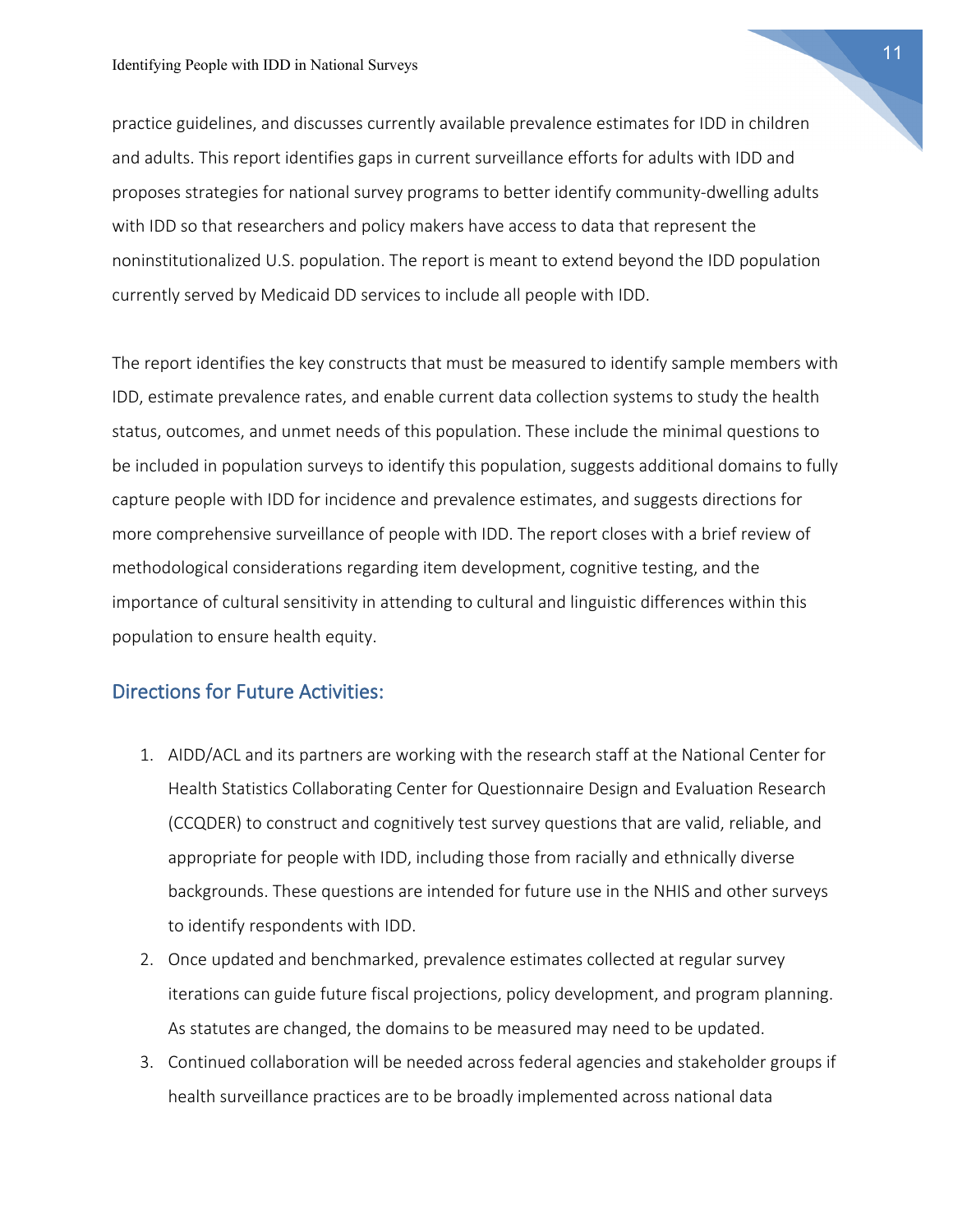collection systems to enable better identification and prevalence estimates of children and adults with IDD.

4. The representativeness of national surveillance systems will improve if they consistently include people residing in the U.S. territories.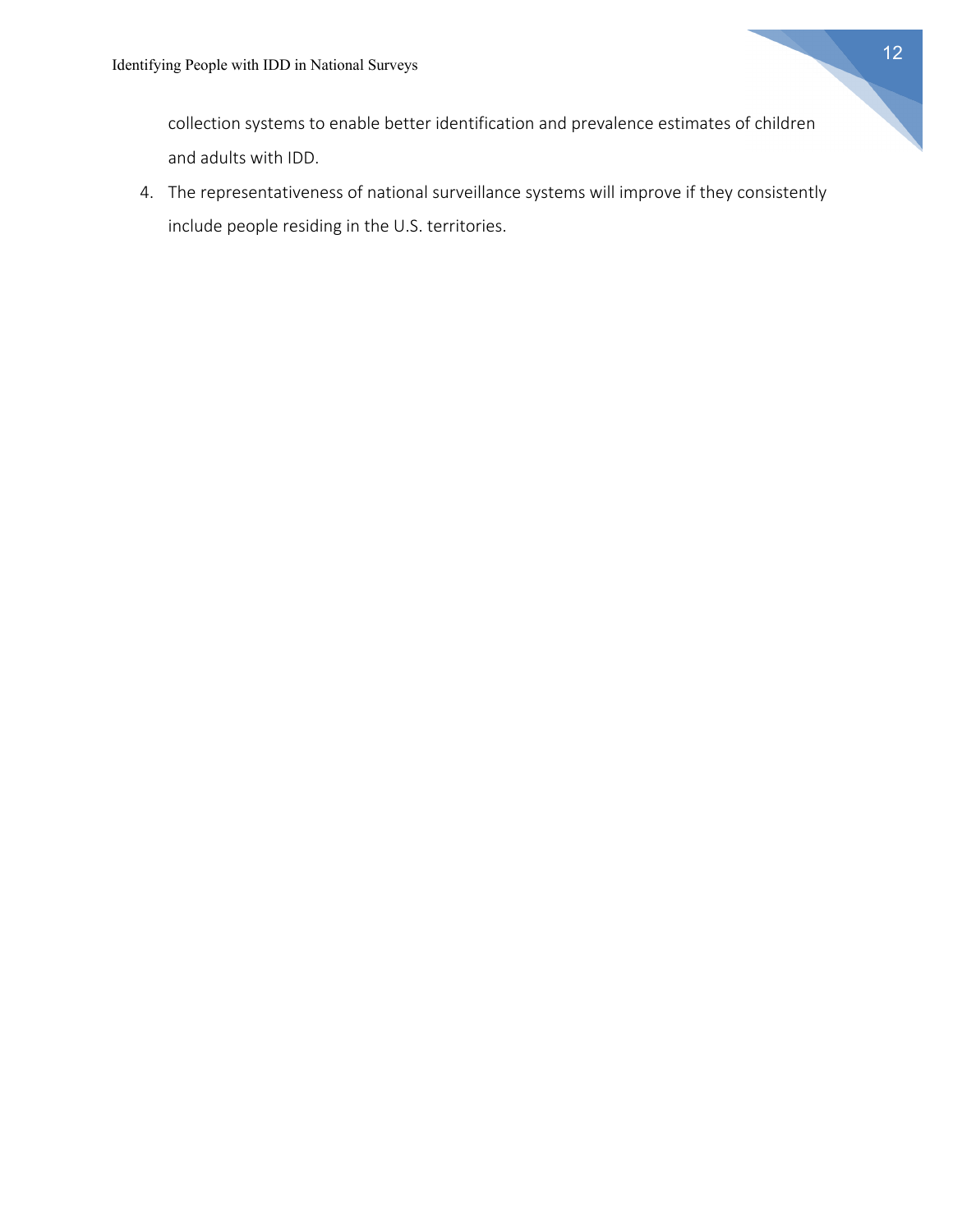# I. Introduction

People with IDD are an important group to identify for government programs and public policy; having an accurate prevalence estimate is important for planning. People with IDD receive significant public and private expenditures intended to support their well-being. Long-term supports and services (LTSS), including both institutional and home and community-based services (HCBS), accounted for 30% of all Medicaid expenditures in 2016, with 28% of all Medicaid-funded supports going to people with IDD (Eiken, Sredl, Burwell, & Amos, 2018). People with IDD also comprise 14% of all working-age Supplemental Security Income and Social Security Disability Insurance beneficiaries (Livermore, 2017).

Public health and policy planning are compromised by the lack of national data on IDD prevalence and the health status of people with IDD. Health surveillance data are essential to allow population health researchers to track the incidence and prevalence of specific populations and to identify characteristics that can influence or contribute to their health (Fox, Bonardi, & Krahn, 2015). Accurate and timely data are critical for federal and state agencies to make projections, establish policies, and implement programs to serve this population. The need for improved health surveillance data for people with IDD has long been recognized. For example, the Surgeon General's report, *Closing the Gap: A National Blueprint to Improve the Health of Persons with Mental Retardation* (U.S. Department of Health and Human Services, 2002), articulated the clear need to improve health surveillance for people with ID.

#### A. Estimating the prevalence of IDD

Prevalence estimates of IDD vary based on the operational definitions used and the purposes for data collection. Previous research in the U.S. has reported a prevalence of ID in children of 0.71% to 1.36% (Boyle et al, 2011; Braun et al, 2015), and for ID and/or DD of 1.9% (Larson, Doljanac, & Lakin, 2015 cited in Larson et al 2017). These estimates reach 16.24% when learning disabilities and attention deficit hyperactivity disorder are included in the definition (Boyle et al, 2011). Data from the NHIS-D (1994-1995) indicate the prevalence of IDD in adults to be 0.79% (Larson et al,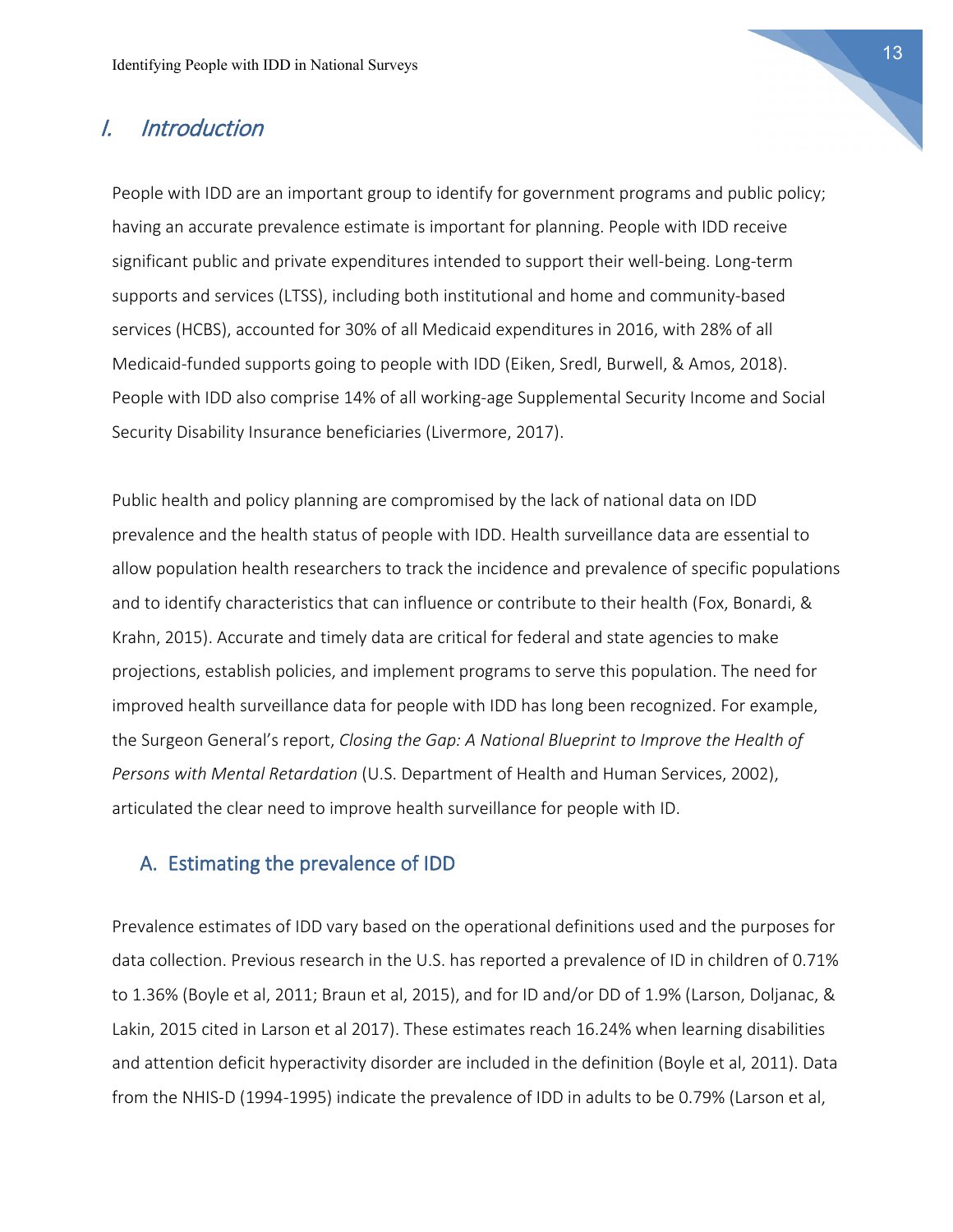2001) to 1.27% (Fujiura & Taylor, 2003), depending on operational definitions used. In the study by Larson and colleagues (2001), the combined prevalence estimates for ID, DD or both in the US non-institutionalized population were 38.2 per 1,000 for children birth to age 5, 31.7 per 1,000 for children ages 6 to 17 years, 7.9 per 1,000 for adults, 14.9 per 1,000 for people of all ages (Larson, et al., 2001). The estimate increased to 15.8 per 1,000 for people of all ages when people with IDD in congregate residential settings were included. The prevalence estimates of IDD among children are typically higher than among adults, likely because of differences in definition, severity of disability, and differences in environmental demands that highlight limitations in some contexts, such as school. In addition, many prevalence studies of DD in children focus on categorical diagnoses such as ASD, or CP rather than on DD as defined by multiple functional limitations (e.g., Boyle et al., 2011; Braun et al., 2015).

Administrative prevalence of IDD can be estimated from data sources including Medicaid administrative claims (ICD 9 and 10 codes), the Medicare Current Beneficiary Survey, National Beneficiary Survey, NCES at the U.S. Department of Education, and Social Security Administration data sets. The characteristics of some individuals with IDD who receive state-level services can be examined through quality assurance programs such as the Medicaid Home and Community Based Services Consumer Assessment of Healthcare Providers and Systems (CAHPS) survey (CAHPS Home and Community Based Services Survey), and the National Core Indicators (NCI).

Administrative data are typically collected to describe recipients of service programs; however, such data sets provide incomplete and potentially misleading information for the purposes of estimating prevalence of IDD and measuring health disparities or unmet needs. For example, a prevalence estimate of 7.37 million people with IDD was obtained for 2016 using prevalence estimates based on the 1994-1995 NHIS-D, combined with the 2016 census data and estimates of people in congregate settings. However, only 20% of these people with IDD received services through state-level DD programs (Larson et al, 2018). This discrepancy indicates that administrative data, when collected, only captures a fraction of all people with IDD. It should be noted that while administrative data on IDD are currently collected by all states, the District of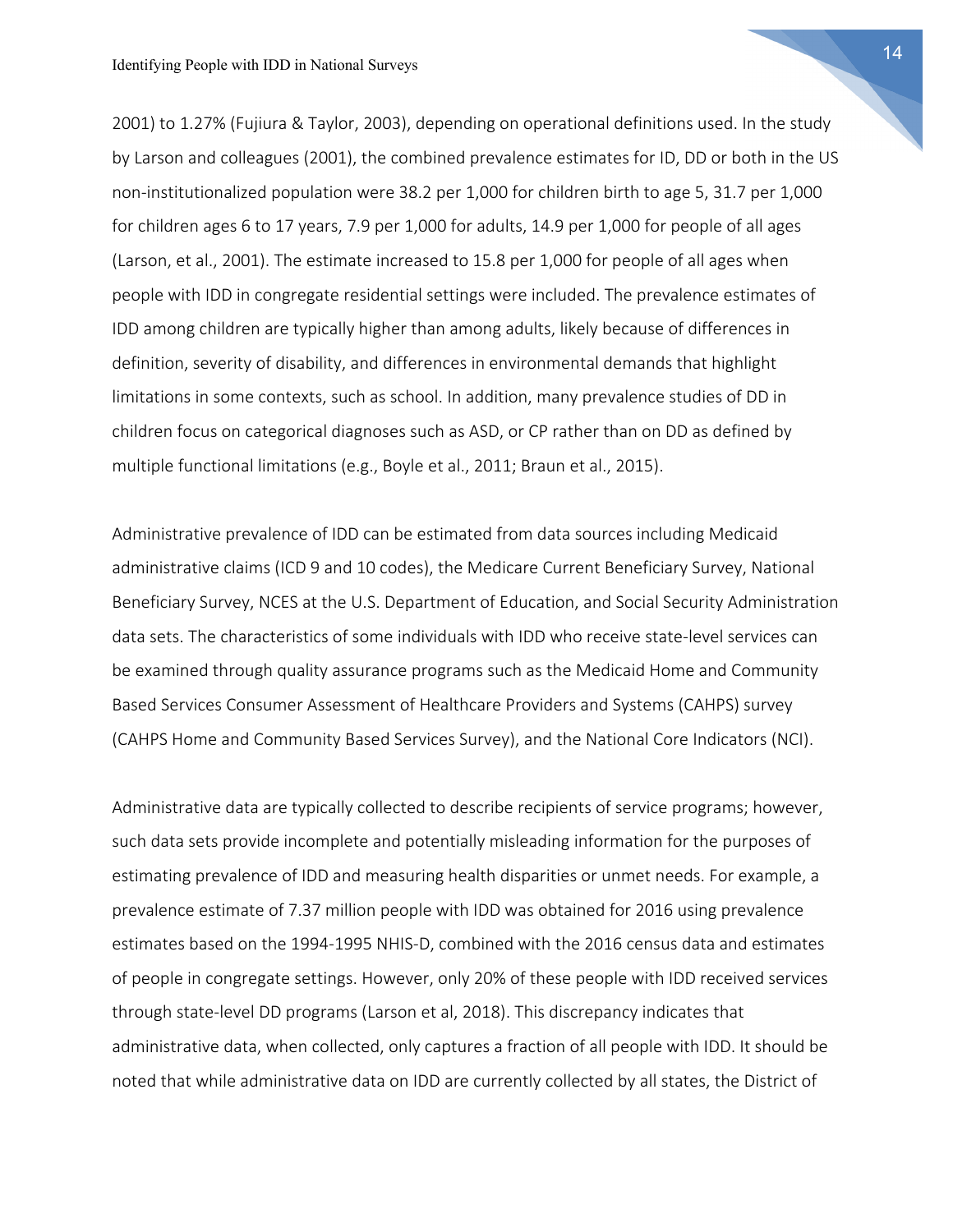Columbia, and Puerto Rico, they are not collected by the other U.S. territories, making such administrative data sets inadequate to estimate prevalence of IDD in all the U.S. states and territories.

## B. Impetus for this report

Recognizing the need to establish better surveillance methods led AIDD to convene a multiagency, multi-stakeholder meeting in November of 2017 to explore issues and possible remedies for this information gap.

Participants included representatives from the following HHS federal agencies:

- Administration on Community Living (ACL)
- Centers for Disease Control and Prevention (CDC)
- Assistant Secretary for Planning and Evaluation (ASPE)
- Centers for Medicare & Medicaid Services (CMS)
- Office on Minority Health (HHS)

and national disability organizations:

- Association of University Centers on Disabilities (AUCD)
- Center for Epidemiological Research for Individuals with Intellectual and Developmental Disabilities (CERIIDD)
- Human Services Research Institute (HSRI)
- National Association of Councils on Developmental Disabilities (NACDD)
- National Association of State Directors of Developmental Disabilities Services (NASDDS)

The stakeholder meeting also included university-based researchers from nine different programs that focus on health surveillance and IDD. Subject matter experts from the following universities and centers participated: Cincinnati Children's Hospital Medical Center, Georgetown University, Ohio State University, Oregon State University, University of Illinois at Chicago, University of Colorado, University of Kansas, University of Minnesota, and University of New Hampshire.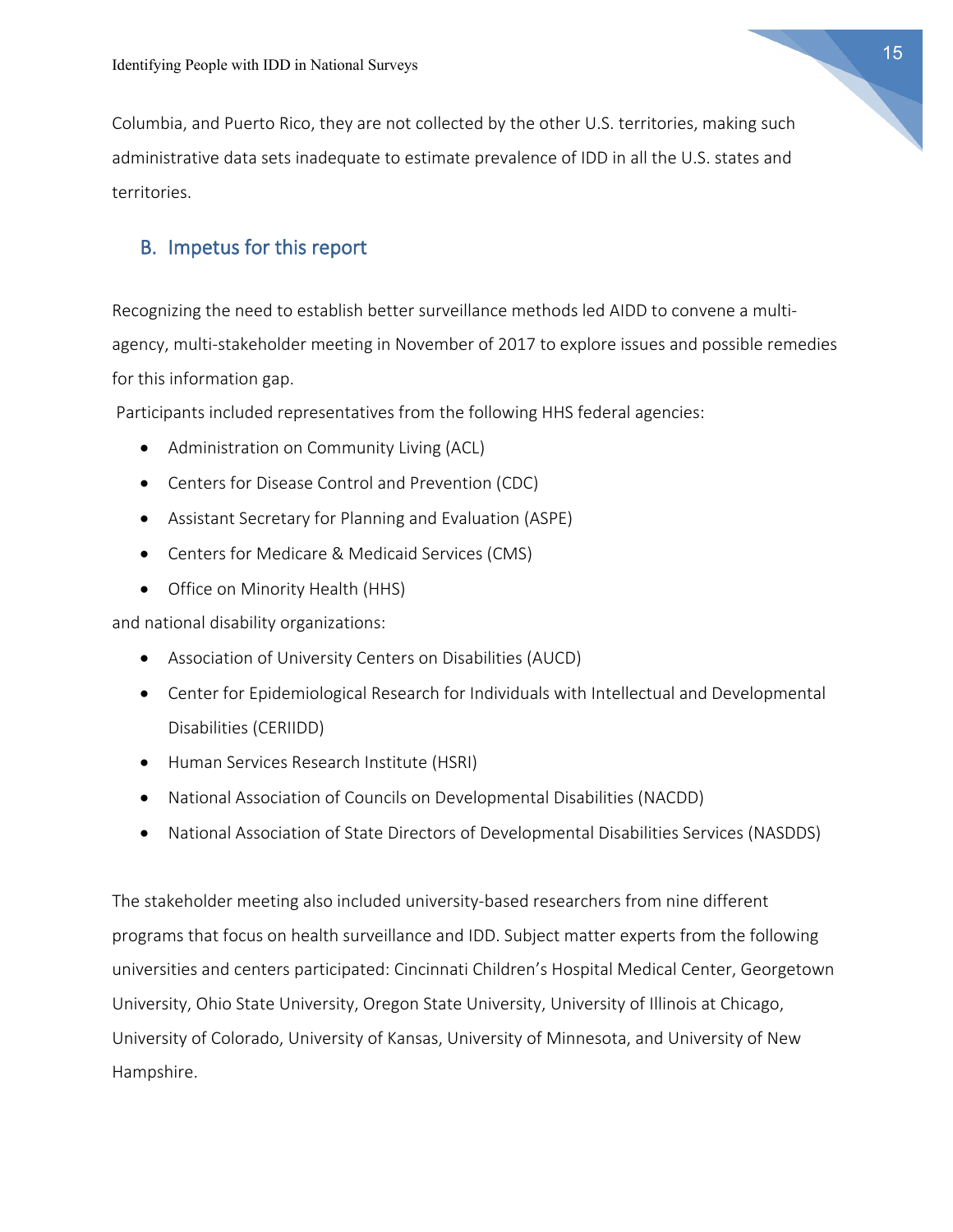Through presentations and structured discussions, participants reviewed the status of health surveillance for people with IDD, available prevalence estimates, expected changes to data availability based on design changes to the NHIS, and strategies for improving health surveillance for adults with IDD. AIDD and meeting participants agreed on the potential value of further investigation in two directions: (a) prevalence data from national surveillance and (b) richer contextual information from administrative data at the state, territory, and multi-state level.

With an overarching goal to prioritize and address the need for better data to understand the prevalence, health status, and health determinants of people with IDD, two workgroups were formed. The specific charge for the AIDD National Health Surveillance Workgroup:

"(To collaborate with NCHS) to develop criteria/guiding principles and identify existing or draft additional (1-3) question(s) for use with the revised NHIS and other national surveys to identify persons with intellectual and developmental disabilities in order to determine prevalence of IDD (denominator).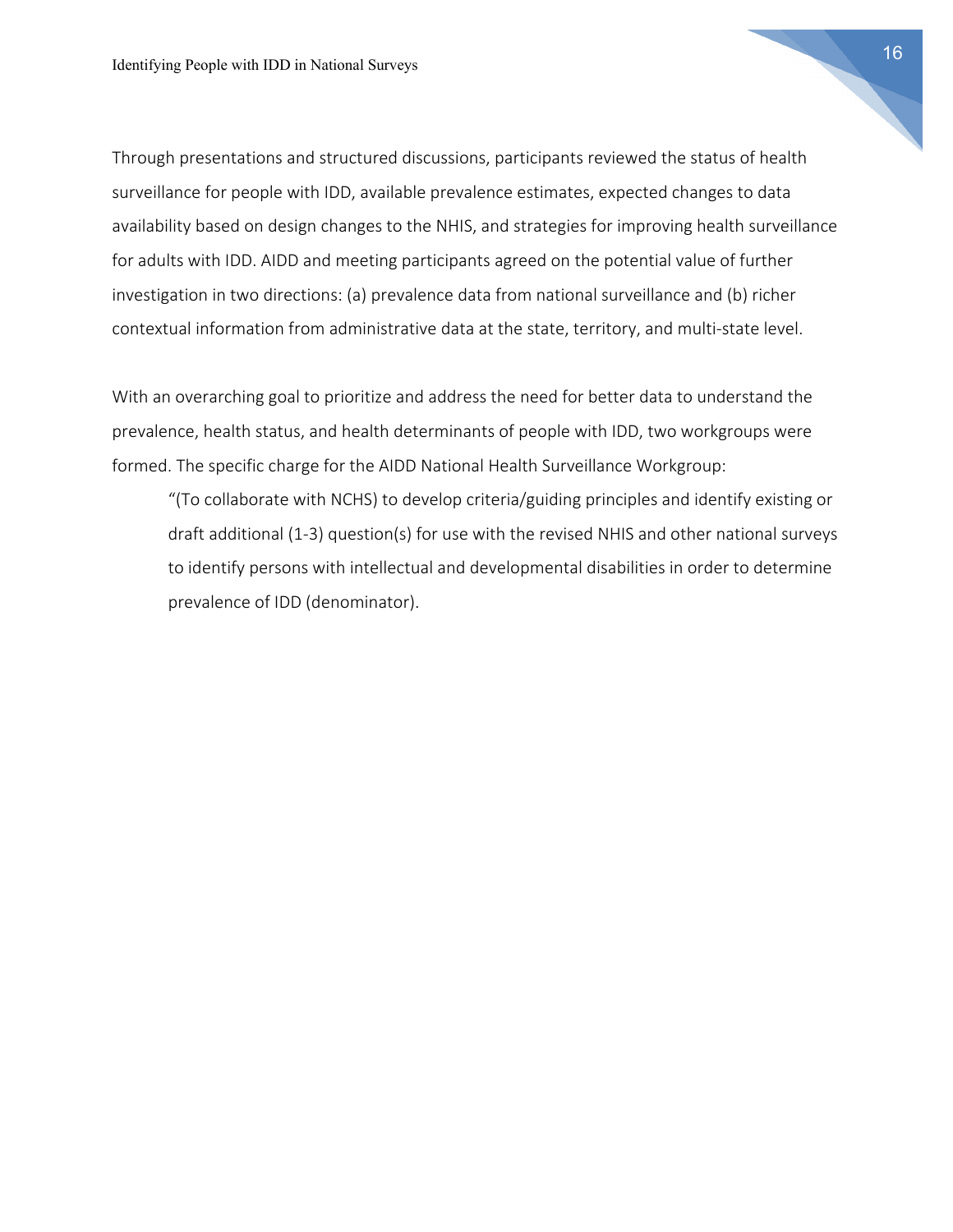# II. Background

#### A. Historical and legislative context in the U.S.

While people with IDD have always been part of American society, advocacy efforts beginning in the early 1960's brought increased national attention to their situations (Braddock & Parish, 2001; Bersani & Lyman, 2009). Since that time, the understanding of IDD within the social context has continued to grow and change. Terminology has changed, diagnostic practices have advanced, the nature of services and supports have continued to evolve, and technology has changed many aspects of life. Indeed, our very understanding of IDD has changed, along with increased societal expectations for richer, more participatory, and self-directed lives for people with IDD. For example, changes in our understanding and diagnosis of disabilities such as ASD have influenced the prevalence of IDD in ways that are not yet fully understood. ASD was once thought to be a very rare condition; however, data from the 2014-2016 NHIS indicated ASD occurs in 24.7 children per 1,000 (Zablotsky et al, 2017). As the field of medicine has advanced, the development of effective medical interventions has reduced the impact of or even prevented ID due to specific preventable causes such as iodine deficiency and phenylketonuria (World Health Organization, 1998).

The U.S. federal government has historically provided various sources of support for the IDD population. In 1965, the Medicaid program was introduced, offering federal funding through a partnership with states to provide services to certain low-income people, including some people with disabilities. Subsequently, Medicaid-funded Intermediate Care Facilities for Individuals with Intellectual Disability (ICF-ID, previously ICF/MR) facilities spurred state investments to reduce overcrowding and provide appropriate services to people with IDD in institutions. In 1981, Congress passed a law that permits states to expand services in community-based settings through the use of Medicaid HCBS waivers.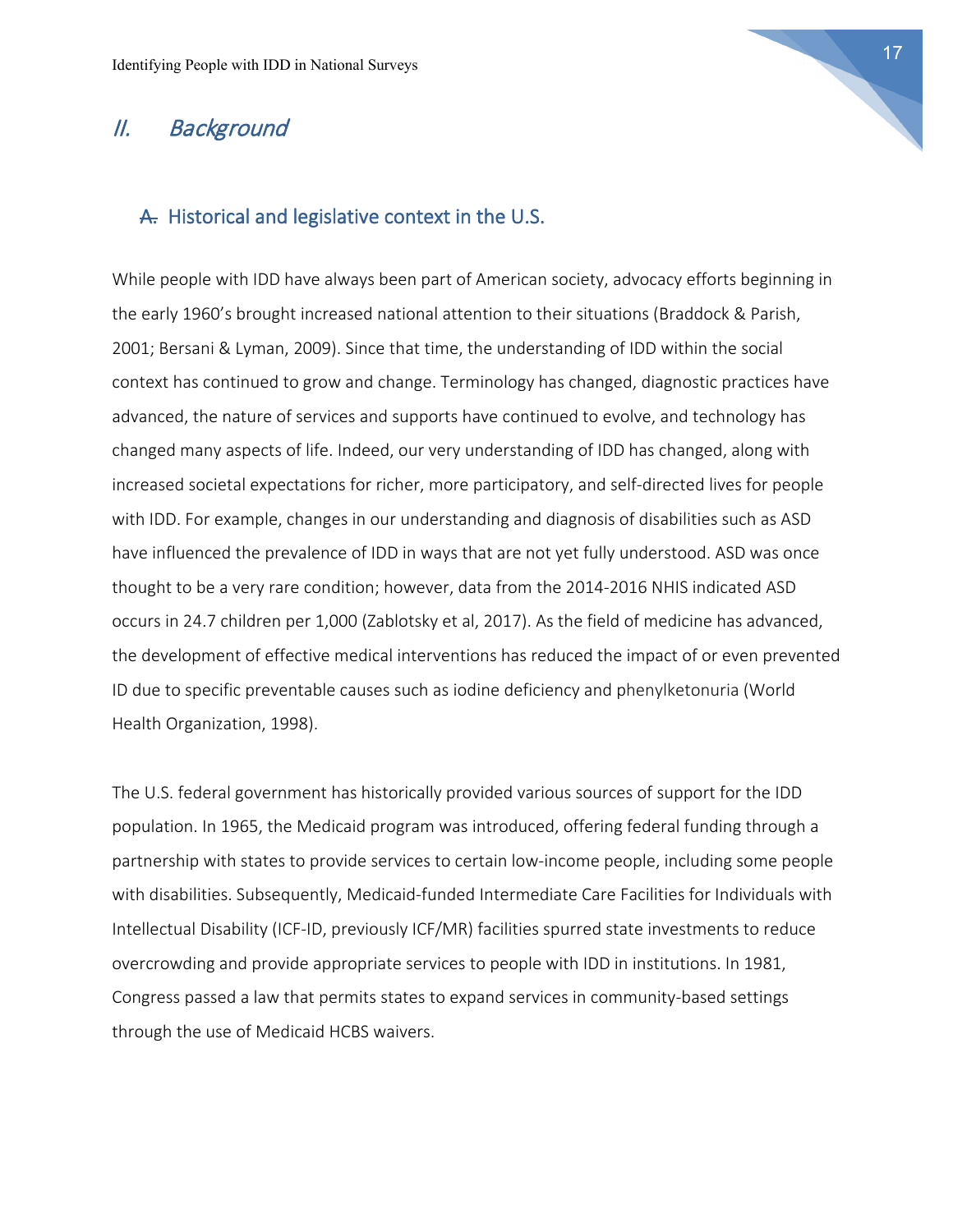In addition to the Medicaid program, the federal government also provides educational services and supports for people with IDD. The Education for all Handicapped Children law 20 U.S.C, § 1400 et seq, passed in 1975 guarantees a free and appropriate public education for all students regardless of the type or severity of their disability. The Rehabilitation Act of 1973 prohibits discrimination against people with disability in federally-funded services. The Americans with Disabilities Act (ADA), passed in 1990, prohibits discrimination based on disability in all areas of public life. As the above legislation have been reauthorized and updated by Congress, and public policies changed to promote community living, there has been widespread downsizing or closure of publicly-funded institutions and a corresponding growth of community-based services for people with IDD.

Also rooted in the U.S. social fabric are the cultural views and biases, both implicit and explicit, regarding people with IDD (Scior, 2011; Werner, Corrigan, Ditchman & Sokol, 2012). Racial and ethnic biases in the U.S. have additionally impacted how people with IDD from minority backgrounds are diagnosed (Fish, 2002). Such biases are apparent in the overrepresentation, in special education programs, of African American children and Latino children with limited English proficiency. In addition, a complex array of dynamics further contributes to a pattern of disparities in health, education, and employment. These include, but are not limited to, stereotyping, conscious and unconscious biases, culturally-biased assessment instruments and practices, institutional and structural racism, and the debilitating effects of living in marginalized and disadvantaged families and communities (Goode, Jones, Christopher, & Brown, 2017). These issues are targeted by current efforts to address health equity within HHS (OMH U.S. Department of Health and Human Services Office of Minority Health).

The majority of people with IDD live with their families and caregivers in their homes or in other home and community-based settings. There were an estimated 7.37 million adults and children with IDD in the U.S. in 2016 based on calculations using IDD prevalence rates from the 1994-95 NHIS for adults, the 2016 NHIS for children, the 2016 U.S. Census, and data on people with IDD living in congregate settings in 2016 (Larson et al., 2018). In 2016, an estimated 1.49 million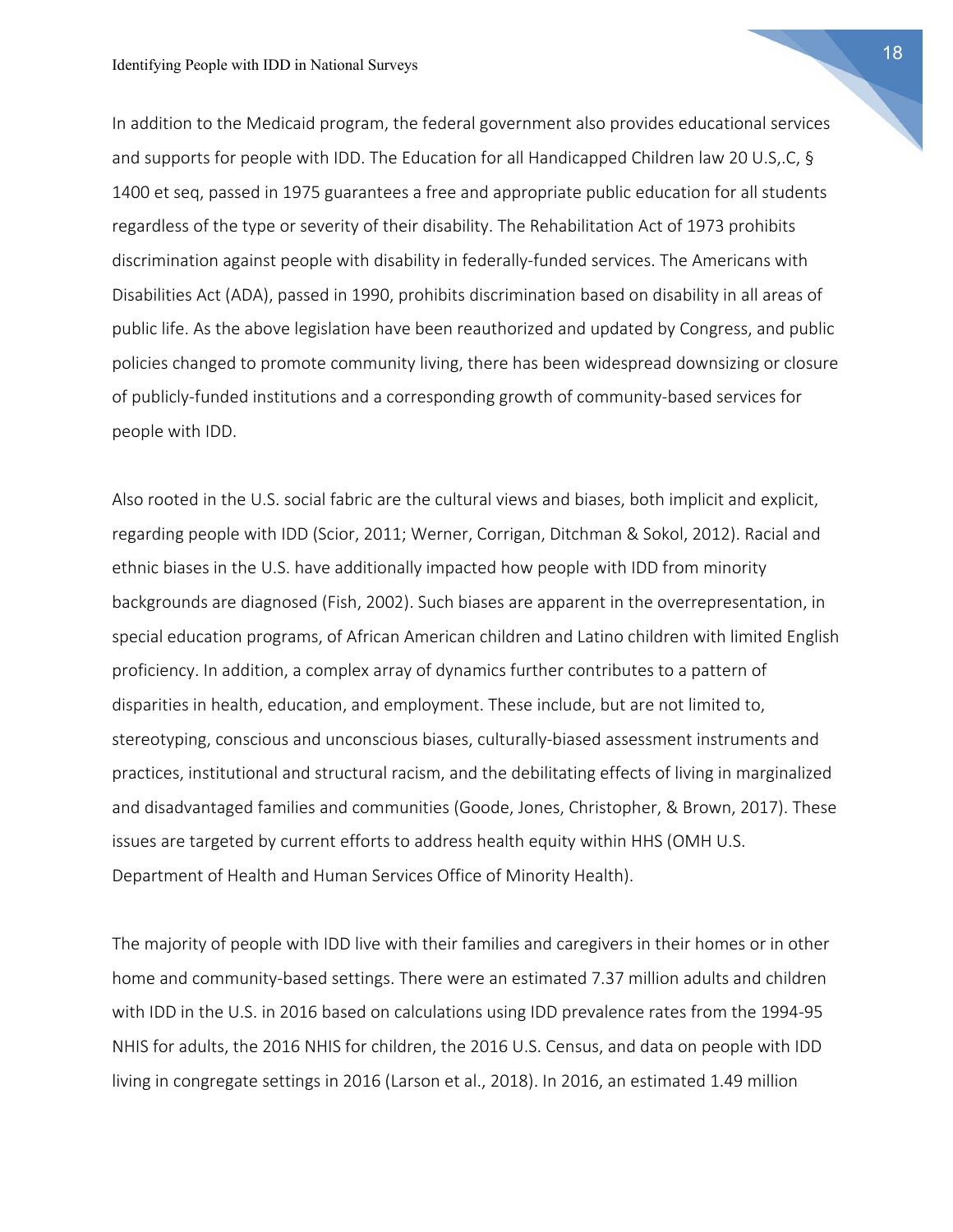people with IDD (20% of the estimated 7.37 million IDD population) were known to state IDD agencies, and 1.23 million (17%) received Medicaid- or state-funded long term services and supports (LTSS) administered by state IDD agencies (Larson et al, 2018). Of those receiving funded supports, 58% lived with a family member, and most of the rest lived in a home or community-based setting shared by six or fewer people with IDD. While administrative data can be used to understand the characteristics and needs of current service recipients with IDD, data based on the U.S. noninstitutionalized population are needed to fully count the IDD population as well as understand their health status, health disparities, health outcomes, and residential circumstances.

#### B. Conceptualizations of disability

The concept of disability has evolved over the past century (Iezzoni & Freedman, 2008), with changing conceptualizations reflected in changing definitions in federal statutes. During much of the 20<sup>th</sup> century, experts considered IDD within a medical model, which views disability as a health problem arising directly from disease, trauma, or medical condition, with the disability residing within (or as a trait of) the individual. The medical model's perspective is that the person's condition or difference results in the individual's inability to function (Iezzoni & Freedman, 2008). The use of diagnostic categories to classify disabilities is founded in the medical model.

The independent living and civil rights movements, focused attention on those external forces as sources of limitations (such as social and environmental circumstances). The social model views disability as a condition resulting from the demands or expectations of the social environment, including how the society is organized, prejudice, physical and attitudinal barriers, and discrimination (Mont, 2007). The social model of disability views social policies as the solution to disability, in particular policies that direct change to environments, prevent discrimination and exclusion, and increase opportunities for participation. Influenced by this emphasis on a social model, a committee of the World Health Organization (WHO) worked for more than two decades to define disability in a framework that integrated these differing conceptualizations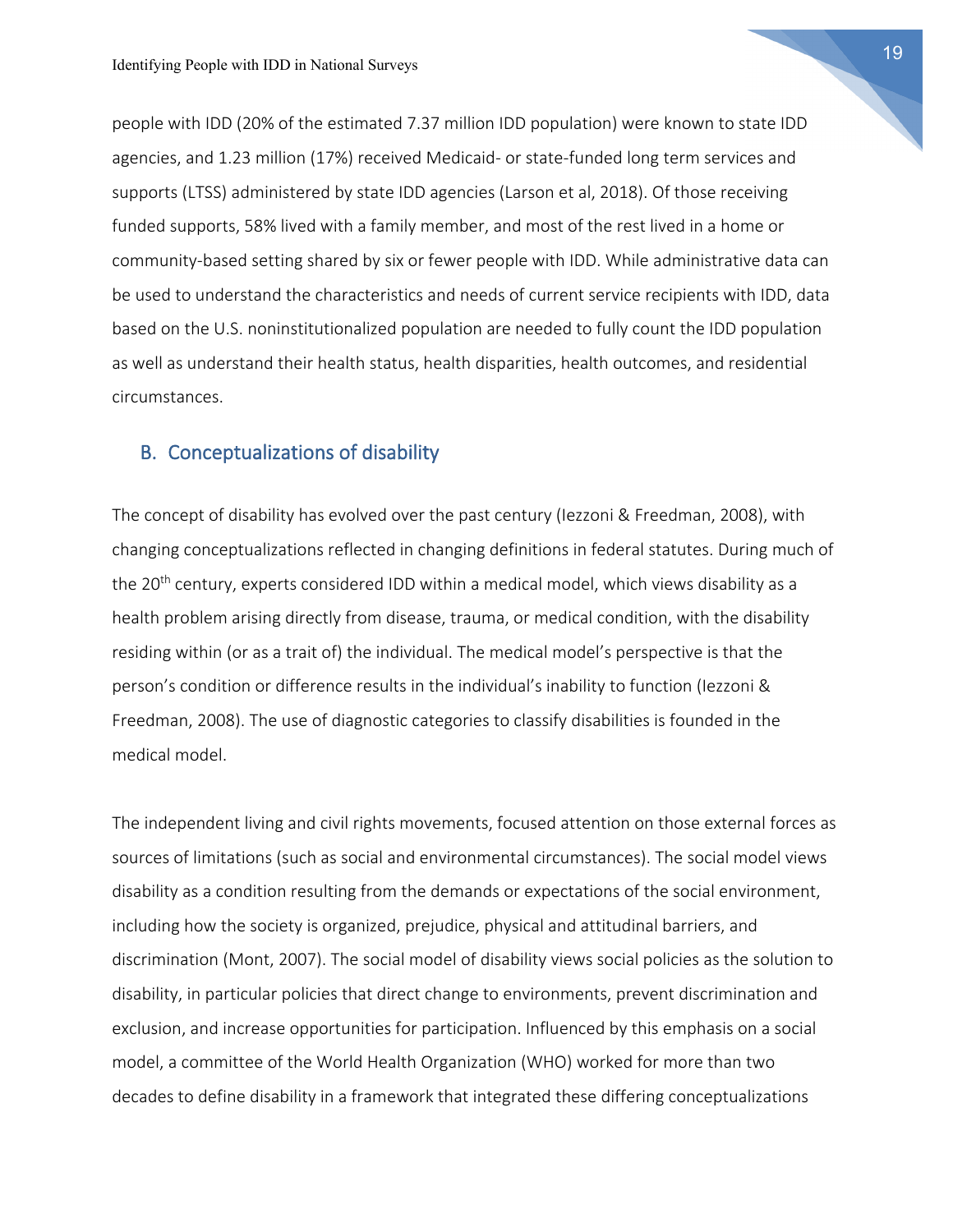(Pope & Tarlov, 1991). The most recent version, the International Classification of Functioning, Disability and Health (ICF) (WHO, 2001), was endorsed by all 191 member states. The ICF presents a view of disability as "a complex phenomenon, reflecting an interaction between features of a person's body and features of the society in which he or she lives," and as such asserts that "[o]vercoming the difficulties faced by people with disabilities requires interventions to remove environmental and social barriers" (WHO, 2011).

Changes in federal laws, both enacted by Congress and as interpreted by the U.S. Supreme court, have greatly impacted the concept of disability within the last 20 years. The Americans with Disabilities Act (ADA) was first passed in 1990 (42 USC *§* 12101 *et seq*.) and the ADA as Amended (42 USCA *§* 1201 *et seq*.) passed in 2008; both describe the purpose of the ADA to be a national mandate for the elimination of discrimination against individuals with disabilities (42 USCA *§* 12101 2(b)(1)). The ADA defines disability as "a physical or mental impairment that substantially limits one or more major life activities of such individual," "a record of such an impairment," or "being regarded as having such an impairment." As civil rights legislation, the ADA defines disability broadly to encompass physical and mental impairments and prohibits discrimination against people with disabilities. The ADA further established the civil rights of individuals with disabilities to full participation in society by mandating reasonable accommodations as a strategy to enable their full participation. In June 1999, the U.S. Supreme Court further clarified the ADA in its decision in *Olmstead v. L.C., 527 U.S. 581,* concerning the right of people to live and participate in community-based settings.

#### C. Defining intellectual and developmental disabilities

As documented by the Interagency Committee on Disability Research (ICDR), definitions of disability and the criteria used to meet disability determinations vary widely across federal agencies, particularly among those definitions related to program eligibility (CESSI, 2009). In general, the definitions used for ID and DD are consistent with professional practice and federal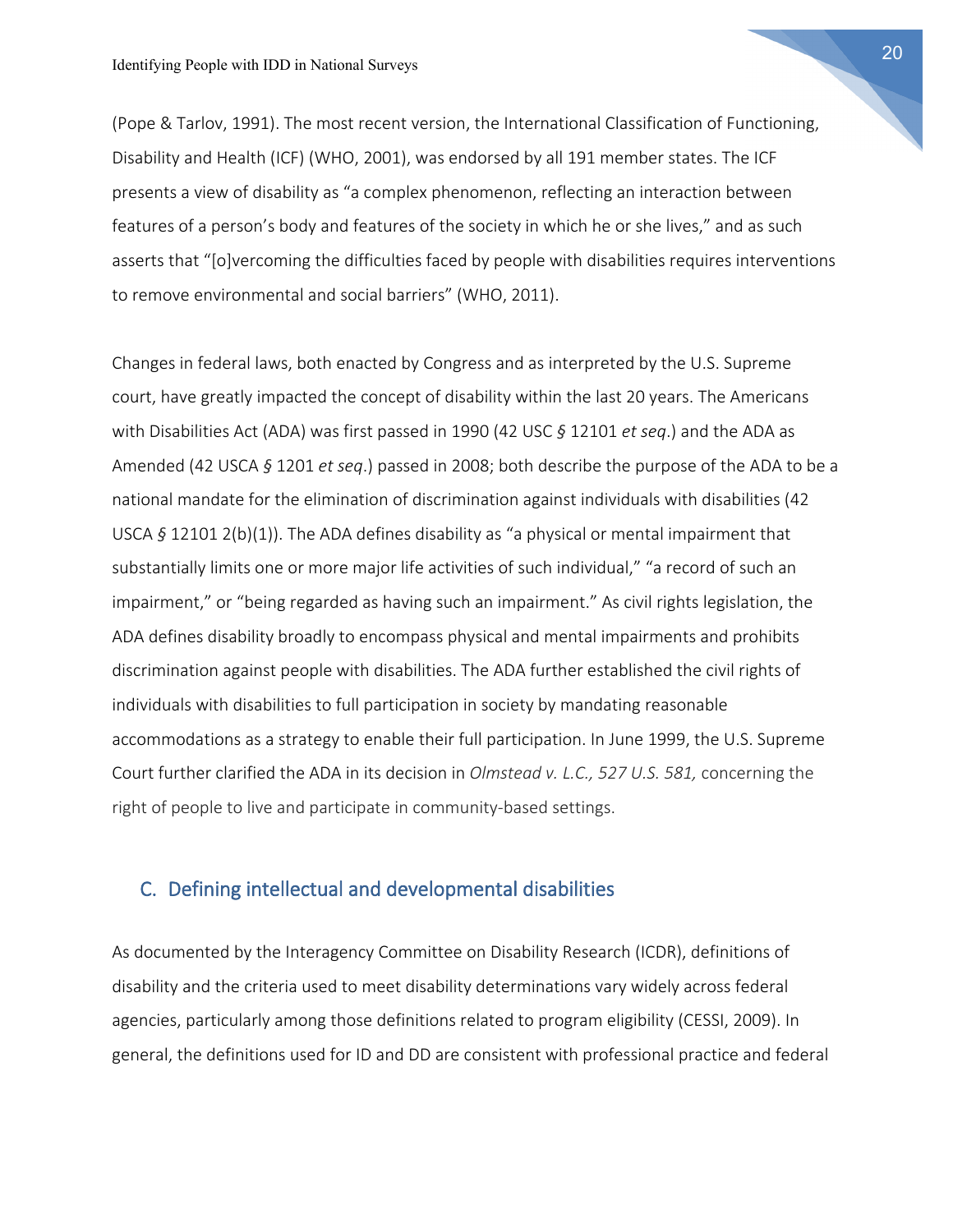legislation as contained within the DD Act. Because these definitions require significant functional limitations, they exclude some people who are not severely limited by their condition.

The DD Act had its origins in 1961, which in turn contributed to the Maternal and Child Health and Mental Retardation Planning Amendments of 1963 and the Mental Retardation Facilities and Community Mental Health Centers Construction Act of 1963. In subsequent years, legislation and definitions were updated as society's understanding of IDD changed.

In passing the latest iteration of the DD Act, Congress acknowledged the significance of the concept of function and full participation in society when it noted in its finding that:

*". . disability is a natural part of the human experience that does not diminish the right of individuals with DD to live independently, to exert control and choice over their own lives, and to fully participate in and contribute to their communities through full integration and inclusion in the economic, political, social, cultural, and educational mainstream of United States society" (emphasis added).* 42 U.S.C. §15001(a)(1).

#### i. Developmental Disabilities

This paper uses the definition of DD promulgated in the DD Act o (42 U.S.C. §15001 et seq.), that is,

"a severe, chronic disability that is attributable to a mental or physical impairment, is manifested before the individual attains age 22, is likely to continue indefinitely, results in substantial functional limitations in three or more of the following areas of major life activity: self-care; receptive or expressive language; learning; mobility; selfdirection; capacity for independent living; and economic self-sufficiency; and reflects the individual's need for a combination and sequence of services and supports." Children from birth through the age of 9 years old with significant developmental delays and specific congenital or acquired conditions do not need to meet the functional limitations criteria to be considered to have DD."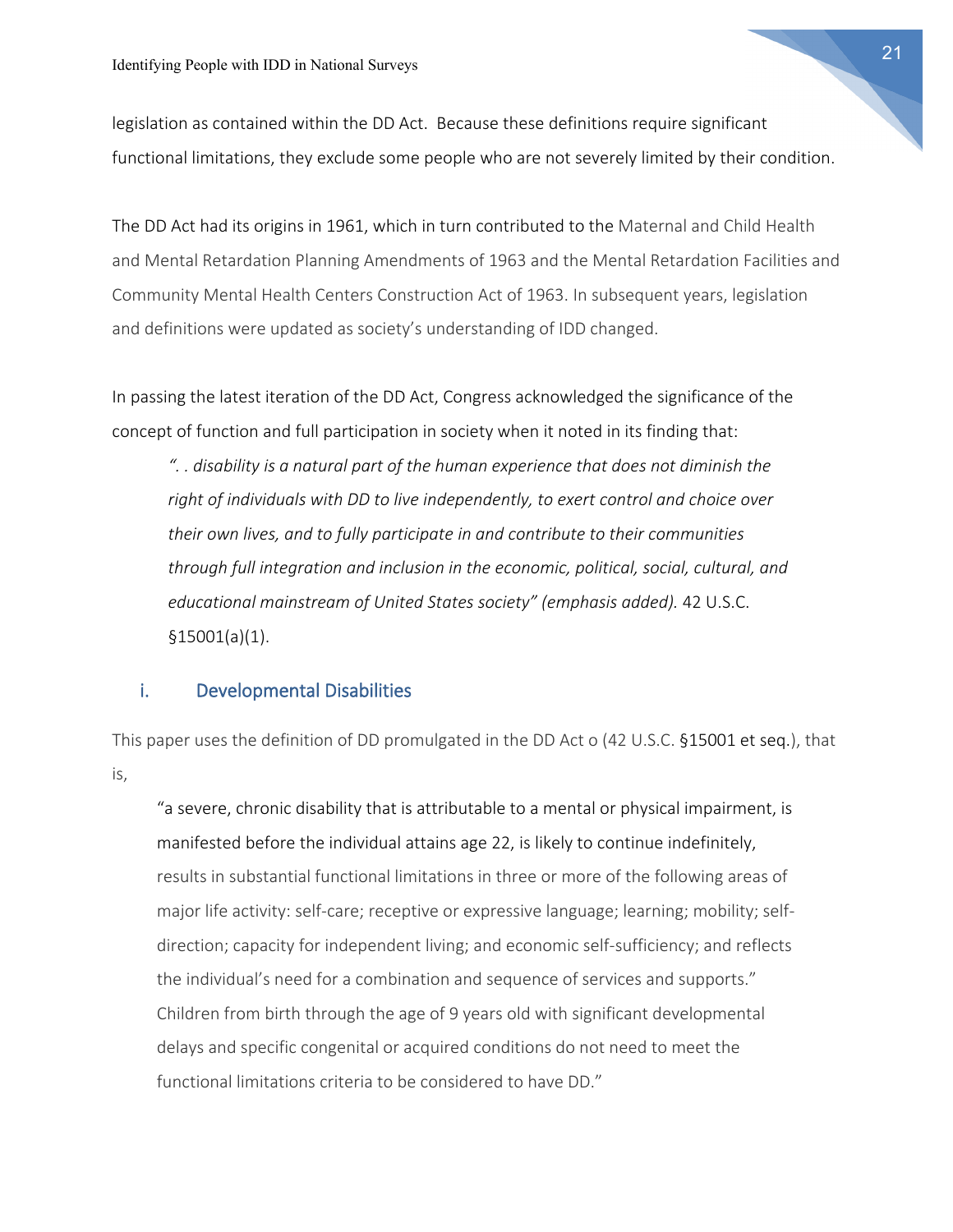

#### ii. Intellectual Disability

While ID is not defined in federal statute, the U.S. Supreme Court and federal entities such as ACL and the President's Committee for People with Intellectual Disabilities (PCPID) within HHS recognize the American Association on Intellectual and Developmental Disabilities' (AAIDD) definition of ID as "a disability characterized by significant limitations in both intellectual functioning and in adaptive behavior, which originates before the age of 18" (Schalock et al, 2010). Intellectual functioning, or intelligence, refers to general mental ability including reasoning, planning, problem solving, thinking abstractly, comprehending complex ideas, learning quickly, and learning from experience. Significant limitations in intellectual functioning is operationally defined as an IQ score that is approximately two standard deviations below the mean (Schalock et al, 2010). As one standard deviation is 15 points below the mean of 100 for most standardized intelligence tests, two standard deviations below the mean would be an IQ score of approximately 70.

Adaptive behavior is the collection of conceptual, social, and practical skills that have been learned and are performed by people in their everyday lives (Schalock et al, 2010). Conceptual skills include language, reading and writing, time, and number concepts. Social skills refer to interpersonal skills such as social responsibility, self-esteem, gullibility, following rules/obeying laws, and social problem solving. Practical skills are activities of daily living (personal care), occupational skills, use of money, safety, health care, travel/transportation, schedules/routines, and use of the telephone. For the diagnosis of ID, significant limitations in adaptive behavior are operationally defined as performance that is approximately two standard deviations below the mean of either (a) one of the three types of adaptive behavior (conceptual, social, or practical), or (b) an overall score on a standardized measure of conceptual, social, and practical skills.

The term used to refer to people with ID has evolved over time as older terms (most recently mental retardation) acquired negative connotations and became offensive to many people. In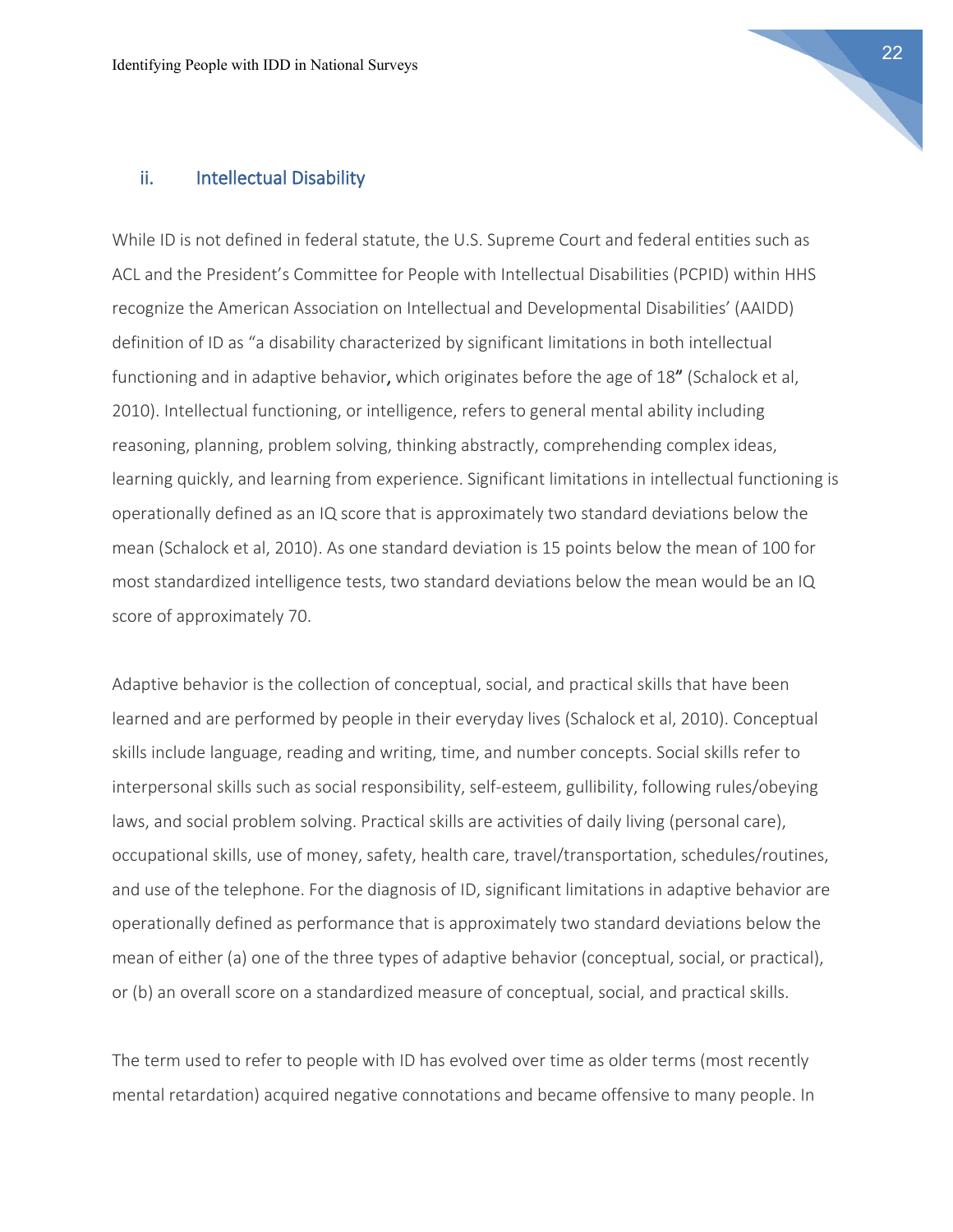2010, with the passage of Rosa's Law (Pub. L. 111-256), references to "mental retardation" in federal laws were replaced with the term intellectual disability. This legislation substituted one term for another, but did not change eligibility determination or programming.

## iii. Comparing ID with DD

While ID is typically regarded as one type of DD, the two conditions do not overlap perfectly when the definition of DD is based on the DD Act. If a person with ID does not experience substantial limitations in three or more specified life activities, they will not meet criteria for DD as outlined in the DD Act. Larson et al. (2001) analyzed the NHIS-D (1994/95) data to compare survey members who met criteria for ID, for DD, and both. Among adults, 40% of individuals with IDD were identified as having both ID and DD, 26% were identified as having ID but not DD because they had significant limitations in only two areas of major life activities (intellectual functioning/learning and one type of adaptive behavior) but not three or more, and 34% were identified as having DD but not ID because learning was not one of their three substantial functional limitations (See Figure 1).



Figure 1. Adults in the NHIS-D with Intellectual Disability, Developmental Disabilities, or Both.

Data Source: Larson et al., 2001

Appendix A provides an overview of the domains of ID and DD as defined by the DD Act.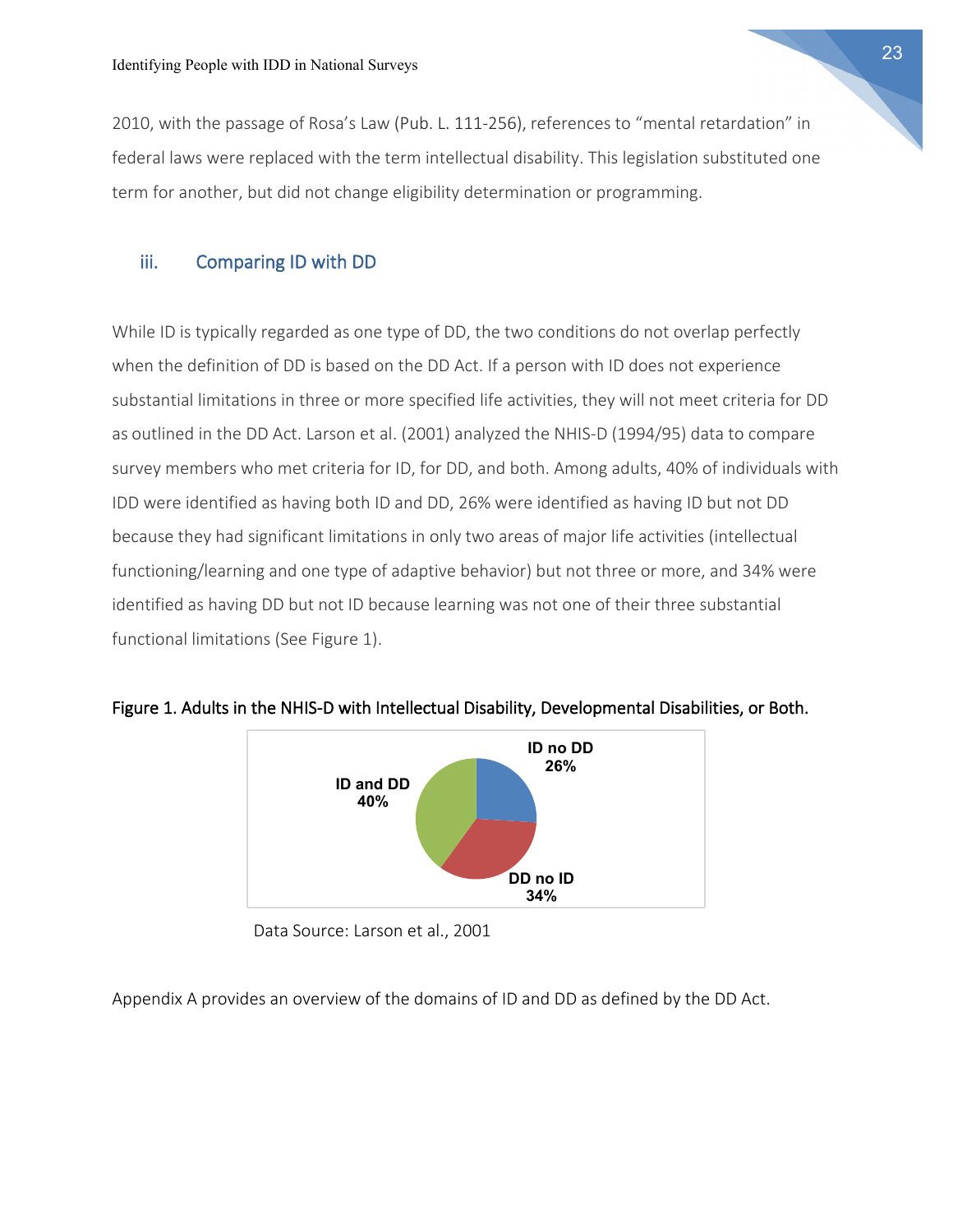## D. Past approaches to measuring IDD

#### i. Function vs. Diagnosis

Data collection about people with IDD varies greatly, and may utilize either diagnostic conditions, functional limitations, or both. For example, many health care services, medical care reimbursement, and rehabilitation research are based on diagnostic conditions. The Social Security Administration relies on detailed medical diagnoses as its first step in determining eligibility for its entitlement programs, followed by determination of one's ability to work (Livermore, Bardos, & Katz, 2017). Alternatively, the Maternal and Child Health Bureau (MCHB) made a distinct change in its basis for service eligibility from diagnostic categories to a more functional model to identify "children with special health care needs" (HRSA, n.d.). Data from the Department of Education's special education services reflects a combination of diagnostic categories and severity of functional impairment (National Center for Education Statistics, n.d.). In the absence of a cohesive approach in conceptualization and measurement of ID and DD, this remains a challenge for interoperability across federal agencies.

The umbrella concepts of substantial impairments in intellectual functioning, adaptive behavior, and major life activities emphasize a multidimensional view of IDD. However, the construction of survey questions to identify people with IDD largely reflects narrower views of disability that emphasize either the condition of the person or the consequences of a condition. This approach is usually operationalized as a question about the presence of a condition ("Does \_\_\_\_ have an intellectual disability?") or limitations in specific functions, life activities, or need for supports ("Does \_\_\_\_ have difficulty learning or engaging in activities typical for their age?"). In order to identify people with IDD, questions about limitations in function or activities are sometimes enhanced by subsequent questions about causation (e.g., "What condition is the cause of the limitation?").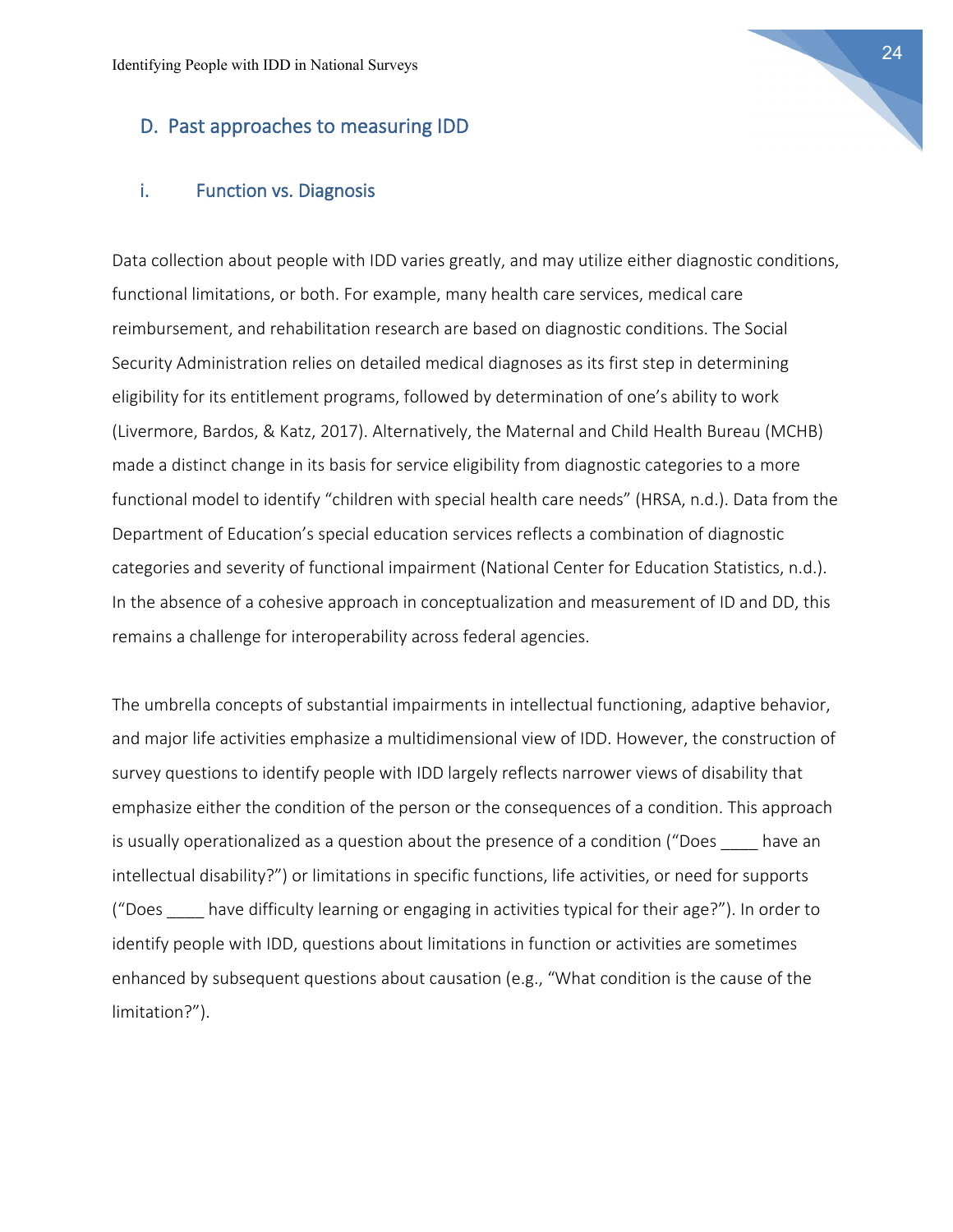#### ii. Single Questions or Multiple Question-Sets

Of the few recurring population-based or administrative data systems that screen for ID or DD, most employ a single item about the presence of ID or DD as a condition (Bonardi et al, 2011). Notable exceptions, prior to their redesign, were the NHIS and SIPP; however, capturing the nature of a multidimensional view of IDD typically requires more than a single question that indicates inclusion or exclusion from a group. The reliability and validity of survey-based IDD identification improves as the number of questions increases. For example, IDD identification using a condition-based screen ("Do you have IDD?") versus a cause of limitation question ("Is IDD the primary cause of the limitation?") in the NHIS and SIPP resulted in overlapping but not totally congruent samples. Further, when using a single question on the cause of limitation as ID in the 2000 NHIS, and comparing this with the combination of questions available to identify mental retardation [sic] in the 1994-95 NHIS-D, Hendershot, et al (2005) identified only one-third the size of estimated people with ID. The optimal number of questions, and their content and wording are yet to be determined, but it is clear that more questions will provide more precision and multidimensionality.

#### iii. Self-and Proxy-Reporting

A further challenge for survey construction is the reliance on inter-changeable self- and proxyreporting. In the 2001-2002 NHIS Adult Survey, proxy responses were used for 59.3% of adults with ID versus 1.2% of all adults (Hendershot, 2004). Research examining concordance between self-report and proxy-report has highlighted that (a) knowledge of the person by the proxy and (b) the nature of the construct measured are important in determining degree of agreement (e.g., Schmidt et al, 2010; Claes et al, 2012). Specifically, close family members' proxy-responses are more aligned with self-report than professional report; and questions related to internal experiences are at greater risk of discordance. Finally, whether by self- or proxy-report, stigma and related reluctance to disclose limitations in intellectual and developmental functioning are suspected to contribute to under-reporting.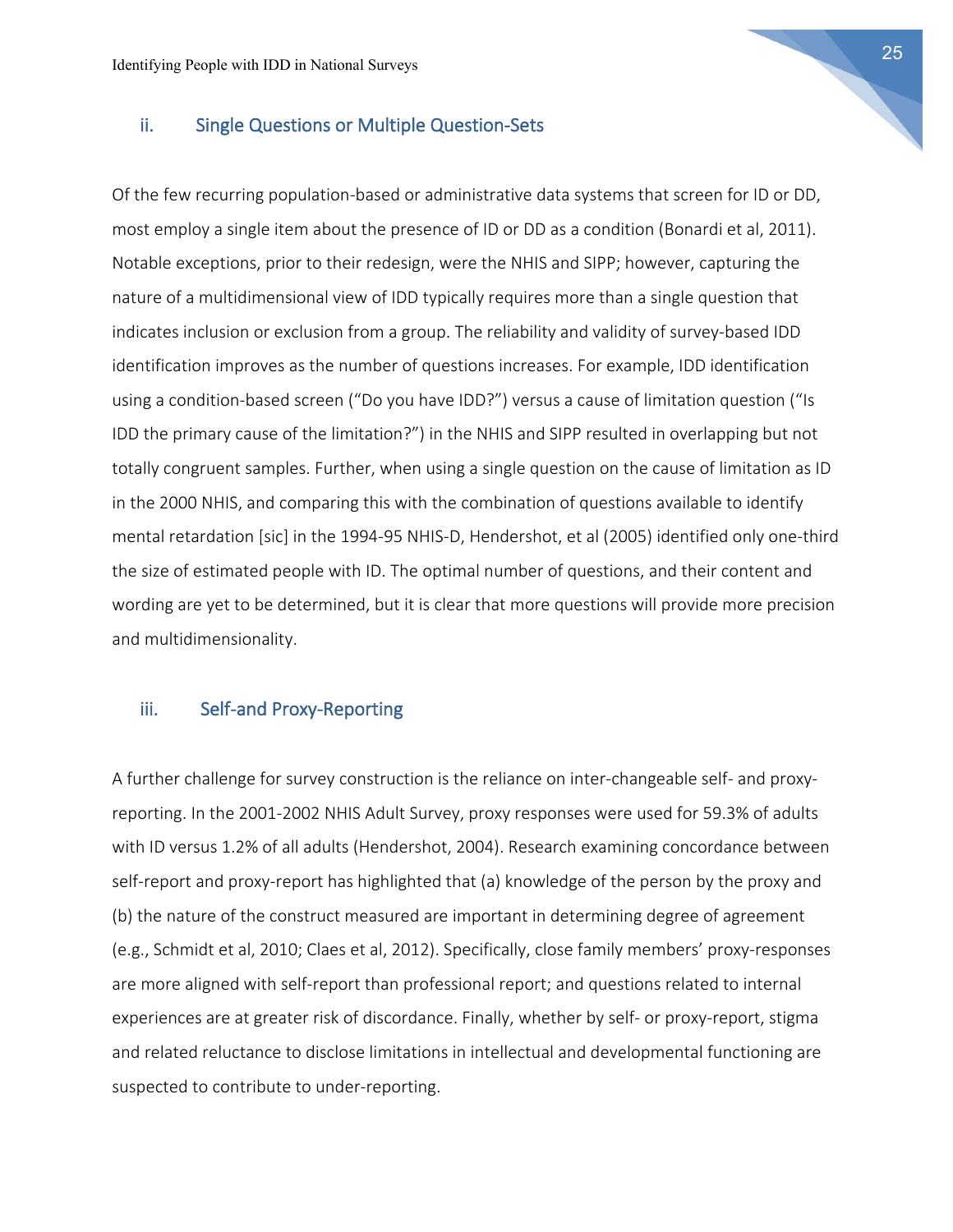# III. Surveillance Gaps and Strategies for Identifying IDD Respondents in Population-Based Surveys

To address its charge, the workgroup sought to investigate and answer several key questions:

- a) Do recently adopted standard question sets on disability enable identification of people with IDD?
- b) Are data available for adults with IDD as well as children with IDD?
- c) What content domains are present in the revised NHIS 2019 survey and what additional domains are needed for identification of people with IDD?
- d) What existing questions are available from other surveys in needed content domains?
- e) What additional methodological considerations are needed?

## A. Limitations of current disability identification questions

Past efforts to establish a unified framework for disability statistics led a number of federal data collection efforts to include a standard set of questions on functional limitations in basic and universal domains of activity (e.g., seeing, hearing, mobility, cognition, and self-care). The development of the ACS disability question set, a set of six questions that ask about difficulty with seeing, hearing, mobility, cognition, self-care and independent living using a yes/no response (United States Census Bureau) (U.S. Census Bureau), has enabled people with disabilities to be identified in several U.S. population-based surveys (e.g., ACS, CPS, SIPP); however, it is not possible to identify people with IDD using this question set.

The NHIS uses a slightly different set of six disability identification questions: the international standard, known as the Washington Group Short Set (WG-SS) (Madans, Loeb, & Altman, 2011). The WG-SS captures information on difficulty with seeing, hearing, mobility, cognition, self-care and communication using a continuum of response options in order to capture severity (The Washington Group Short Set of Questions on Disability). One functional domain common to both question sets is cognition. An ACS question asks about "serious difficulty concentrating, remembering, or making decisions," while the analogous WG-SS question asks about "difficulty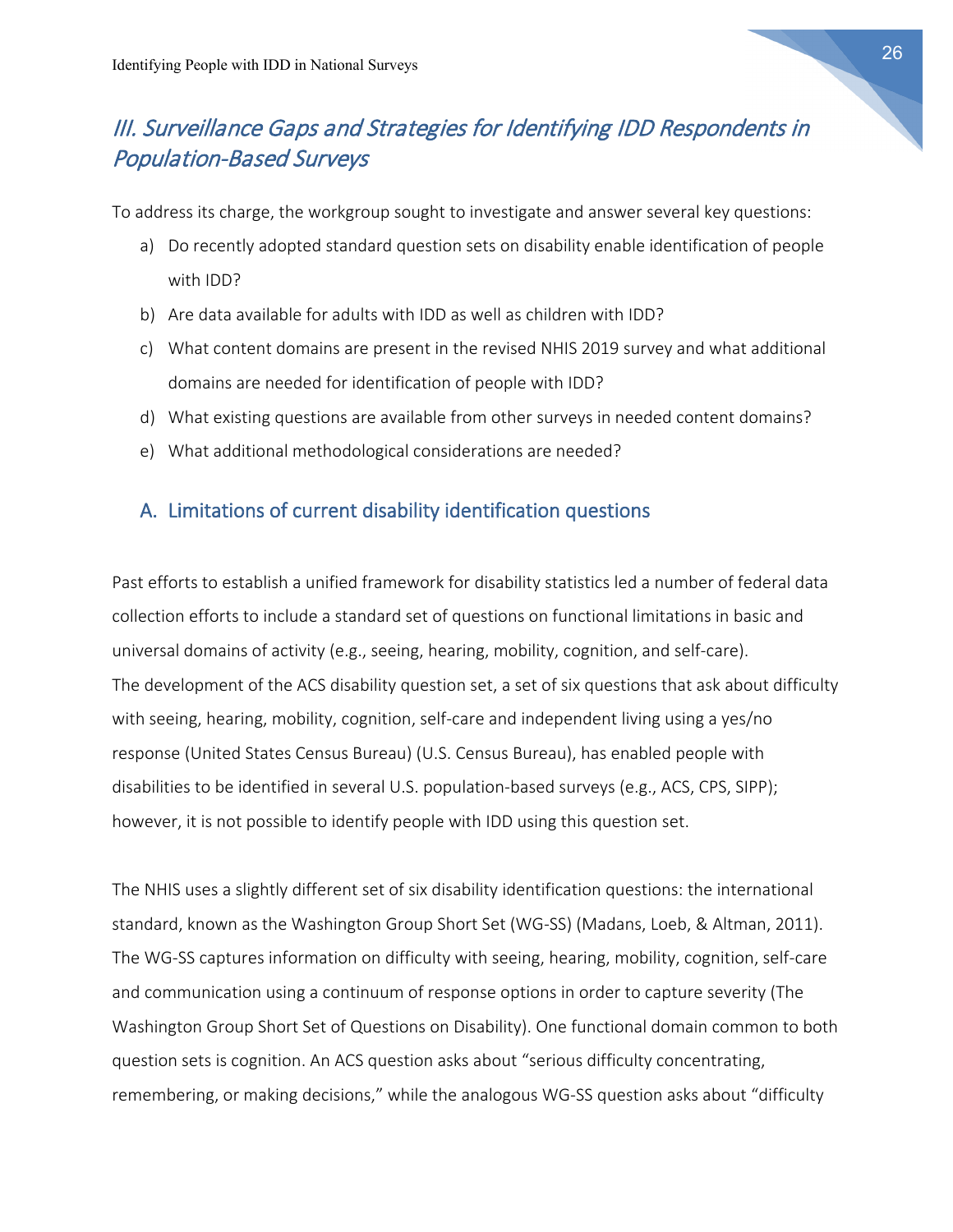concentrating or remembering." People who report this type of difficulty have a wide array of conditions, including dementias such as Alzheimer's disease, stroke and traumatic brain injury, schizophrenia or other mental health conditions, and health conditions requiring medications that affect cognition. Unfortunately, a single question on cognition does not provide sufficient information to differentiate between people with IDD and those with other conditions.

#### B. Available survey data for adults and children with IDD

#### i. Adults with IDD in the U.S.

Only three peer-reviewed studies using the NHIS-D data published since 2000 report prevalence of ID and/or DD in U.S. adults, and none of these were published after 2015. One study using NHIS-D (1994-95) data reported an adult prevalence rate of 7.8 per 1,000 for ID, DD or both and an all-age prevalence rate of 14.9 per 1,000 (Larson et al, 2001). A second study with NHIS-D (1994-95) data estimated the prevalence of ID, including mild intellectual impairments (impairments not severe enough to meet the AAIDD threshold), to be 12.7 per 1,000 (Fujiura & Taylor, 2003). A study using the 2008-2012 SIPP data estimated the prevalence of IDD for children and adults 6 years or older to be 10.3 per 1,000 (Burke & Fujiura, 2013). International estimates for adults with ID across a range of countries and data sets are approximately 10.37 per 1,000 (Maulik, Mascarenhas, Mathers, Dua, & Saxena, 2011; McKenzie, Milton, Smith, & Ouellette-Kuntz, 2016), with Western Australia using multiple data sources reporting prevalence as 17.0 per 1,000 (Bourke, et al, 2016).

Only two peer-reviewed studies are available which analyzed prevalence rates of IDD in U.S. adults by race and ethnicity. Using ten years of linked NHIS and Medical Expenditure Panel Survey (MEPS) data (2002-2011), Fujiura, Li, and Magaña (2018) found higher rates of IDD among Black Americans (14 per 1,000) and nearly identical rates among White (9 per 1,000) and Hispanic Americans (8.2 per 1,000). An earlier study (Fujiura & Yamaki, 1997) reported a similar pattern for prevalence by race and ethnicity using 1990-1991 SIPP panels for children and adults aged 3 and older.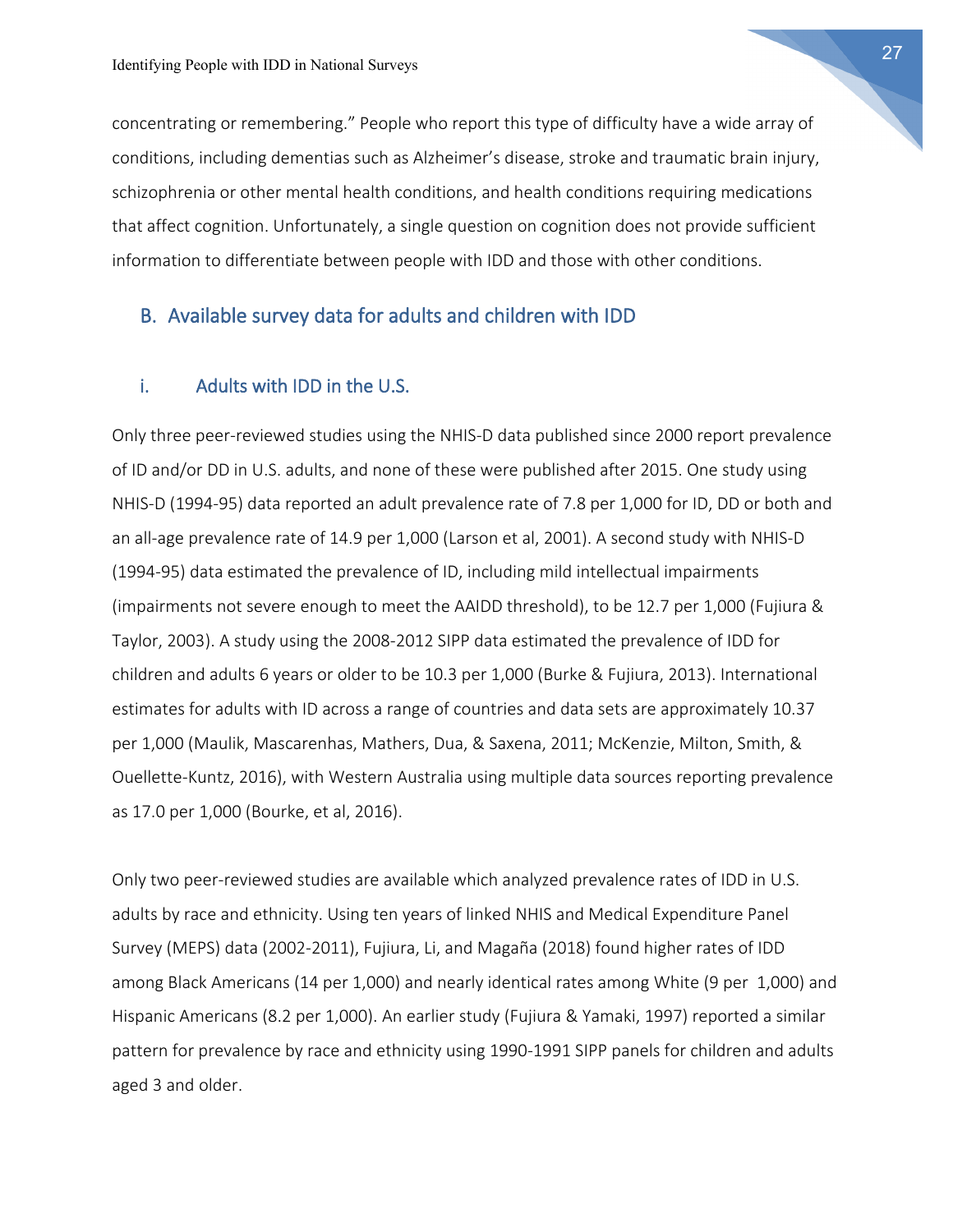A Native American developmental disabilities needs assessment published in 2012 revealed that there are no national IDD prevalence data specific to the American Indian/Alaska Native populations (AI/AN). The AI/AN populations have the highest rate of general disability in the U.S., with 27% of working age adults and 7.7% of children having a disability. For comparison, the rates of general disability for non-Hispanic white are 16.2% for adults and 5.7% for children (Cohen, et al 2012).

An entire generation of children with severe lifelong disabilities finished school and transitioned into adulthood since the 1994-1995 NHIS-D was fielded. Aside from the National Longitudinal Transition Study 2, which followed recipients of special education who were in 7<sup>th</sup> grade or above in 2000 for up to eight years after graduation (Newman et al., 2011), very little is known about the noninstitutionalized adult population with ID and DD.

#### ii. Children with IDD in the U.S.

Unlike the paucity of studies about adults, children with ID and DD are identifiable in several ongoing public health surveillance efforts. Between 2000 and 2018, at least 35 studies were published reporting prevalence rates for ID and DD in children. A study using the 2011-2013 NSCH estimated that the prevalence of ID in children 3 to17 years old was 1.26% (Maenner, et al., 2016). A study using the 2014 NHIS estimated prevalence rates for children ages 3 to 17 years of 1.14% for ID, 2.76% for ASD, 4.55% for other developmental delays and 6.99% for one or more of these conditions (Zablotsky, Black, Maenner, Schieve, & Blumberg, 2015). The prevalence of ID, DD, ASD, and Down syndrome in children has increased dramatically since 1995. It is unknown how much of this measured increase relates to increases in awareness, changes in definition, increased longevity, changes in prevalence or other factors.

The number of people in the US with Down syndrome quadrupled from 49,923 in 1950 to 206,366 in 2010 (de Graaf, Buckley, & Skotko, 2017) while the country's overall population size doubled from 152.3 million to 309.3 million during that same time. The proportion of children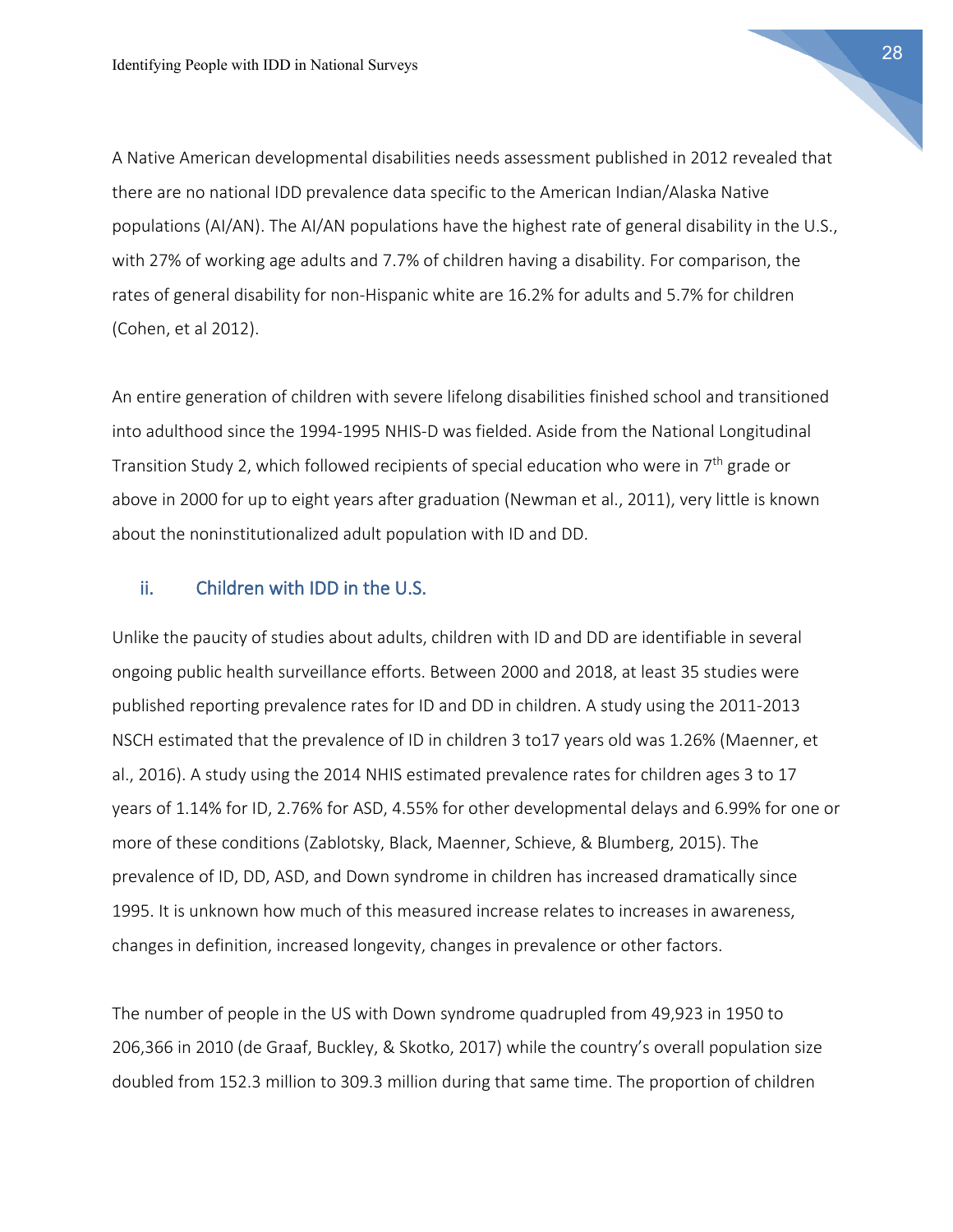aged 6 to 17 years receiving special education in 2017 was 0.73% for ID, 1.03% for ASD, 0.22% for multiple disabilities, and 0.26% for developmental delay (2.45% for the four categories combined) (ED*Facts* Data Warehouse, 2017; NCES, 2017). While studies from the 1990's showed substantially higher prevalence estimates for children compared with adults, little is known about whether this continues to be true today.

Several studies have documented differences in IDD prevalence rates in U.S. children across race and ethnicity. An analysis of NHIS data from 1997-2008 (Boyle, et al, 2011; Blumberg, 2012) revealed that compared to White children, Black children were 1.7 times more likely to be identified with ID and equally likely to have DD, while Hispanic children were significantly less likely than White children to be identified to have DD (odds ratio [OR] = .7) and equally likely to have ID (OR = 1.1). While there are no prevalence estimates for IDD among AI/AN children, of the AI/AN children in tribal-operated schools or schools that are operated by the Federal Bureau of Indian Education, 21% were in special education compared to 13% of all U.S. public school students (Cohen, et al, 2012).

The workgroup considered the data available for children and adults in the current NHIS and other national surveys. While data to identify children with IDD were considered generally adequate, significant concerns were raised around the need for current data on adults. The workgroup strongly recommended that there be a priority on including questions for identification of adults with IDD in national surveys.

## C. Domains required to identify ID and DD

#### i. Domains Required by the Definitions of ID and DD

Using the DD Act definition for DD and the AAIDD definition for ID, the workgroup first reviewed current population survey programs that measure some or all of the domains needed to identify sample members with IDD. The workgroup also identified domains not currently included in U.S.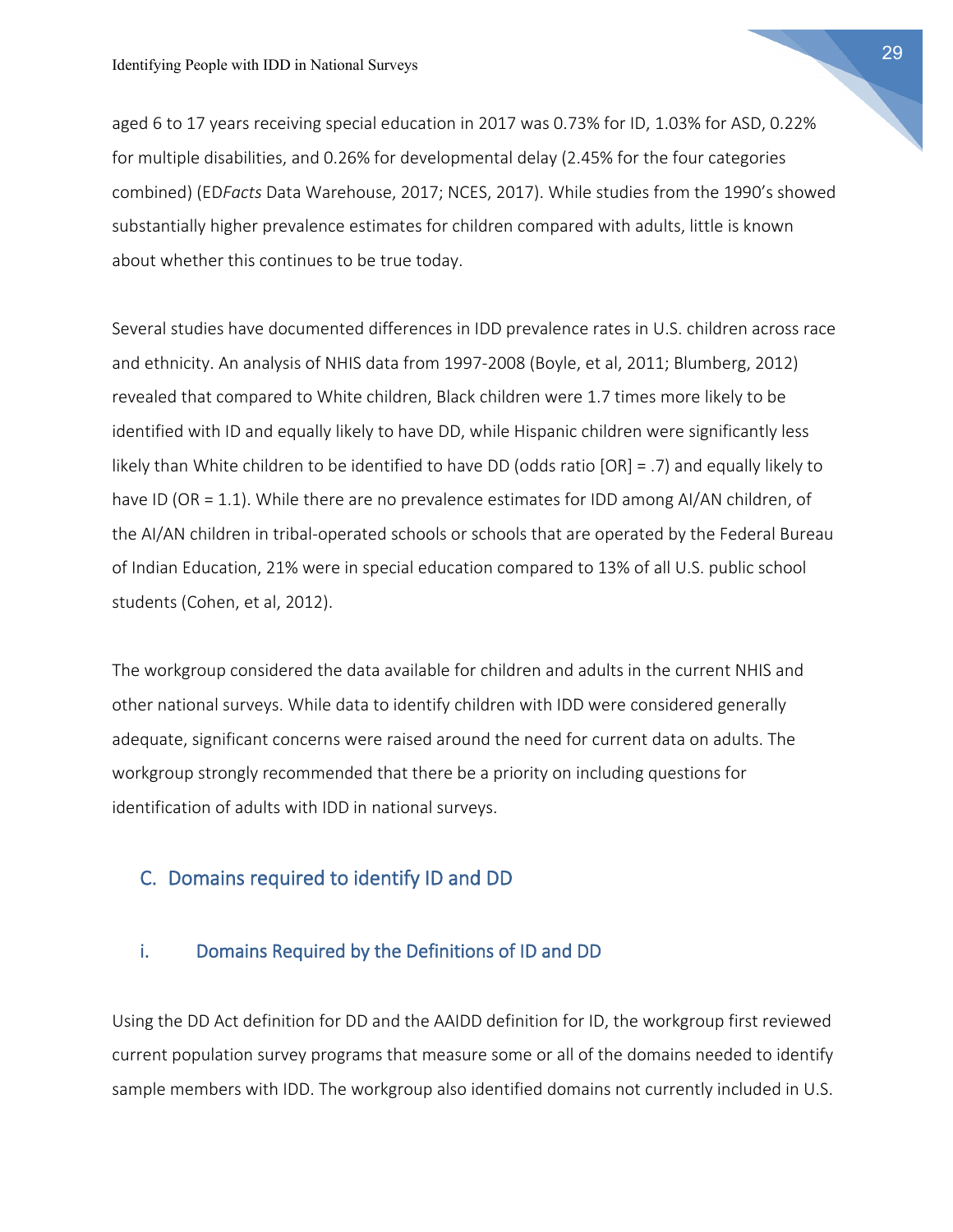population-based surveys that are needed to identify people with IDD. The 2016 NHIS survey (before the current redesign) included items covering limitations in five of the seven DD Act major life activity areas (communication, self-care, capacity for independent living, economic self-sufficiency, and mobility), but did not include items to assess limitations in learning, selfdirection, age of onset, or expected duration of limitations. Table B1 in Appendix B lists the 2016 NHIS items in these five areas by subscale.

Table 1 below describes the essential domains for identifying ID and DD and their presence or absence in the 2019 NHIS. These domains are derived from the AAIDD definition of ID and the DD Act definition of DD.

| Major life activity domain | Intellectual<br><b>Disability</b> | Developmental<br><b>Disabilities</b> | Construct<br>captured in<br>redesigned NHIS |
|----------------------------|-----------------------------------|--------------------------------------|---------------------------------------------|
| Intellectual functioning   |                                   |                                      |                                             |
| Adaptive Behavior          |                                   |                                      |                                             |
| Conceptual skills          |                                   |                                      |                                             |
| Learning (academics)       |                                   |                                      |                                             |
| Self-direction             |                                   |                                      |                                             |
| Practical skills           |                                   |                                      |                                             |
| Self-care                  |                                   |                                      |                                             |
| Independent living skills  |                                   |                                      |                                             |
| Economic self-sufficiency  |                                   |                                      |                                             |
| Social skills              |                                   |                                      |                                             |
| Communication              |                                   |                                      |                                             |
| Mobility                   |                                   |                                      |                                             |

#### Table 1. Essential domains to identify ID and DD.

| Other criteria    | Intellectual<br><b>Disability</b> | Developmental<br><b>Disabilities</b> | Construct<br>captured in<br>redesigned NHIS |
|-------------------|-----------------------------------|--------------------------------------|---------------------------------------------|
| Age of onset      |                                   |                                      |                                             |
|                   | (Before age 18)                   | (Before age 22)                      |                                             |
| Severity          |                                   |                                      | $\mathcal{N}$                               |
| Lifelong duration |                                   |                                      |                                             |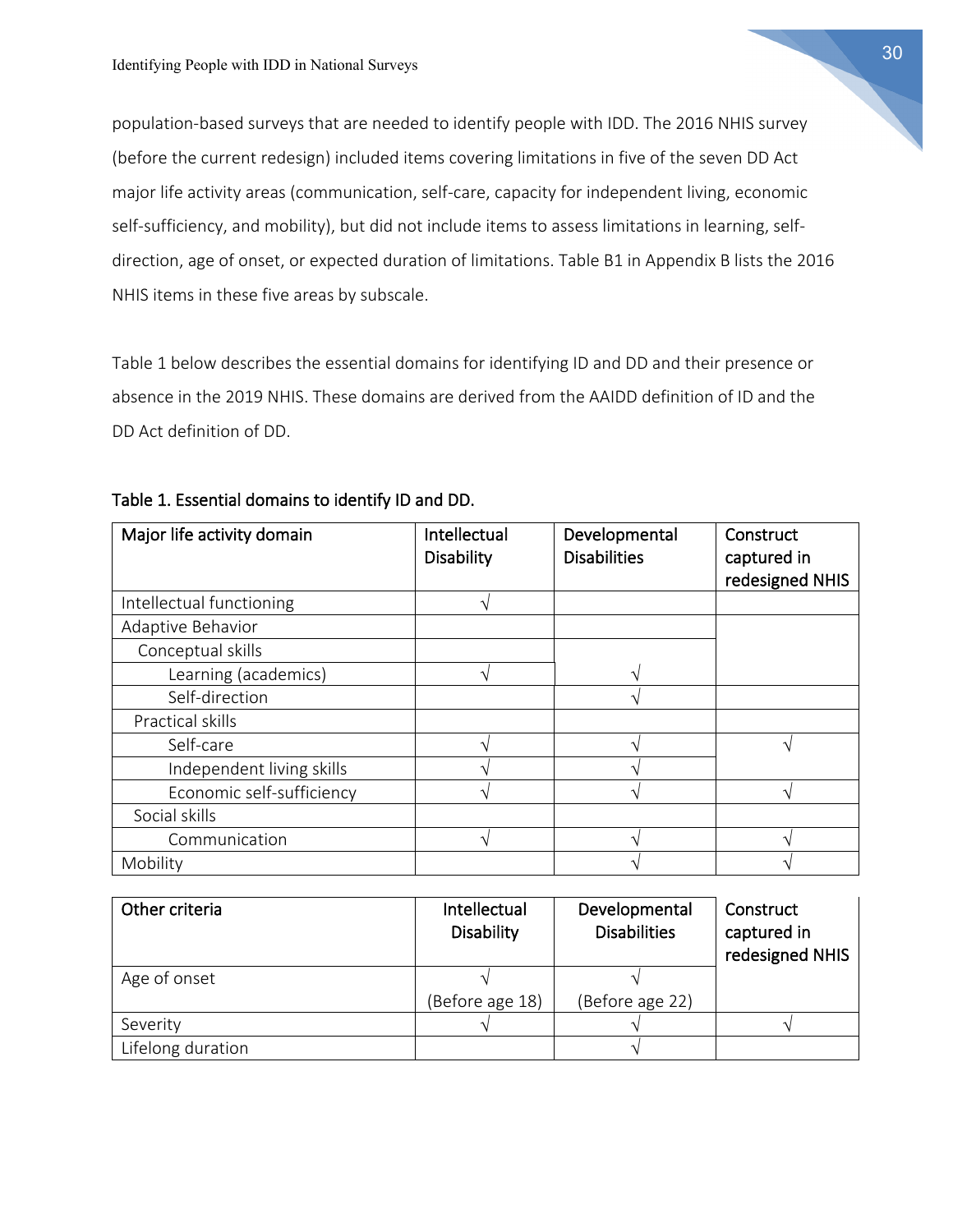While the essential domains for ID and DD certainly overlap, it is clear that adaptive behavior constructs named in the ID definition were broader in scope. For example, significant deficits in *practical skills* is one element of the ID definition. Although practical skills are not mentioned by name in the DD Act, the discrete components of practical skills including self-care, independent living skills, and economic self-sufficiency are essential major life activity domains in the DD Act. Table 1 provides a list of essential skills and abilities to identify ID and DD where discrete skills are indented under the conceptual domains. Check marks indicate the elements that are essential to a diagnosis of ID or DD and the final column indicates whether or not the construct is measured in the 2019 NHIS. One point of discussion among committee members had to do with the lifelong duration criterion. While the AAIDD definition of ID certainly conceptualized ID as a lifelong condition, duration was not named nor is it assessed to establish a diagnosis of ID. In contrast, the DD Act explicitly named lifelong duration as a criterion. Therefore, lifelong duration is checked as essential for DD and not ID in Table 1.

The redesigned 2019 NHIS measures some of the domains needed to identify people with IDD, specifically mobility, communication, self-care, and economic self-sufficiency. In addition, the 2019 NHIS includes items on social participation which, while not currently a DD Act criterion, could be considered for addition in future DD Act reauthorizations based on current understanding of the importance of social participation to health and human function. Criteria for the DD Act definition of DD which are not included in the 2019 NHIS are the domains of learning, independent living, and self-direction, as well as age of onset (before 22 years), and projected duration of the limitation (lifelong or extended duration). Criteria for the AAIDD definition of ID that are not addressed in the 2019 NHIS are the domains of intellectual functioning, conceptual skills, social skills, and age of onset (before age 18). Elements needed to identify DD that are missing from the 2019 NHIS include independent living skills, self-direction, and age of onset (before age 22). In summary, the 2019 NHIS does not address intellectual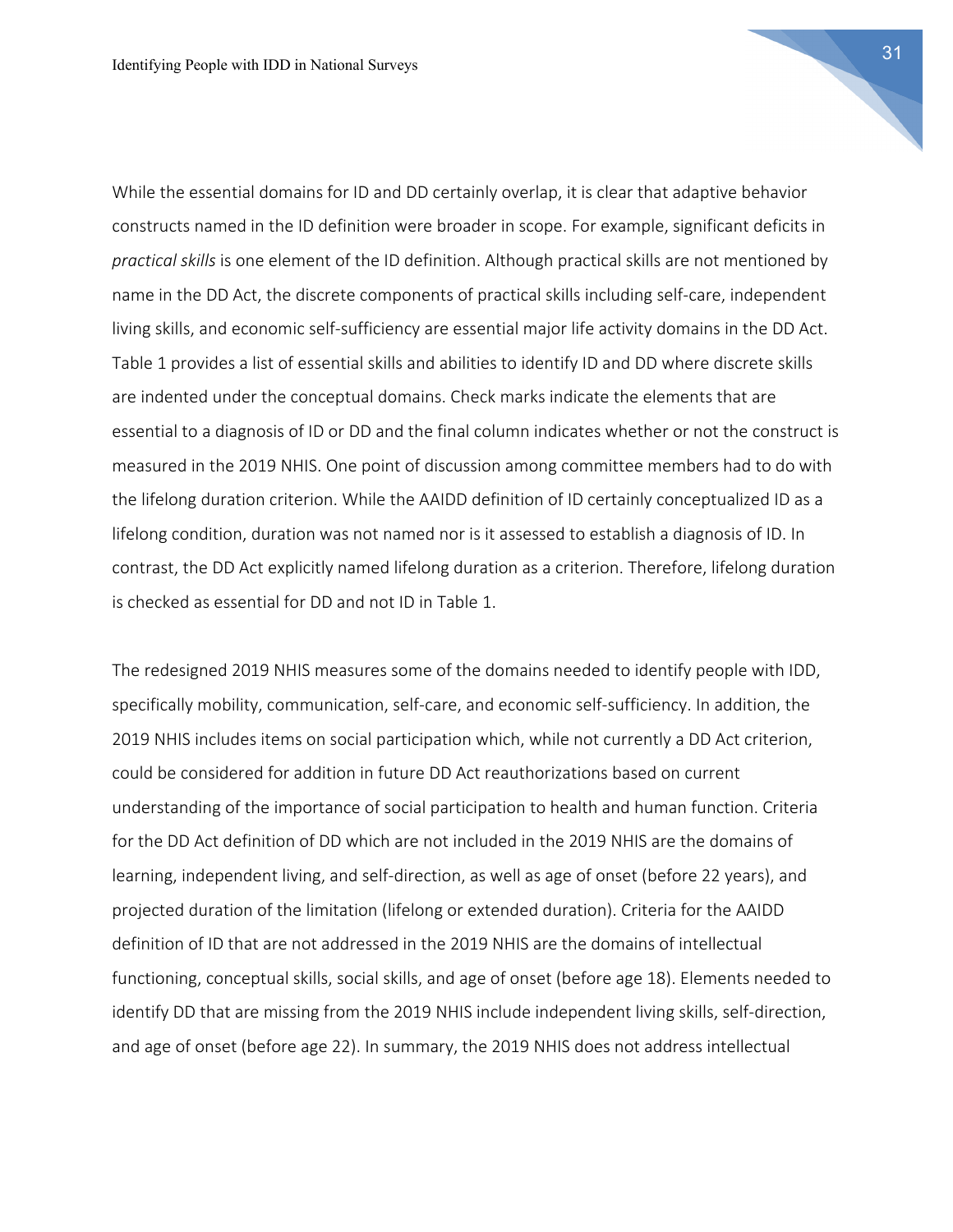functioning, conceptual skills, social skills, independent living skills, self-direction, age of onset, or projected duration of the limitation.

#### ii. Domains that Best Predict IDD Status

When data from the NHIS-D (1994-95) were analyzed to identify the items that best discriminate between survey participants who had IDD and those who had functional limitations but not IDD, differentiating characteristics could be identified (Doljanac, Larson, & Lakin; 2004). Figure 2 shows the domains that contributed to the identification of adults with IDD. In a series of logistic regression analyses, once sex, age, health status, race, and economic status were considered, adults who met criteria for ID or DD were more likely than adults with other functional limitations to have significant functional limitations in learning (OR =46.85), economic selfsufficiency (OR = 8.38), communicating with family (OR = 8.64) or with non-family (OR = 8.04), self-direction (OR = 6.01), difficulties understanding others (OR = 5.09), and personal care (OR = 2.90). These findings further informed the workgroup's item development considerations.

Figure 2. Proportion of adults with IDD and adults with other functional limitations across areas of function (NHIS-D 1994-1995).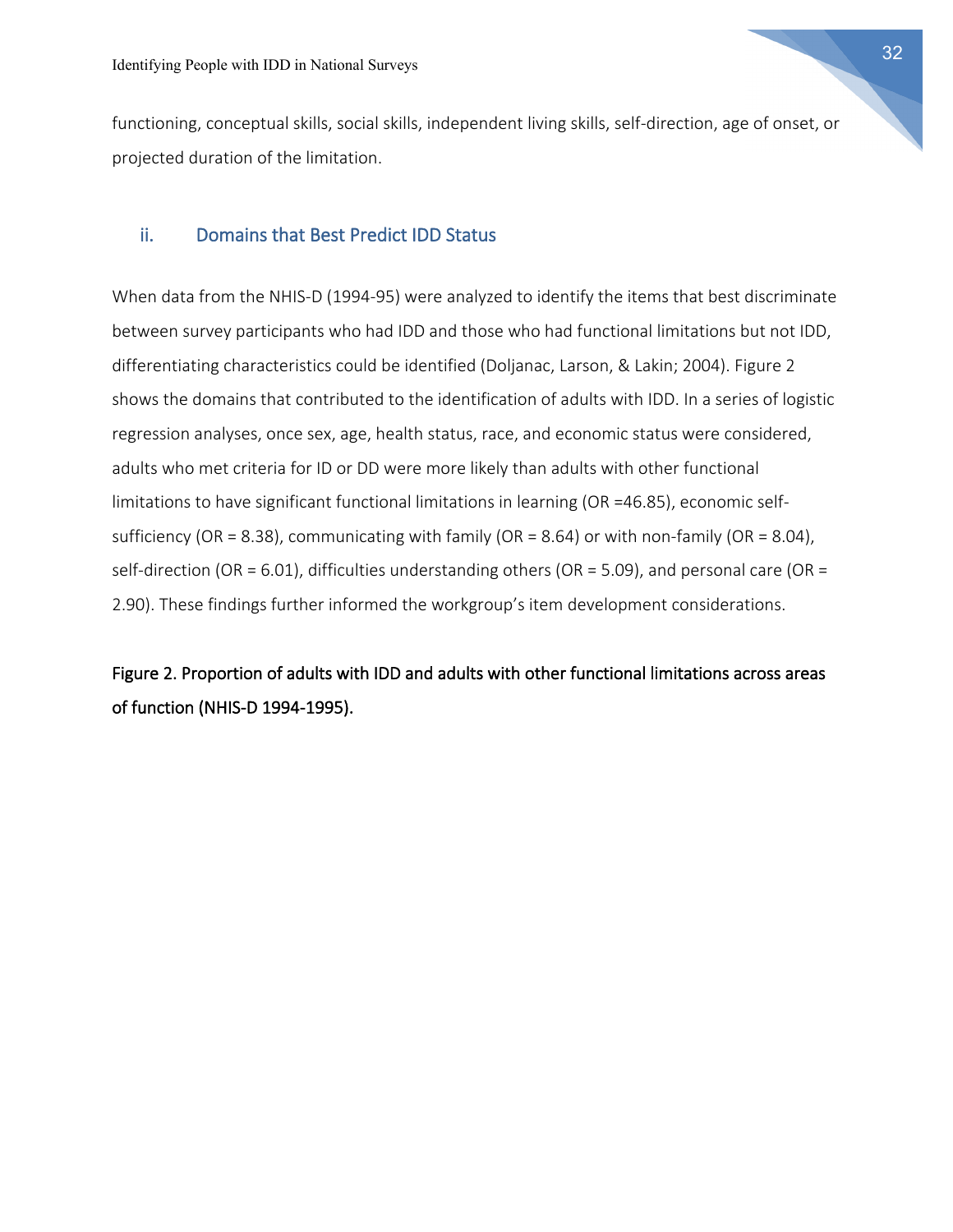

Based on the above findings, the workgroup identified the following priority areas to consider for item development and testing for future national surveys, in addition to those in Table 1:

- Learning
- Independent Living
- Age of Onset

## D. Questions from other surveys that assess needed domains

Because the current NHIS does not include a sufficient range of items to identify the IDD population, the workgroup examined former population survey questions as potential sources of questions to identify adults with IDD for future NHIS and other national surveys.

## i. Survey of Income and Program Participation (1984-2013)

The SIPP is a national survey program of the non-institutionalized civilian population in the U.S. including Puerto Rico, begun in 1984 and conducted annually by the U.S. Census Bureau. The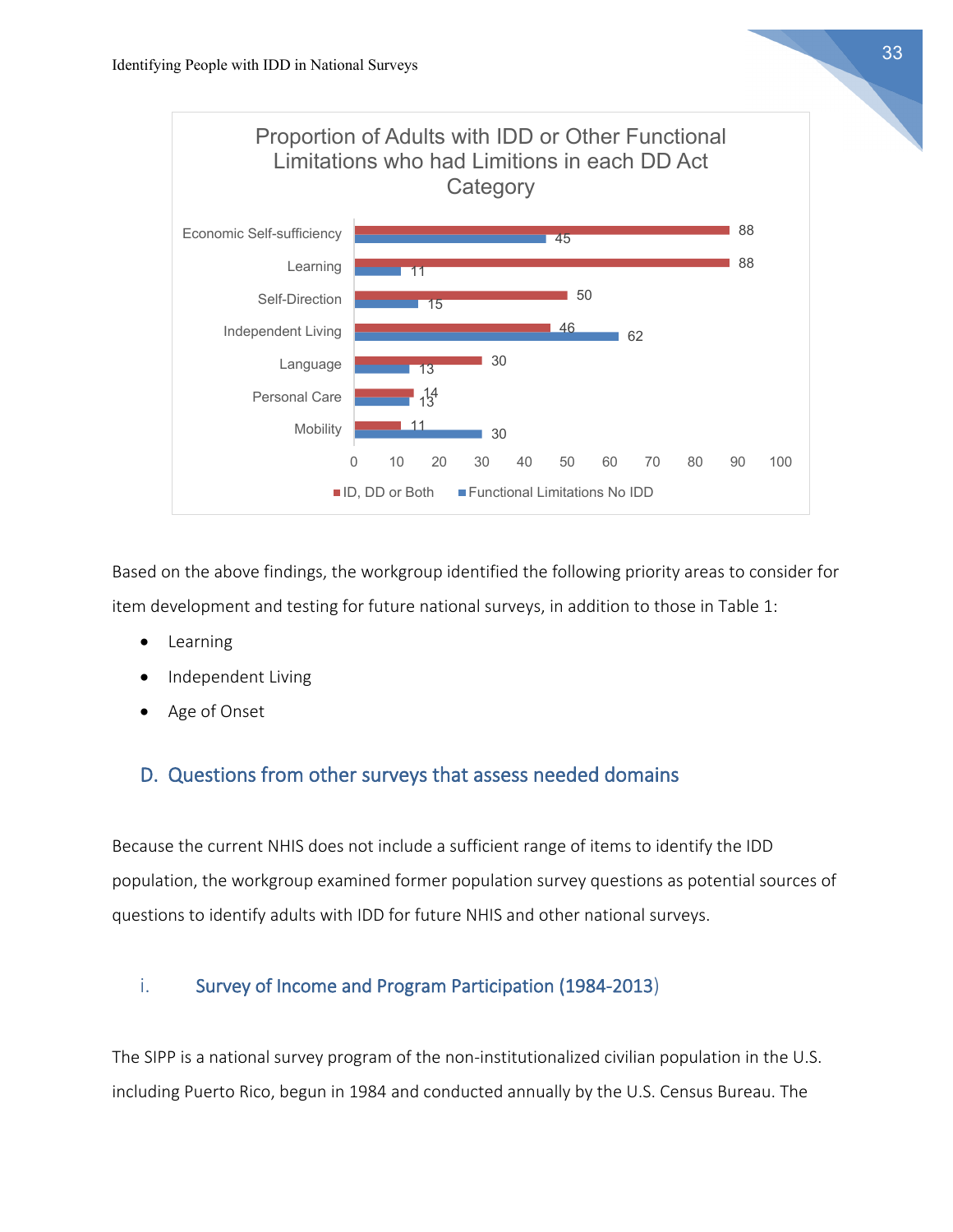2008-2013 SIPP was notable for its extensive disability and function modules, which included more than 90 questions focused on health status, activity and functional limitations, activities of daily living (ADLs) and Instrumental Activities of Daily Living (IADLs), the presence of specific impairments and medical conditions, age of onset and duration, need for assistance, and conditions that were considered the primary reason for limitations. There were separate items for adults, children, and very young children. The 2008-13 Panel was the final implementation of an extended disability topical module. With the 2014 redesign of the SIPP, a smaller set of disability questions was used that focused solely on functioning rather than type of impairment, and as a result people with IDD cannot be identified.

The general approach and question structure of the disability module from the SIPP may be informative for future IDD survey question development. Appendix B, tables B1 and B2, summarize items used to identify adults and children with IDD, respectively. Two groups of items from the 2008-2013 SIPP are represented. For the first group of items, if a respondent acknowledged a limitation or difficulty, he or she was asked to identify from a list the condition or conditions that caused the difficulties. Mental retardation [sic]and cognitive impairment [learning disability] were options). The second group of IDD screening questions was a direct query asking the respondent if they had mental retardation [sic]or a developmental disability or related condition. The analyst could base identification on respondent or proxy identification as having ID, DD, or other combinations, as well as include functional and activity limitation conditions in the identification.

#### ii. National Health Interview Survey - Disability Survey (1994-1995)

The NHIS-D was a one-time supplement to the NHIS. Prompted by awareness of the need for better policy-relevant data on disabilities, 11 federal agencies—along with the Robert Wood Johnson Foundation—collaboratively planned and funded the NHIS-D which was conducted in two phases in 1994 and 1995. In the NHIS-D, adults were identified as having DD if they had substantial functional limitations in at least three of the seven DD Act areas (self-care,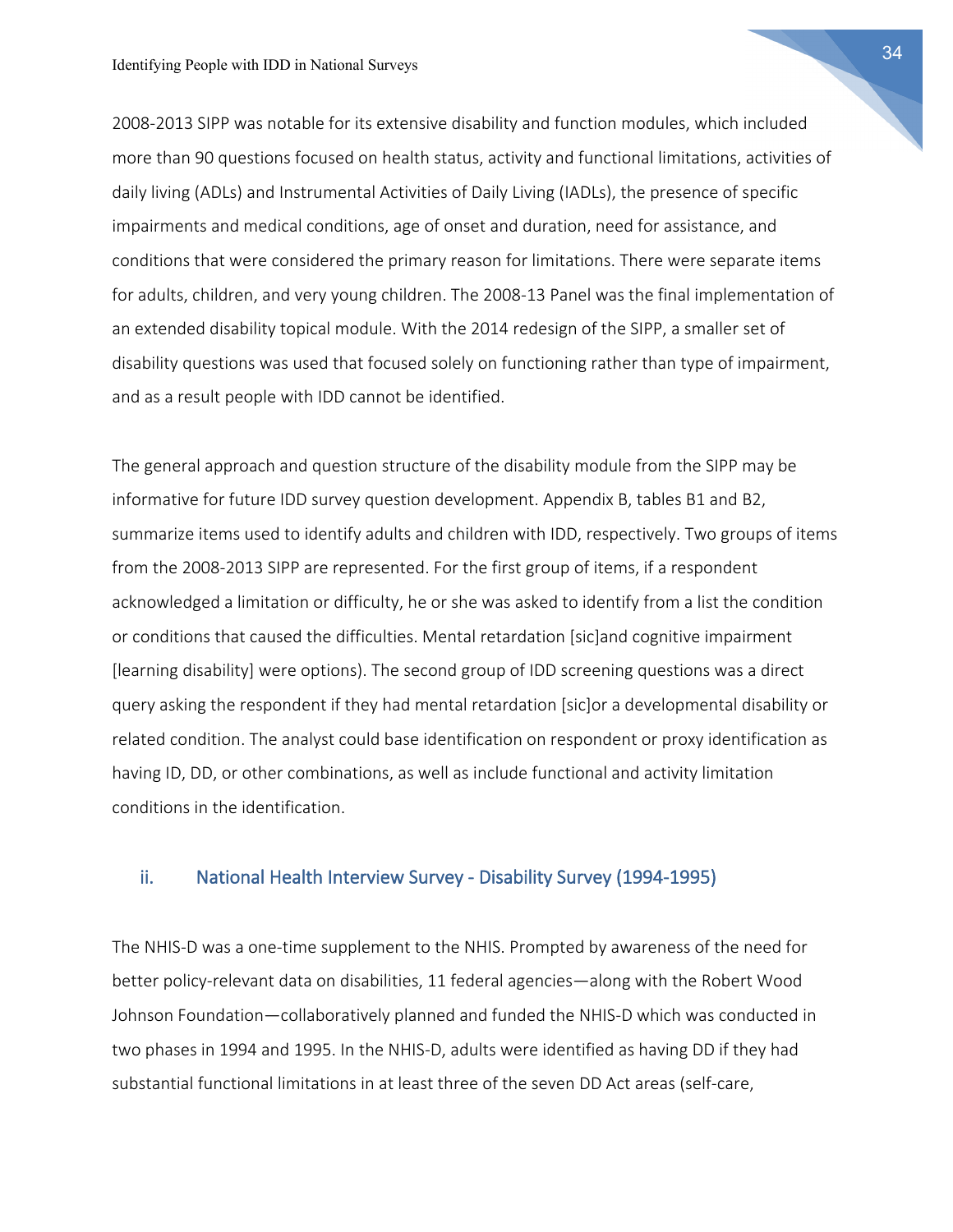communication, learning, mobility, self-direction, independent living, and economic selfsufficiency), the difficulty began before age 22, and the limitation was expected to continue for at least 12 more months (See Table B2 in Appendix B for more details). Adults could be identified as having ID if they reported having (a) mental retardation[sic], (b) an ICD code (i) indicating ID as a cause of limitations in learning, communication, getting along with others, activities of daily living, instrumental activities of daily living, or work, or (ii) listing the condition as a reason for a health care visit, or (c) having a learning disability AND a related condition such as CP, Down syndrome, spina bifida, autism, or hydrocephalus AND had completed no more than 14 years of education (2 years of post-secondary education).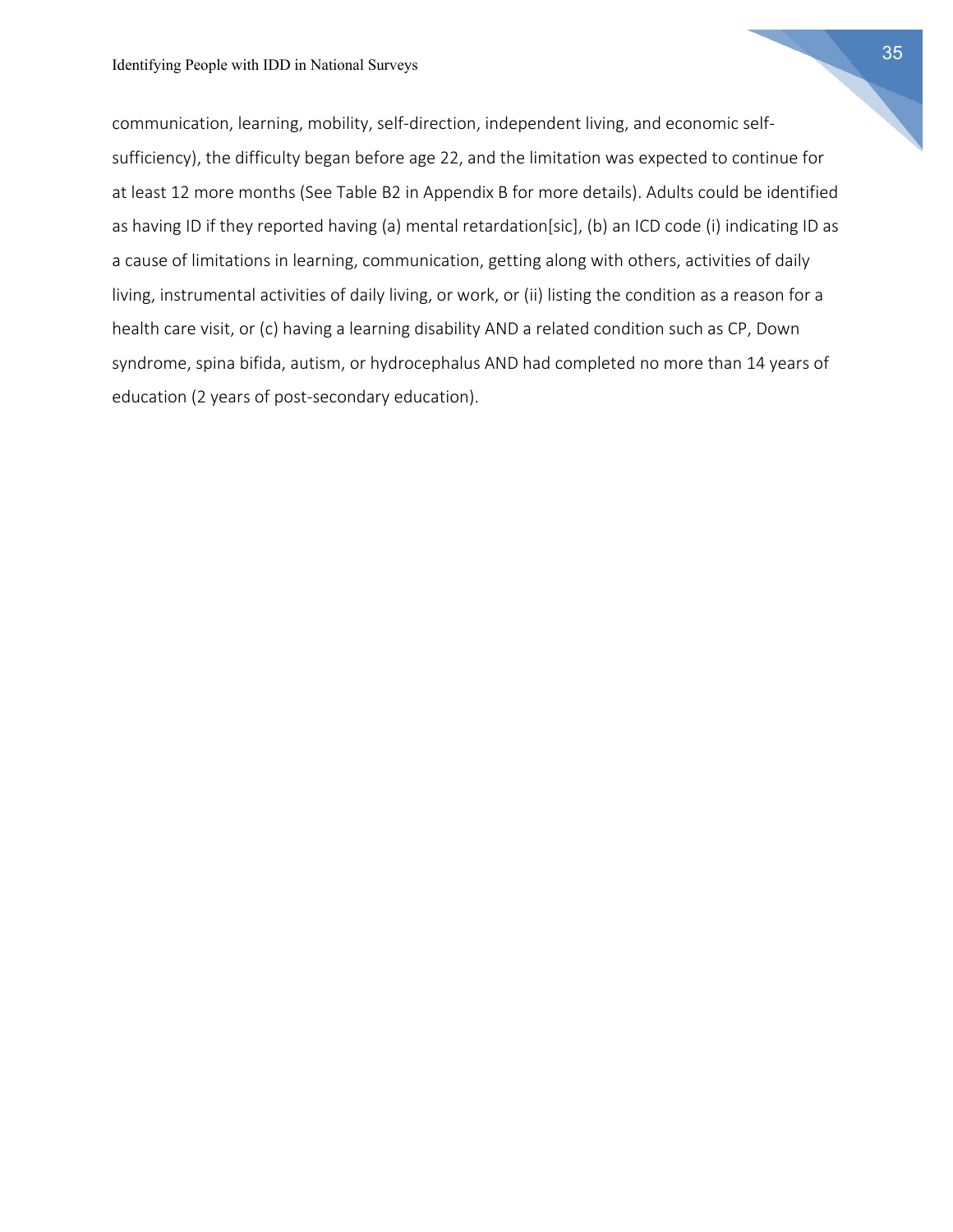#### iii. Essential Domains to Identify IDD for Health Surveillance

#### a. Learning

The workgroup concluded that without survey items to capture intellectual functioning or functional limitation in learning, it will not be possible to identify adult sample members with IDD. The workgroup identified several items used for leaning in other surveys that could be tested for this purpose in the table below. It is noted that several of the items used in other surveys are diagnosis-based.

| Survey                   | Questions                                                              |  |  |
|--------------------------|------------------------------------------------------------------------|--|--|
| NHIS-Child (2012)        | Ever told by doctor or other health professional that you have an      |  |  |
|                          | intellectual disability?                                               |  |  |
| NHIS-Child (2012)        | Ever told by doctor or other health professional that you have autism  |  |  |
|                          | spectrum disorder?                                                     |  |  |
| <b>NHIS-Child (2012)</b> | Ever told by doctor or other health professional that you have another |  |  |
|                          | developmental disability?                                              |  |  |
| SIPP (2008-2013)         | have (a) A learning disability such as<br>$(1)$ Does                   |  |  |
|                          | dyslexia? (b) Mental retardation? (c) A developmental disability such  |  |  |
|                          | as autism or cerebral palsy?                                           |  |  |
| NHIS-D (1994-1995)       | has serious difficulty learning how to do things most                  |  |  |
|                          | people their age can learn?                                            |  |  |
| WHODAS 2.0 (2010)        | In the last 30 days how much difficulty did you have in:               |  |  |
|                          | • Analyzing and finding solutions to problems in everyday life         |  |  |
|                          | • Learning a new task, for example, learning how to get to a new       |  |  |
|                          | place                                                                  |  |  |
| Ohio Medicaid            | Do you have a developmental disability?                                |  |  |
| Assessment Survey        |                                                                        |  |  |
| (2017)                   |                                                                        |  |  |
| Diagnostic Adaptive      | If you attended school, did you receive special education?             |  |  |
| <b>Behavior Scale</b>    |                                                                        |  |  |
| (DABS) (2017)            |                                                                        |  |  |
| Diagnostic Adaptive      | Did you have significant difficulties learning in school or to read or |  |  |
| <b>Behavior Scale</b>    | write?                                                                 |  |  |
| (DABS) (2017)            |                                                                        |  |  |

#### Table 2. Learning questions from other surveys.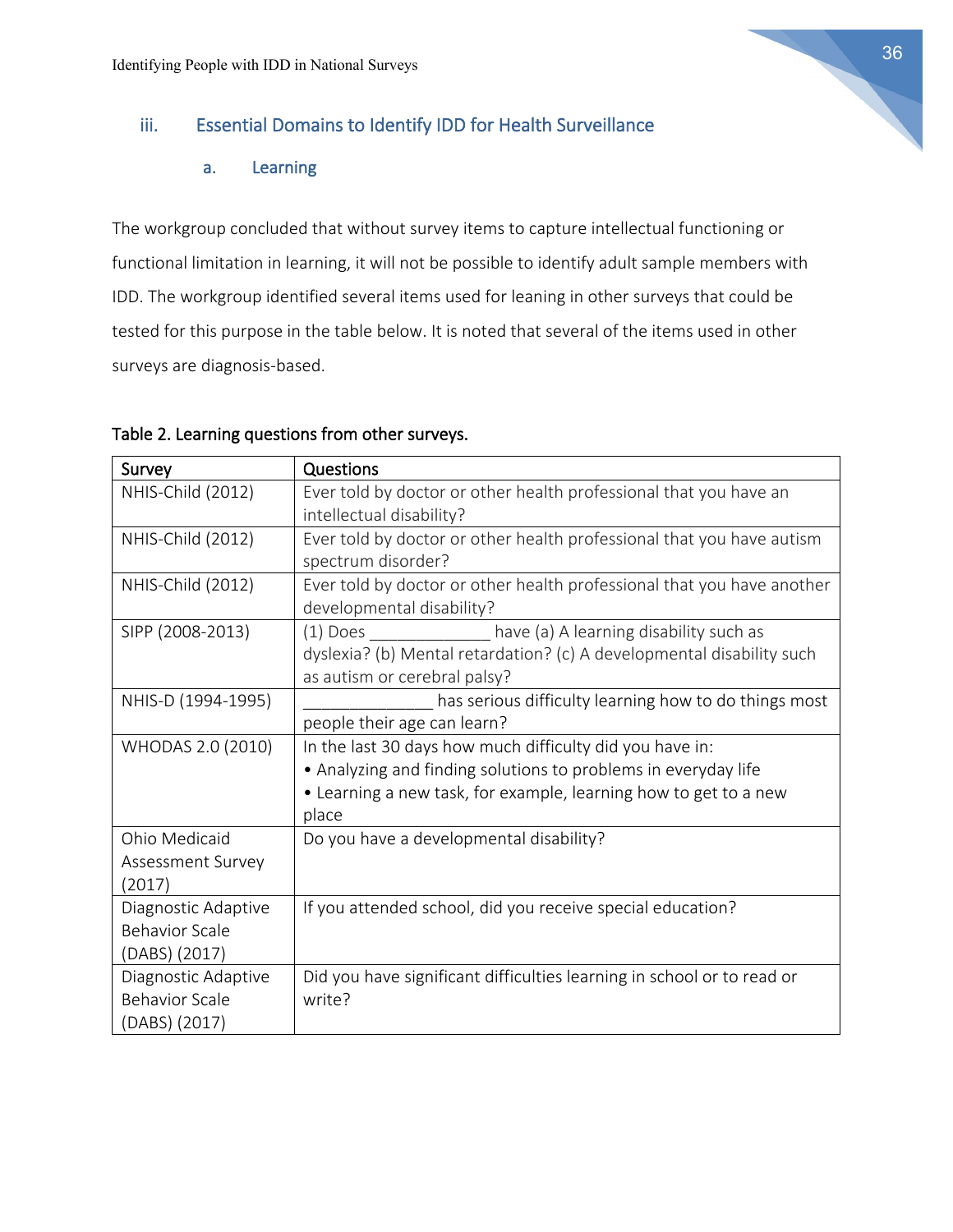

## b. Independent Living Skills

Independent living skills are an essential construct in the definitions of ID and DD, yet this domain is not addressed in current population surveys. The following items used to measure independent living may inform item development.

| Survey                                   | Questions                                                                                                                                                                                                                                                                                                                                                                                                                                                                                                                                       |  |  |
|------------------------------------------|-------------------------------------------------------------------------------------------------------------------------------------------------------------------------------------------------------------------------------------------------------------------------------------------------------------------------------------------------------------------------------------------------------------------------------------------------------------------------------------------------------------------------------------------------|--|--|
| American                                 | Because of a physical, mental, or emotional condition, does this person                                                                                                                                                                                                                                                                                                                                                                                                                                                                         |  |  |
| Community Survey                         | have difficulty doing errands alone such as visiting a doctor's office or                                                                                                                                                                                                                                                                                                                                                                                                                                                                       |  |  |
| (2017)                                   | shopping?                                                                                                                                                                                                                                                                                                                                                                                                                                                                                                                                       |  |  |
| Health and<br>Retirement Study<br>(2016) | Because of a health (or memory) problem do you have any difficulty with<br>Dressing, including putting on shoes and socks?<br>Bathing or showering?<br>Eating, such as cutting up your food?<br>Getting in or out of bed?<br>Using the toilet, including getting up and down?<br>٠<br>Using a map to figure out how to get around in a strange place?<br>٠<br>Prepare hot meals?<br>Shopping for groceries?<br>Making phone calls?<br>Taking medications?<br>Managing your money -- such as paying your bills and keeping<br>track of expenses? |  |  |
| Health and<br>Retirement Study<br>(2016) | Did anyone help by supervising [him/her] to ensure safety, provide<br>reassurance, or to make sure that nothing went wrong?                                                                                                                                                                                                                                                                                                                                                                                                                     |  |  |
| Health and<br>Retirement Study<br>(2016) | Do you get any help with work around the house or yard because of a<br>health problem?                                                                                                                                                                                                                                                                                                                                                                                                                                                          |  |  |
| NHIS-D (1994-<br>1995)                   | Do you need help from another person for the following activities or<br>does someone else always do this for you because you cannot (each<br>activity asked as its own question)<br>Preparing meals<br>House cleaning<br>Handling money<br>Shopping for yourself<br>Medication management<br>Going somewhere/independently accessing transportation<br>Being home alone for 2 or more hours                                                                                                                                                     |  |  |

## Table 3. Independent living questions from other surveys.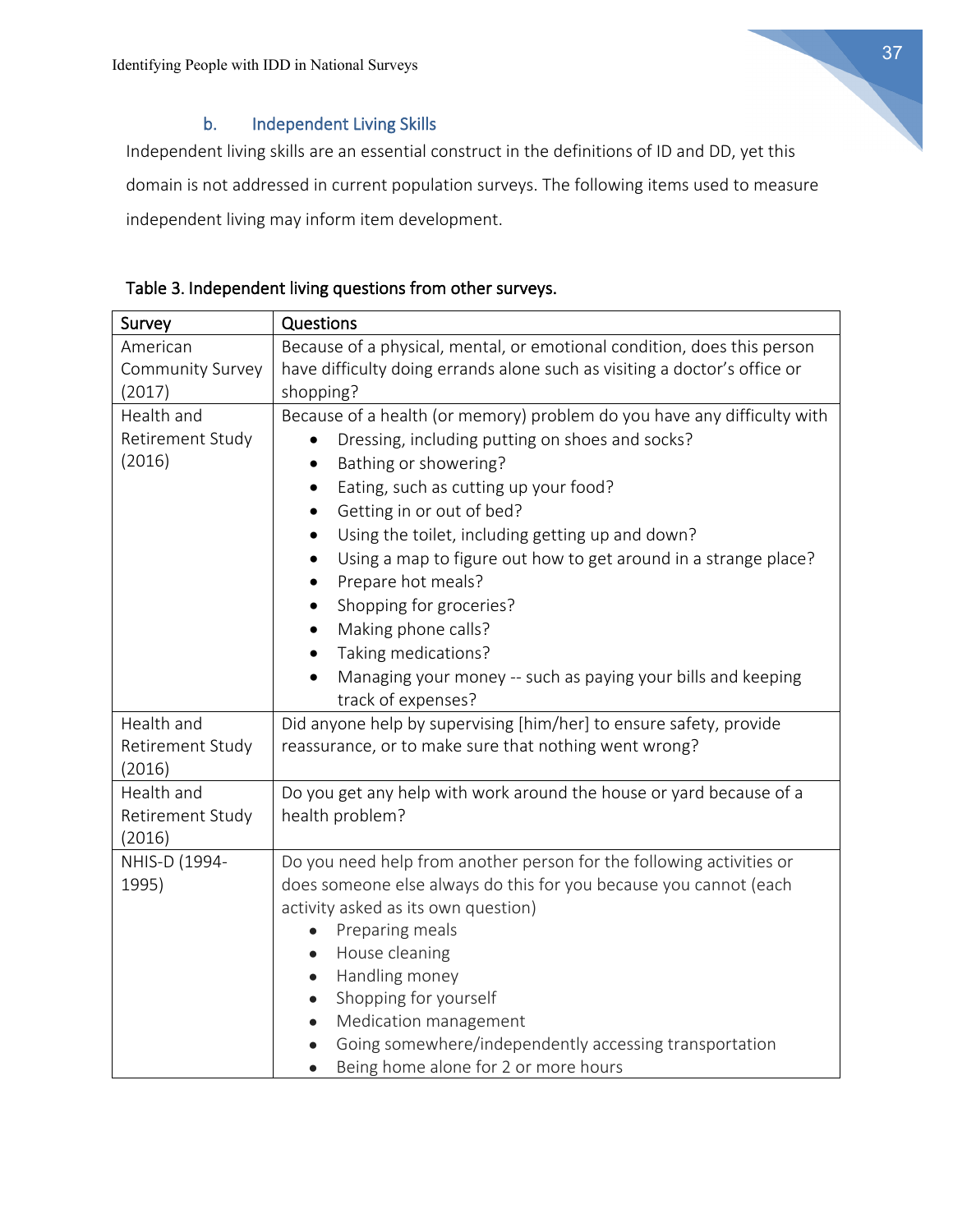#### c. Age of Onset

Both ID and DD are conceptualized as lifelong conditions that are first apparent during the developmental period; however, the AAIDD definition of ID operationalizes this onset as before the age of 18 while the DD Act operationalizes this onset as before the age of 22. The redesigned NHIS does not assess whether specific limitations were apparent during the developmental period nor does it assess the expected duration of particular limitations. The workgroup discussed several possible strategies to assess age of onset and expected duration in national surveys, and determined that, given survey constraints, it would not be necessary to ask about age at onset for every functional limitation item. Rather, when a respondent indicates that they have a substantial limitation (e.g., have a lot of difficulty or are unable to do) in any of the qualifying conditions or limitations, a single follow up question should be asked to determine if the limitation first occurred before the person was 22 years old.

#### iv. Additional Domains Needed for IDD Prevalence Estimates

In its deliberations, the workgroup identified areas to consider for future item development that might be added to the NHIS or other national surveys. These areas are not comprehensive, but arose in the workgroup's discussion of item sets that could inform prevalence research. In addition to the minimum item set (learning, independent living, and age of onset), major life activity domains to consider for future item development include:

#### a. Communication

Functional limitations in communication is a domain specified in the DD Act, and communication is a type of adaptive behavior under the AAIDD definition of ID. The 2016 NHIS included only one item on difficulty communicating. The following items to measure communication are provided in the figure on the next page.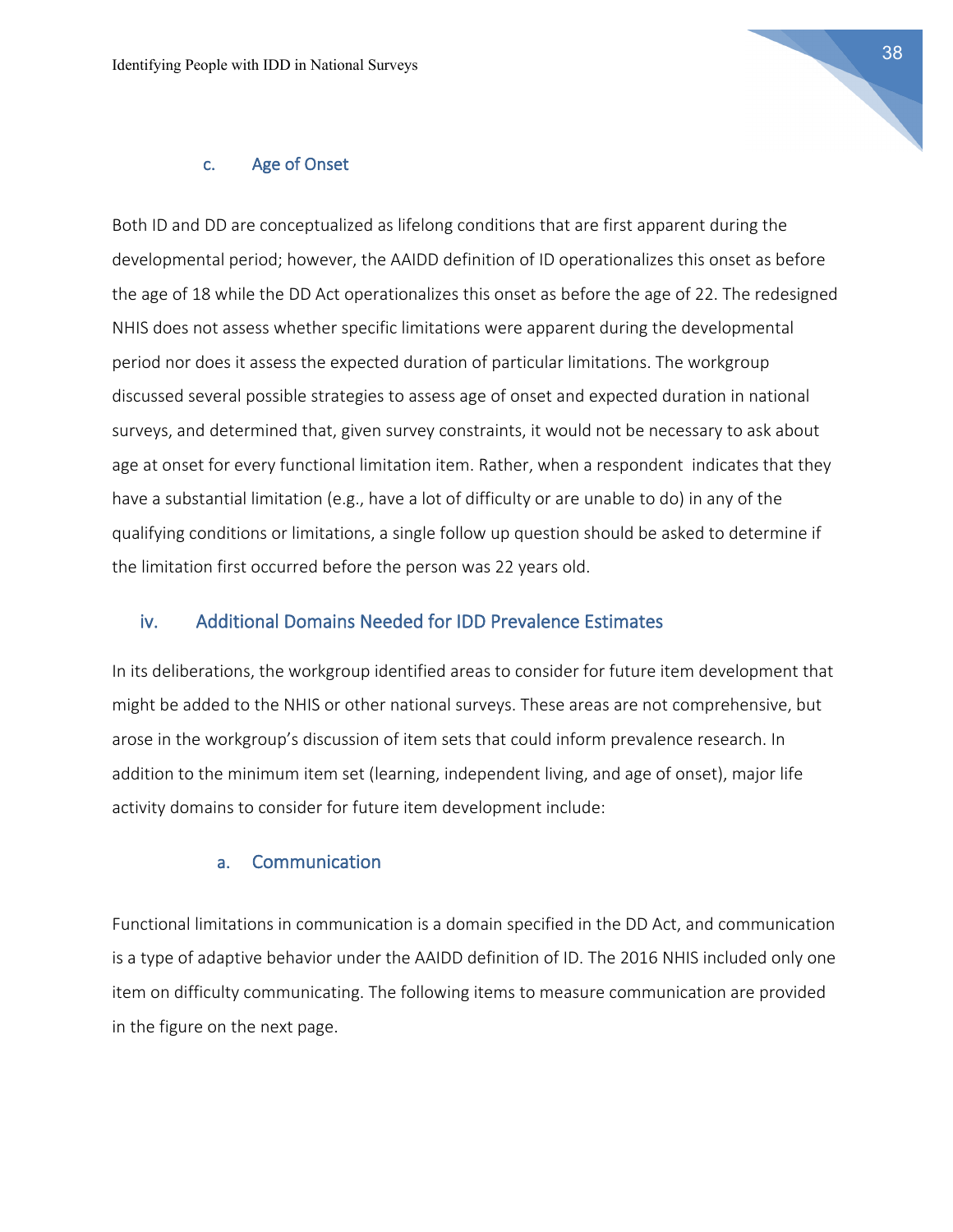| Survey        | Questions                                                                |  |
|---------------|--------------------------------------------------------------------------|--|
| WG-SS (2002)  | Using your usual (customary) language, do you have difficulty            |  |
|               | communicating, for example understanding or being understood?            |  |
| NHIS-D (1994- | Because of a physical, mental or emotional problem, the person has a lot |  |
| 1995)         | of difficulty or is unable to use a telephone                            |  |
| NHIS-D (1994- | Person has serious difficulty communicating with people outside of the   |  |
| 1995)         | family.                                                                  |  |
| NHIS-D (1994- | Person has serious difficulty understanding others when they talk or ask |  |
| 1995)         | questions.                                                               |  |
| WHODAS 2.0    | In the last 30 days how much difficulty did you have in:                 |  |
| (2010)        | • Generally understanding what people say                                |  |
|               | • Starting and maintaining a conversation                                |  |

Table 4. Communication questions from other surveys.

#### b. Self-Direction

The health surveillance intent of identifying survey respondents with limitations in autonomous decision-making, in conjunction with other data, would be to better estimate the prevalence of people with DD. A review of the literature on self-direction and self-determination was conducted to explore possible survey items to measure self-direction. The workgroup used "selfdirection" to refer primarily to personal capacity or functional ability to make their own free choices, consistent with the construct of major life activities outlined in the DD Act. "Selfdetermination," on the other hand, was used in the DD Act to refer to control over those activities and environmental supports that offer opportunities to communicate choices and exercise control over their lives (DD Act). As noted by Mumbardo-Adam and colleagues (2017), self-determination requires "both personal capacities and environmental opportunities" (Mumbardo-Adam, et al, 2017).

Despite great efforts, the workgroup identified little literature to inform this issue. Indeed, the workgroup concluded that it is difficult to conceptualize the ability to make choices apart from the ability to understand and/or communicate choices, and the ability to self-direct also depends, to a large degree, on having the opportunity to exercise choices.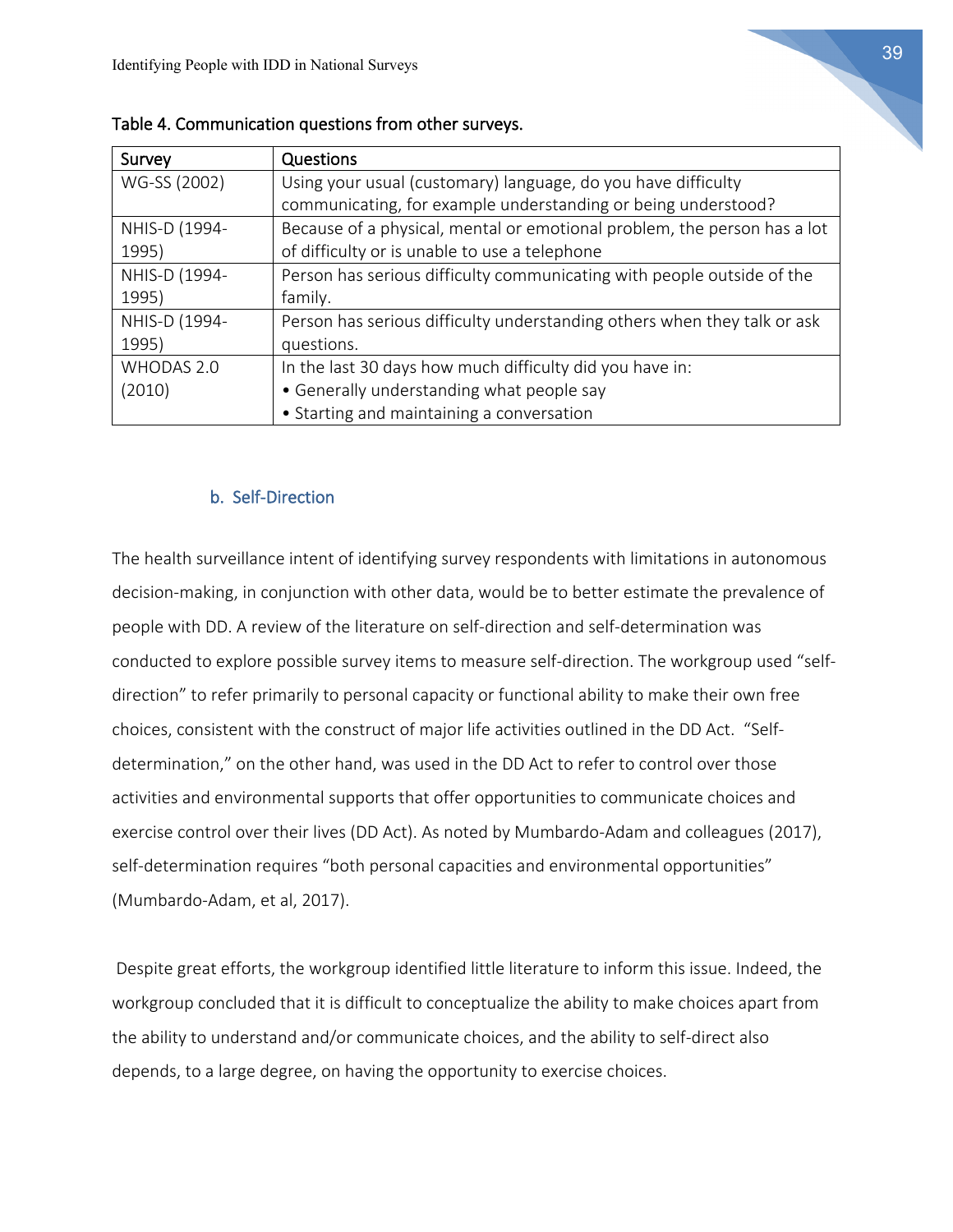CMS uses "self-direction" to indicate that HCBS recipients or their representatives have decisionmaking authority over certain services and responsibility to manage them with the assistance of a system of available supports (CMS, n.d.). Such a model is an alternative to traditionally delivered and managed services, such as an agency delivery model. Most Medicaid self-directed programs allow states to convey employer authority and budget authority to Medicaid beneficiaries, often in the provision of personal care and other HCBS services. Employer authority permits Medicaid beneficiaries to manage their own direct service staff in terms of determining the requisite skills and training, and to hire, fire, and supervise staff. Budget authority permits beneficiaries to allocate their HCBS budget, which could include setting the hourly wages for their staff. Fiscal intermediaries may be used to ensure accounting for their worker's wages, benefits, and other items within the budget.

Medicaid and other publicly-funded LTSS programs use a variety of tools to assess the extent to which their beneficiaries are receiving services that support self-determination. Tools currently available for this purpose include HCBS CAHPS survey, the Council on Quality and Leadership's Personal Outcome Measures, and the National Association of State Directors of Developmental Disabilities Services' (NASDDDS) NCI.

For the current purposes, however, the goal is not to assess whether people receive services supportive of self-determination, nor is the goal to examine any specific Medicaid service delivery models. Rather, the workgroup considered what survey items could be used to identify people with limitations in autonomous decision-making. In light of the difficulty in isolating items to measure self-direction (and disentangling it from the opportunity to exercise choice), the workgroup concluded that additional conceptual work was needed on the construct. The following items were used in NHIS-D to measure self-direction; however, they do not disentangle ability from opportunity.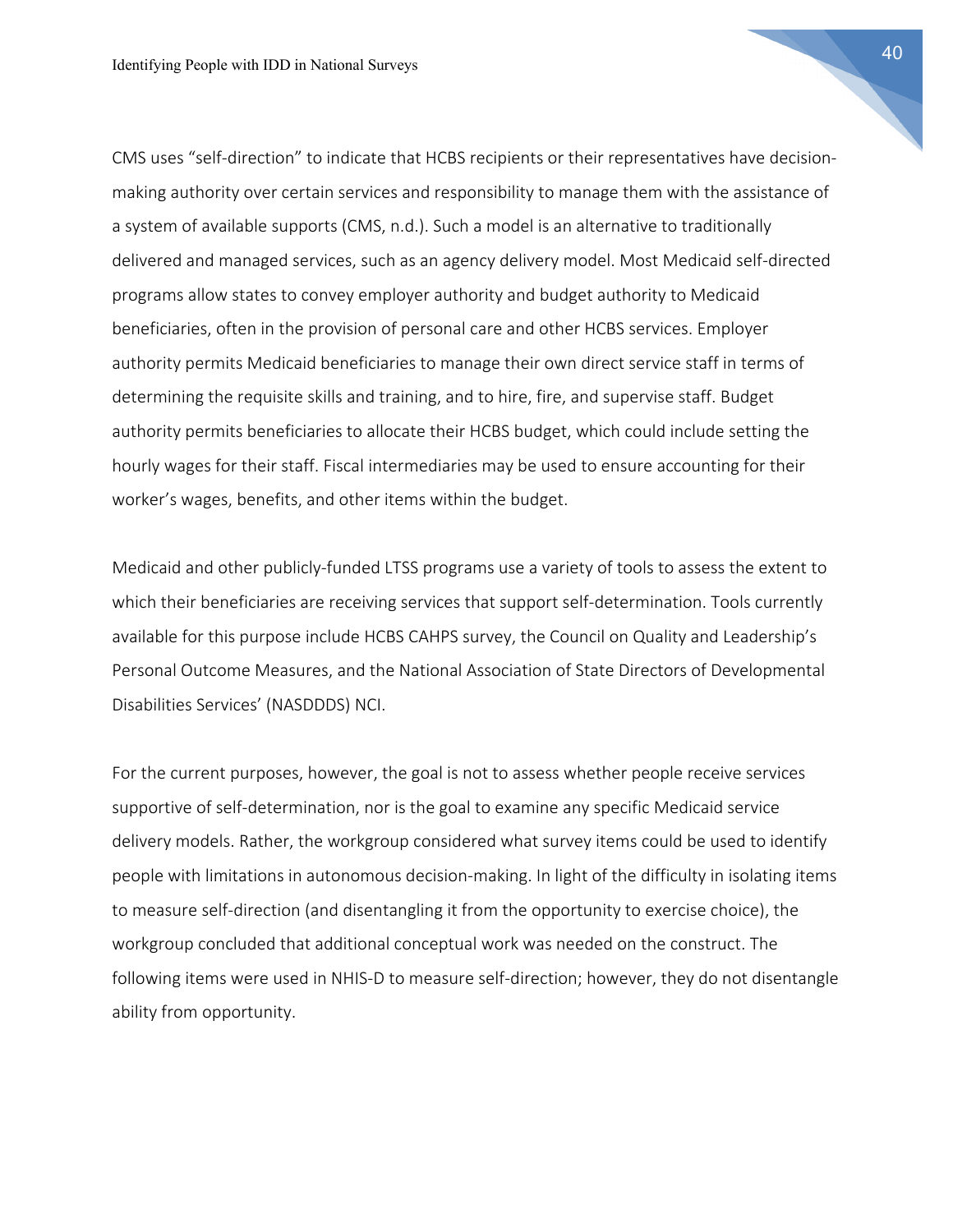| Survey        | <b>Questions</b>                                                          |  |  |
|---------------|---------------------------------------------------------------------------|--|--|
| NHIS-D (1994- | Because of a physical, mental or emotional problem the person needs to    |  |  |
| 1995)         | be reminded or have someone close by for                                  |  |  |
|               | Eating                                                                    |  |  |
|               | <b>Bathing</b>                                                            |  |  |
|               | Dressing                                                                  |  |  |
|               | Using a toilet                                                            |  |  |
|               | Transferring in and out of bed                                            |  |  |
| NHIS-D (1994- | Do you have a court appointed representative currently authorized to      |  |  |
| 1995)         | make decisions on your behalf such as a guardian, conservator, power of   |  |  |
|               | attorney, or medical proxy?                                               |  |  |
| NHIS-D (1994- | If you do not live with a family member, did you choose the place you are |  |  |
| 1995)         | living?                                                                   |  |  |
| NHIS-D (1994- | Do you decide what to wear, how to spend your money, when to eat,         |  |  |
| 1995)         | and when to go to bed?                                                    |  |  |
| NHIS-D (1994- | Lives with a family member as an adult                                    |  |  |
| 1995)         |                                                                           |  |  |
| NHIS-D (1994- | Had proxy respondent because of a disability                              |  |  |
| 1995)         |                                                                           |  |  |

Table 5. Self-direction questions from other surveys.

#### c. Expected Duration

Both ID and DD are conceptualized as *lifelong condition*s that are first apparent during the *developmental period*, and for which the impact of the conditions can be reduced through the *application of supports.* The DD Act definition specifies that the condition will continue indefinitely and require ongoing services and supports. AAIDD notes that with appropriate personalized supports over a sustained period, the life functioning of the person with ID generally will improve (Schalock, 2010). While the workgroup recognized that expected duration is an important consideration for physical limitations (where limitations following an injury are less likely to be enduring), this is less of a concern with ID and DD that are less transitory in nature. The workgroup concluded that "expected duration" was a less pressing priority than others for developing questions for future identification of people with IDD.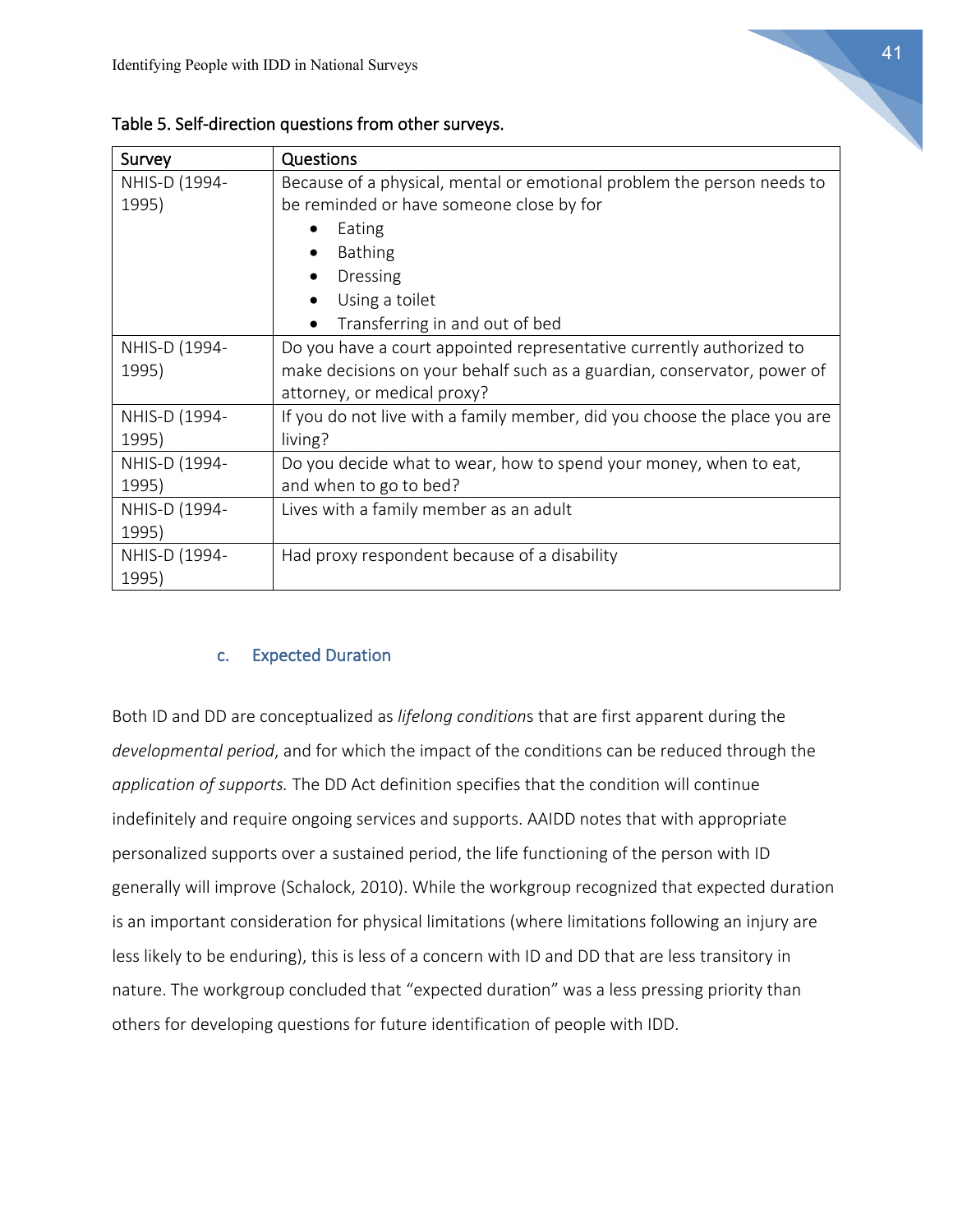# IV. Methodological Considerations

Appropriate and rigorous surveillance work in IDD requires attention to many methodological details. The workgroup endorsed the following four methodological considerations to be the most relevant for its purposes: small sample size, benchmarking the prevalence of ID and DD from 2015 and beyond (to align with the data requirements of the HHS *Healthy People* initiative), developing and cognitively testing items, and producing comparable measures across culture, language, race, and ethnicity. Each are briefly discussed below.

#### A. Small sample sizes

The low prevalence of IDD in the U.S. population results in small sample sizes (along with other barriers to surveying this population) in virtually all national surveys. A strategy commonly used by researchers is to pool data across multiple years (e.g., Dixon-Ibarra & Horner-Johnson, 2014). This requires that the same question(s) are repeated across multiple years. The workgroup recognizes that, even with pooling across years, the small sample sizes constrain the types of analyses that are possible. Another strategy to increasing the sample size would require oversampling in specific years.

### B. Benchmarking

Several sources can provide benchmark estimates of the number of people with IDD in the United States, including public health surveillance, administrative data, and nationally representative surveys. The federal partners are currently working together to determine the number of years of data that will best benchmark a current national prevalence rate of IDD. The current collaborative thinking is that three years of survey data from the NHIS to extrapolate IDD data will give an accurate benchmark for overall prevalence that can be used for future regular intervals of IDD prevalence. Each data source uses different methods to identify individuals and produces different prevalence estimates. Thus, it is important to note which segments of the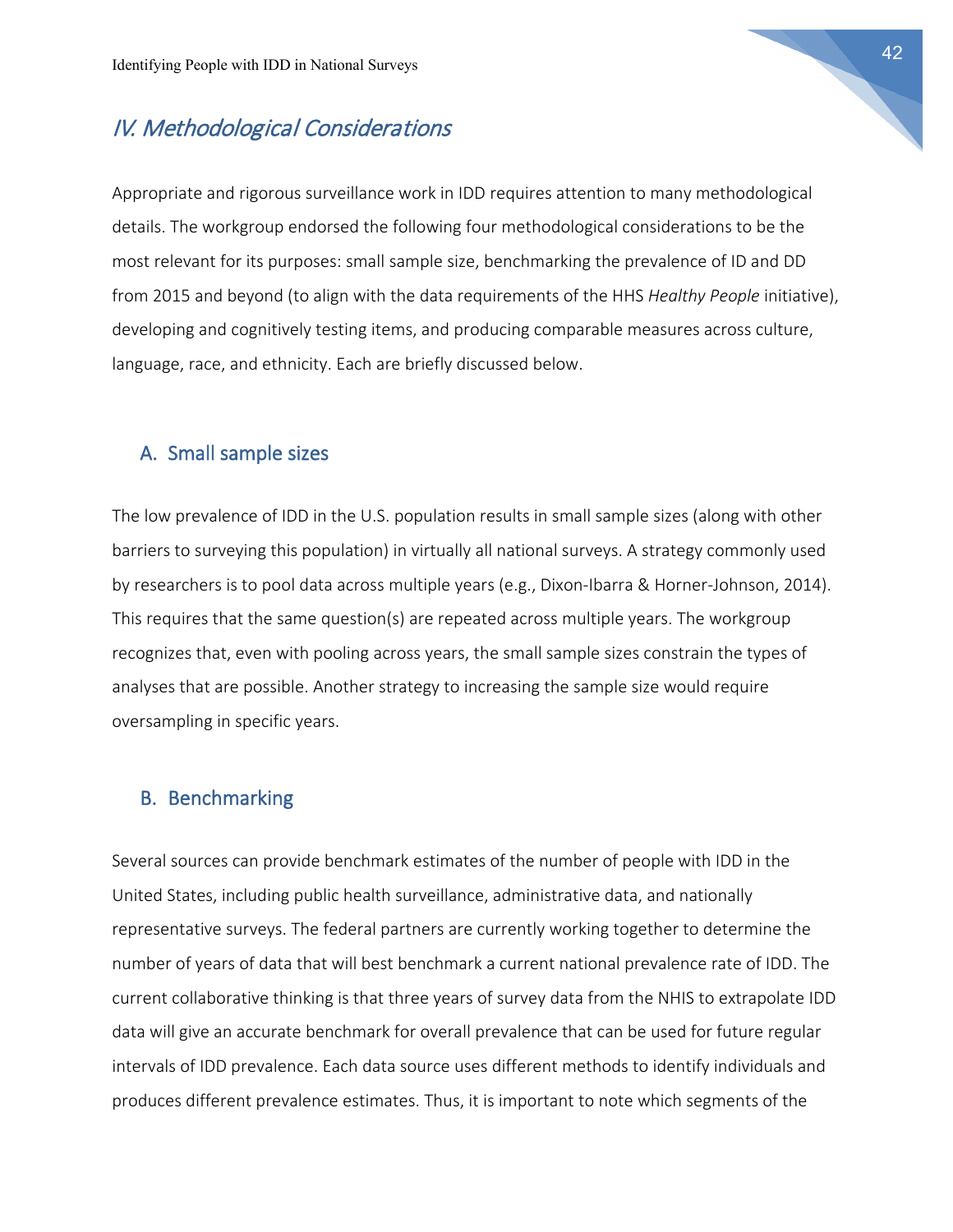population are included and excluded (i.e., age, type of disability), and whether there is adequate sampling for race and ethnicity when considering estimates for benchmarking.

#### C. Item development and cognitive testing

The workgroup collaborated with the National Center for Health Statistics (NCHS) to learn about the types of information needed to develop and cognitively test items for possible inclusion in the NHIS. The Collaborating Center for Questionnaire Design and Evaluation Research (CCQDER) at NCHS develops and cognitively tests a variety of questions for inclusion in data collection activities. The CCQDER has conducted multiple rounds of cognitive testing of function questions for both children and adults for, among others, the Washington Group and the United Nations Children's Fund. The CCQDER testing has demonstrated the difficulties associated with developing questions to identify substantial functional limitations in learning for adults. Similarly, translating the concept of self-direction into a viable survey measure for research purposes has been difficult.

The workgroup suggests continued collaboration with NCHS' CCQDER to conduct development and cognitive testing of those constructs identified as important but missing in validated survey items. This collaborative work conducted with the CCQDER would include addressing the known issues associated with the prior work in these constructs as well as potential development of new items.

#### D. Including racial ethnic, and linguistically diverse populations

Title VI of the Civil Rights Act of 1964 states: "No person in the United States shall, on the grounds of race, color, or national origin be excluded from participation in, be denied the benefits of, or be otherwise subjected to discrimination under any program or activity receiving Federal financial assistance" (Pub. L. No. 88-352). This Act has implications for the importance of ensuring the inclusion of racially, ethnically, and linguistically diverse populations in surveys that are funded by the federal government. Moreover, beyond any statutory requirements, when any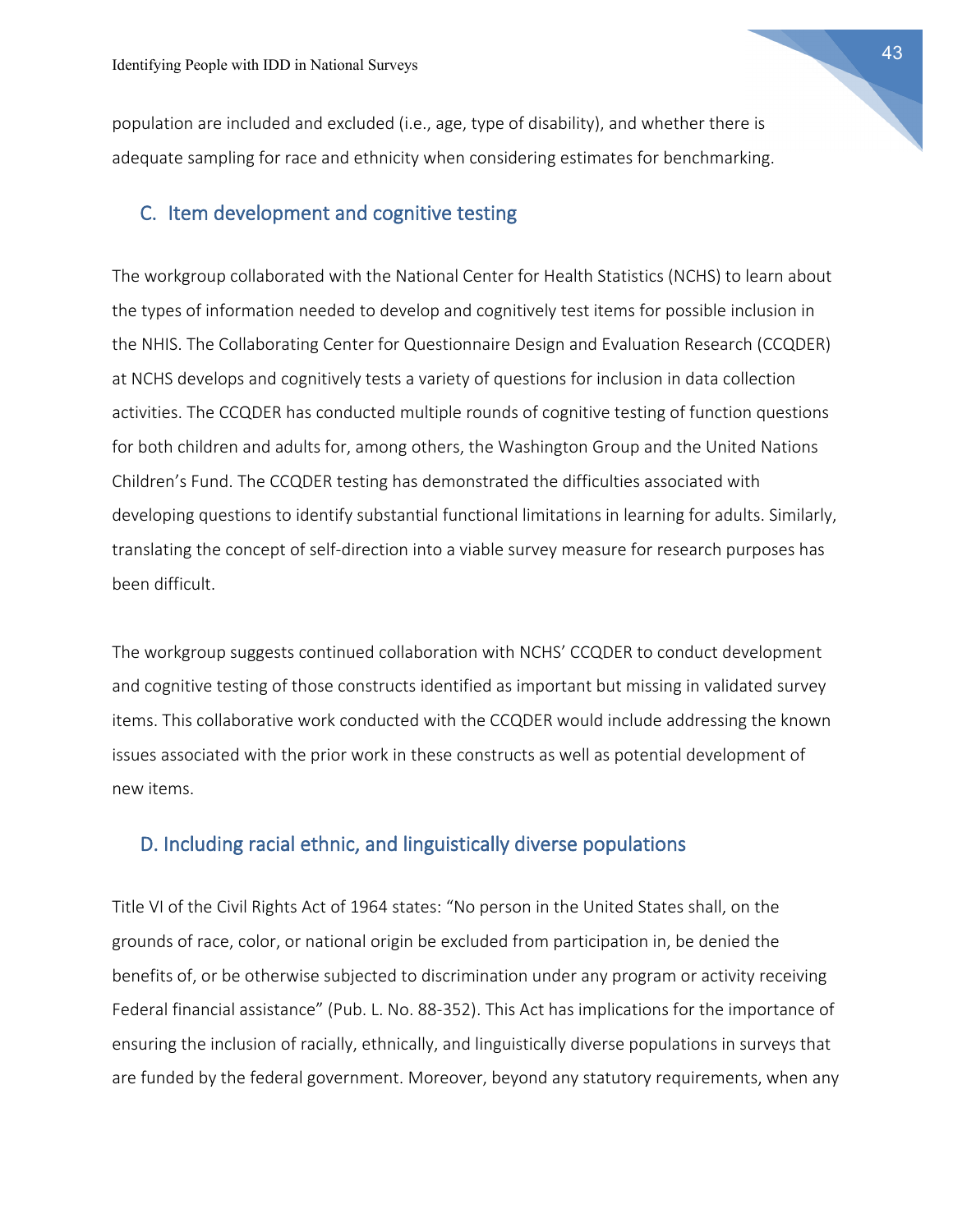group is excluded from the survey, surveillance is incomplete and the unique needs of excluded groups can neither be identified nor met. Including diverse populations in surveys requires that the survey design incorporates a sampling frame that contains these populations and, ideally, oversamples for underrepresented racial, ethnic and linguistic minority groups. It also requires that the construction of the items and instructions for the questionnaire are appropriate for diverse populations who reside in the U.S., its territories, and tribal communities. This includes but is not limited to individuals with disabilities, those who are not literate or have low literacy skills, and individuals who are deaf or hard of hearing (Goode, Jones, Christopher & Brown, 2017; USHHS, 2014).

The *HHS Action Plan to Reduce Racial and Ethnic Health Disparities* (2011) provides guidance for reducing disparities in health and health care for diverse populations (HHS Action Plan to reduce Racial and Ethnic Health Disparities). Purposeful attention to cultural and linguistic differences is particularly important for people with IDD, given recent evidence of compounded health disparities at the intersection of disability, race, and ethnicity. These studies demonstrate important variability in health disparities by race and ethnicity for people with disabilities (Horner-Johnson & Dobbertin, 2014; Onyeabor, 2016; Peterson-Besse, Walsh, Horner-Johnson, Goode, & Wheeler, 2014). As Goode et al. (2014) noted, health disparities research within both racial and ethnic groups and disability groups has typically failed to consider the "multiple cultural identities within population groups (p. 6)." As a result, there is a significant need for collaborative research to address health disparities where disability, race, and ethnicity intersect (Yee et al., 2018). The *National Standards for Culturally and Linguistically Appropriate Services in Health and Health Care* (National CLAS standards; HHS, n.d.) outline standards and specify practices that are appropriate for culturally sensitive questionnaire design to maximize the [comparability](http://ccsg.isr.umich.edu/index.php/resources/advanced-glossary/comparability) of survey questions across cultures and reduc[e measurement error](http://ccsg.isr.umich.edu/index.php/resources/advanced-glossary/measurement-error) related to question design.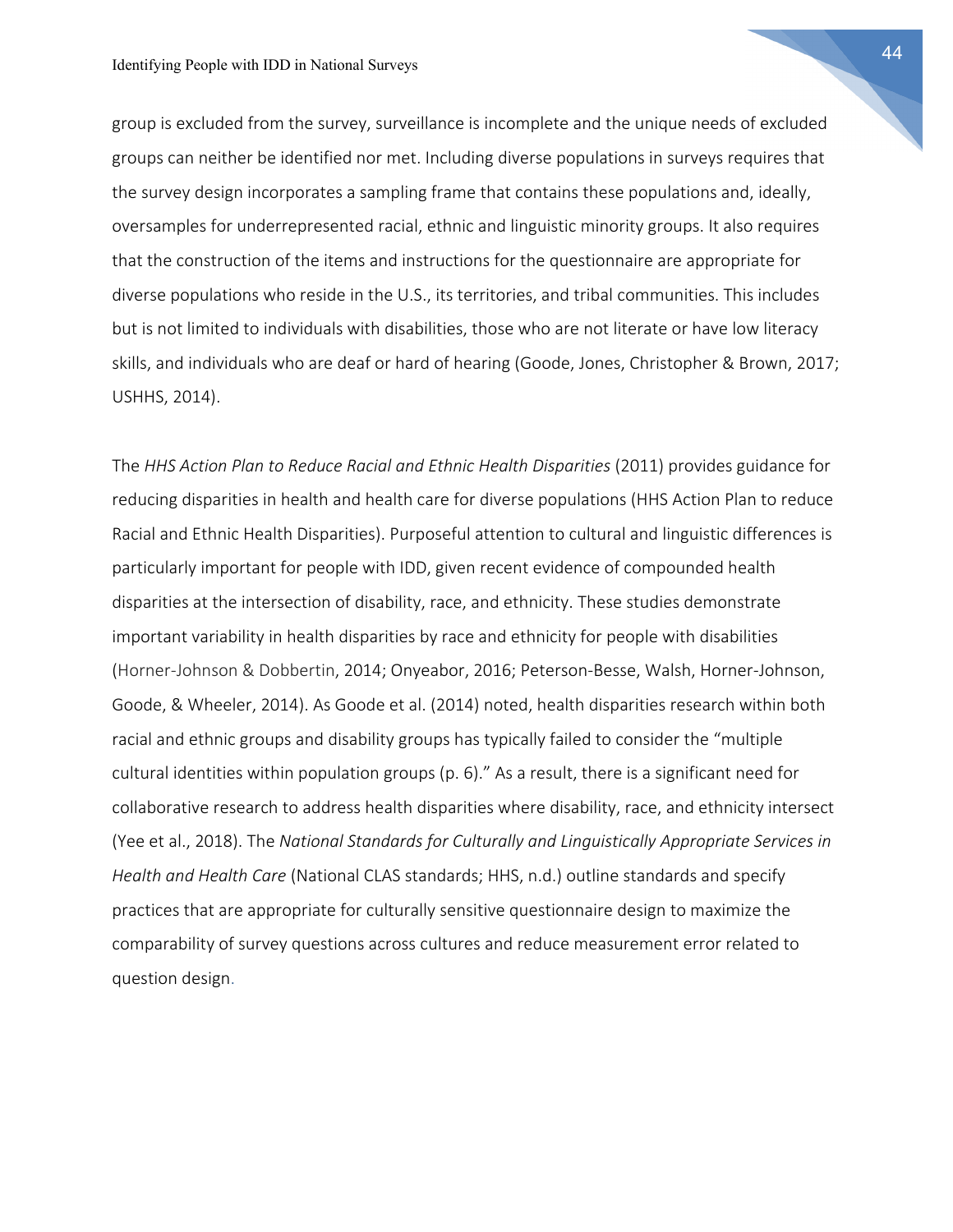## E. Data collection in the territories

The understanding of a national level of IDD prevalence is further limited by the omission of the U.S. territories in the sampling frames of most national surveillance systems. Although Puerto Rico is included in the sampling frame for the Behavioral Risk Factor Surveillance Survey, ACS, and SIPP, the omission of the other U.S. territories from most population-based surveys and the NHIS limits the ability to estimate prevalence and understand health outcomes of all Americans with IDD.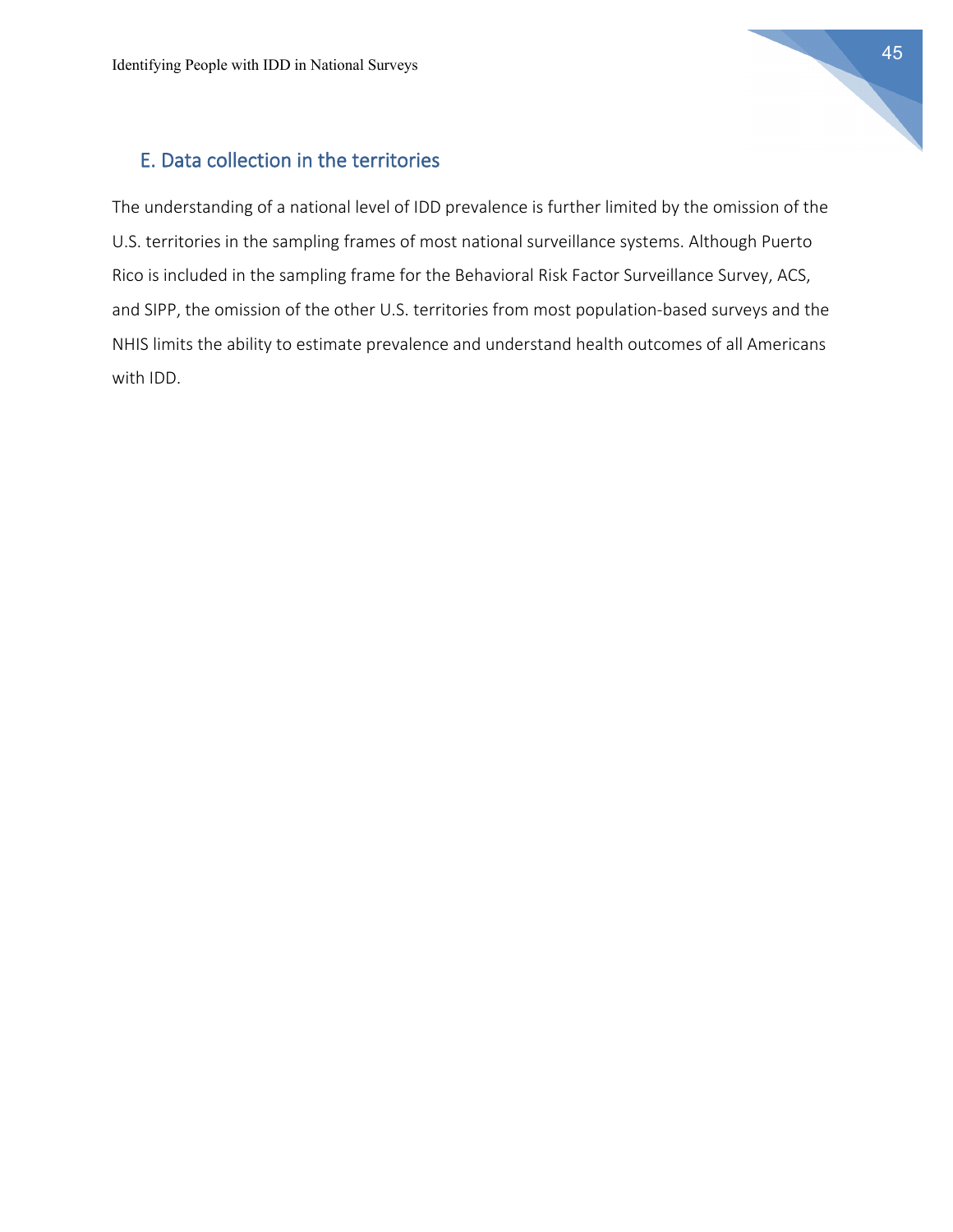# V. Summary and Conclusions

There is a compelling need for timely and accurate information on this important population. Changes to national health surveillance systems provide a challenge and an opportunity. The AIDD National Health Surveillance Workgroup is proposing a path toward a unified framework for IDD statistics. This report briefly reviews past IDD prevalence and health surveillance work, describes the current national surveillance topography and outlines the likelihood that crucial national IDD data will fail to be collected unless action is taken. Finally, suggestions are made for areas to be measured in prevalence studies (learning, independent living skills, and age of onset) and a shorter set of constructs that could help identify IDD for health surveillance research (communication, self-direction, and expected duration). Methodological considerations to facilitate the swift movement to draft, test, and deploy items in national surveys to meet the need for national health surveillance of people with IDD are also reviewed.

Directions for future actives are offered:

- 1. AIDD/ACL and its partners intend to work with the research staff at the NCHS' CCQDER to construct and cognitively test survey questions that are valid, reliable, and appropriate to identify adults and children with IDD, including those from racially and ethnically diverse backgrounds. These questions are intended for future use in the NHIS and other surveys to identify people with IDD.
- 2. Once updated and benchmarked prevalence estimates are complete, the workgroup recognizes the value of regular prevalence survey iterations to guide future fiscal projections, policy development, and program planning. The workgroup recognizes that as statutes are changed, domains may need to be updated.
- 3. Continued collaboration across federal agencies and stakeholder groups will support broader implementation of health surveillance practices in national data collection systems that allow for better identification and prevalence estimates of IDD.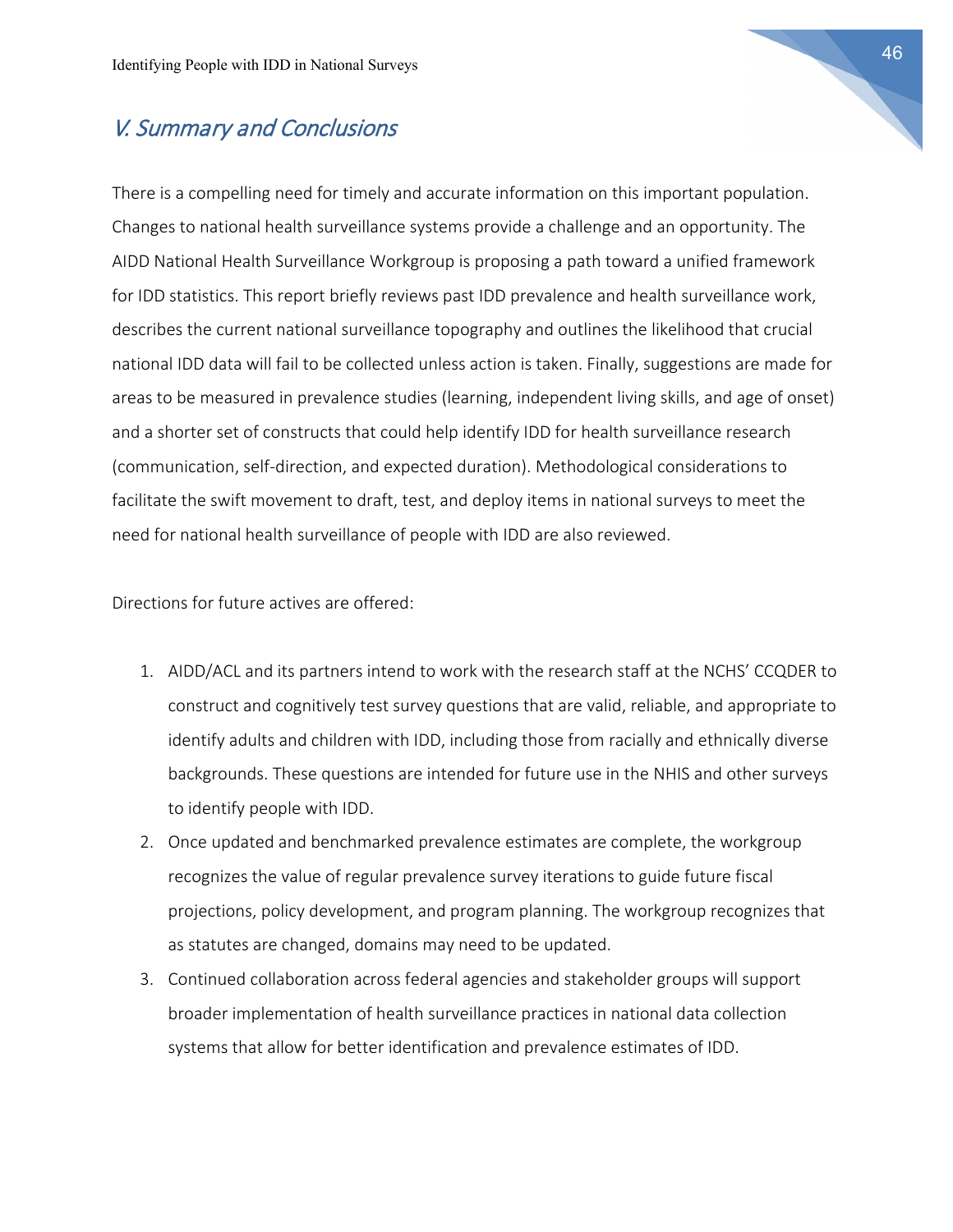4. The representativeness of national surveillance systems will improve if they consistently include people in the U.S. territories.

With commitment and collaboration across federal, state, public, and private partners, adults with IDD will become visible in health surveillance data so that their services, support, and other needs can be understood and addressed across public and private sectors.

*It always seems impossible until it is done.*

*-Nelson Mandela*

 $\overline{\phantom{a}}$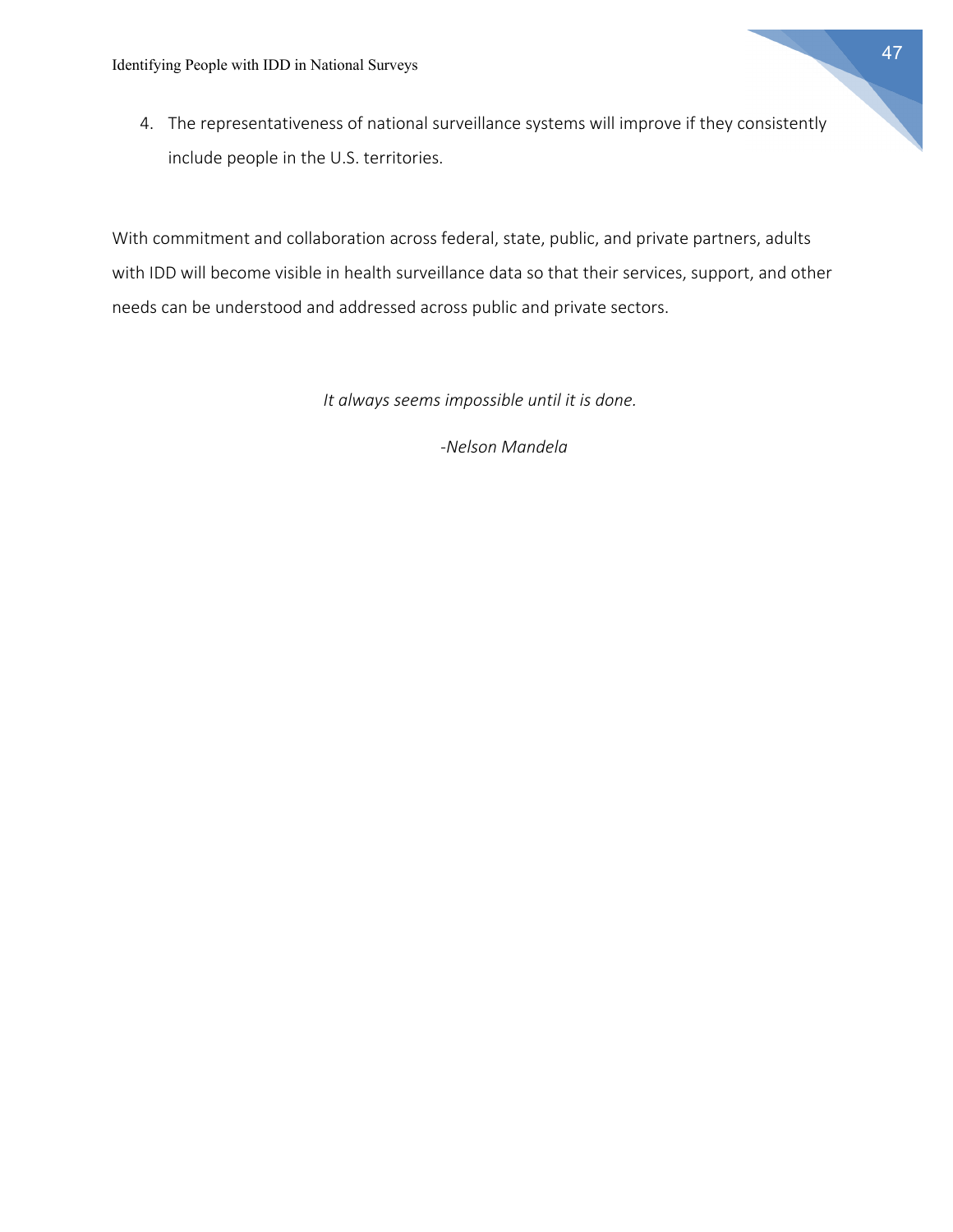

# VI. References

*American Community Survey (ACS).* (2017). Washington, DC: U.S. Census Bureau. Available at https://www.census.gov/programs-surveys/acs/

Americans With Disabilities Act of 1990, 42 U.S.C.A. 12101 *et seq.*

- Autism and Developmental Disabilities Monitoring Network Surveillance Year 2010 Principal Investigators. (2014). Prevalence of autism spectrum disorder among children aged 8 years—autism and developmental disabilities monitoring network, 11 sites, United States, 2010. *Morbidity and Mortality Weekly Report: Surveillance Summaries*, *63*(2), 1- 21.
- Baio, J., Wiggins, L., Christensen, D. L., Maenner, M. J., Daniels, J., Warren, Z., … Dowling, N. F. (2018). Prevalence of autism spectrum disorder among children aged 8 years — Autism and developmental disabilities monitoring network, 11 Sites, United States, 2014. *MMWR Surveillance Summaries, 67*(6), 1–23. http://doi.org/10.15585/mmwr.ss6706a1.
- Balogh, R. (2017). *Use of administrative data to address health and health service needs of Canadians with intellectual and developmental disabilities*. Presentation at the Data Needs to Inform Program Planning and Policies on Health of People with Intellectual and Developmental Disabilities. Washington DC: Administration on Intellectual and Developmental Disabilities, November 3, 2017.
- Bersani, H., & Lyman, L. (2009). Governmental policies and programs for people with disabilities. In C. E. Drum, G. L. Krahn, & H. Bersani (Eds.), *Disability and public health* (pp. 79-104). Washington, DC: American Public Health Association and American Association on Intellectual and Developmental Disabilities.
- Blumberg, S.J. (August 2012). Trends in the prevalence of developmental disabilities in US children, 1997-2008. Presented at the National Conference for Health Statistics, Washington, DC. Available at: [https://www.cdc.gov/nchs/ppt/nchs2012/ss-](https://www.cdc.gov/nchs/ppt/nchs2012/ss-22_blumberg.pdf)22 blumberg.pdf; [Accessed 7/30/18].
- Bonardi, A., Krahn, G., Morris, A., and the National Workgroup on State and Local Administrative Data on Intellectual and Developmental Disabilities. (2019). Enriching our Knowledge: State and Local Data to Inform Health Surveillance of the Population with Intellectual and Developmental Disabilities." Technical report to the Administration on Intellectual and Developmental Disabilities, August 2019.
- Bonardi, A., Lauer, E., Mitra, M., Bershadsky, J., Taub, S., Noblett, C. (2011). Expanding surveillance of adults with intellectual disability in the US. Center for Developmental Disabilities Evaluation and Research (CDDER). E.K Shriver Center, University of Massachusetts Medical School. Available at:

[http://www.umassmed.edu/Content.aspx?id=157548&linkidentifier=id&itemid=157548;](http://www.umassmed.edu/Content.aspx?id=157548&linkidentifier=id&itemid=157548) [Accessed 9/15/2017].

Bourke, J., de Klerk, N, Smith, T., & Leonard, H. (2016) Population-based prevalence of intellectual disability and autism spectrum disorders in Western Australia. *Medicine.* 95(21), e3737. Doi:10.1097/MD.0000000000003737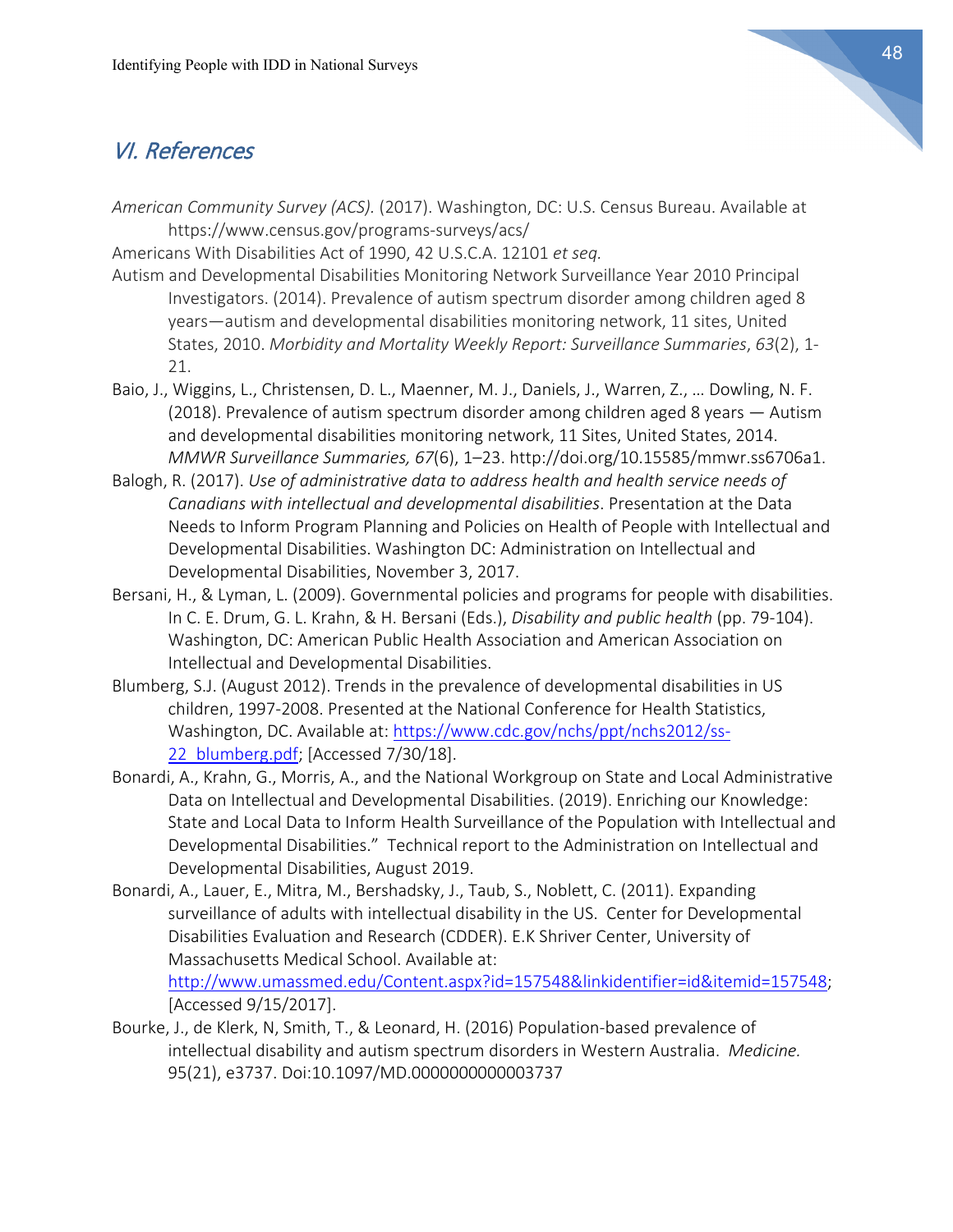

- Boyle, C. A., Boulet, S., Schieve, L. A., Cohen, R. A., Blumberg, S. J., Yeargin-Allsopp, M., ... & Kogan, M. D. (2011). Trends in the prevalence of developmental disabilities in US children, 1997–2008. *Pediatrics*, *127*(6), 1034-1042. <http://dx.doi.org/10.1542/peds.2010-2989>
- Braun, K. V. N., Christensen, D., Doernberg, N., Schieve, L., Rice, C., Wiggins, L., ... & Yeargin-Allsopp, M. (2015). Trends in the prevalence of autism spectrum disorder, cerebral palsy, hearing loss, intellectual disability, and vision impairment, metropolitan Atlanta, 1991– 2010. *PloS one*, *10*(4), e0124120.Published: April 29, 2015 <https://doi.org/10.1371/journal.pone.0124120>
- Braddock, D., Hemp, R., Tanis, E., Wu, J., Haffer, L. (2017). The state of the states in developmental disabilities (11th Edition). Washington, DC: American Association on Intellectual and Developmental Disabilities.
- Braddock, D.L., Parish, S. (2001) An institutional history of disability. In G.L. Albrecht, K.D. Seelman, M. Bury (Eds.) *Handbook of disability studies*, Thousand Oaks CA: Sage Publications, pp 11-68.
- Burke, M. M., & Fujiura, G. T. (2013). Using the Survey of Income and Program Participation to compare the physical health of non-caregivers to caregivers of individuals with intellectual and developmental disabilities. *International Review of Research in Developmental Disabilities, 45*, 257-280.

Centers for Medicare and Medicaid Services: http://www.cms.gov

- Centers for Medicare and Medicaid Services. (n.d.). CAHPS Home and Community Based Services Survey. Retrieved from Medicaid.gov Centers for Medicare and Medicaid Services: https://www.medicaid.gov/medicaid/quality-of-care/performance-measurement/cahpshcbs-survey/index.html
- CESSI. *Federal Statutory Definitions of Disability. Technical report to the Interagency Committee on Disability Research.* Previously available at <http://www.icdr.us/> and cited in Bersani H and Lyman L. (2009) Governmental policies and programs for people with disabilities. In C.E. Drum, G.L. Krahn and H. Bersani (Eds). *Disability and public health*, (pp. 79-104). Washington, DC: American Public Health Association and American Association on Intellectual and Developmental Disabilities.
- Civil Rights Act of 1964, U.S. Public Law 88-352, 241 *et seq.*
- Claes, C., Vandevelde, S., Van Hove, G., van Loon, J., Verschelden, G, & Schalock, R. (2012). Relationship between self-report and proxy ratings on assessed personal quality of liferelated outcomes. *Journal of Policy and Practice in Intellectual Disabilities*, 9 (3), 159-165.
- Cohen, J., Solomon, T., Joe, J., Haring, R., Randall, L, DeRoins, D. Manuel, M., Farkas, J. & Villavicencio, J. (2012). *Native American Developmental Disabilities Needs Assessment.* Silver Spring: Association of University Centers on Disabilities. Available at [http://sonoranucedd.fcm.arizona.edu/sites/default/files/publication/native\\_am\\_needs\\_a](http://sonoranucedd.fcm.arizona.edu/sites/default/files/publication/native_am_needs_assmt_sm.pdf) [ssmt\\_sm.pdf](http://sonoranucedd.fcm.arizona.edu/sites/default/files/publication/native_am_needs_assmt_sm.pdf)
- Current Population Survey (CPS). (n.d.). Retrieved from United States Census Bureau: https://www.census.gov/programs-surveys/cps.html
- *Current Population Survey (CPS).* (2018). Washington, DC: U.S. Census Bureau and U.S. Bureau of Labor Statistics. Available at https://www.census.gov/programs-surveys/cps/technicaldocumentation/questionnaires.html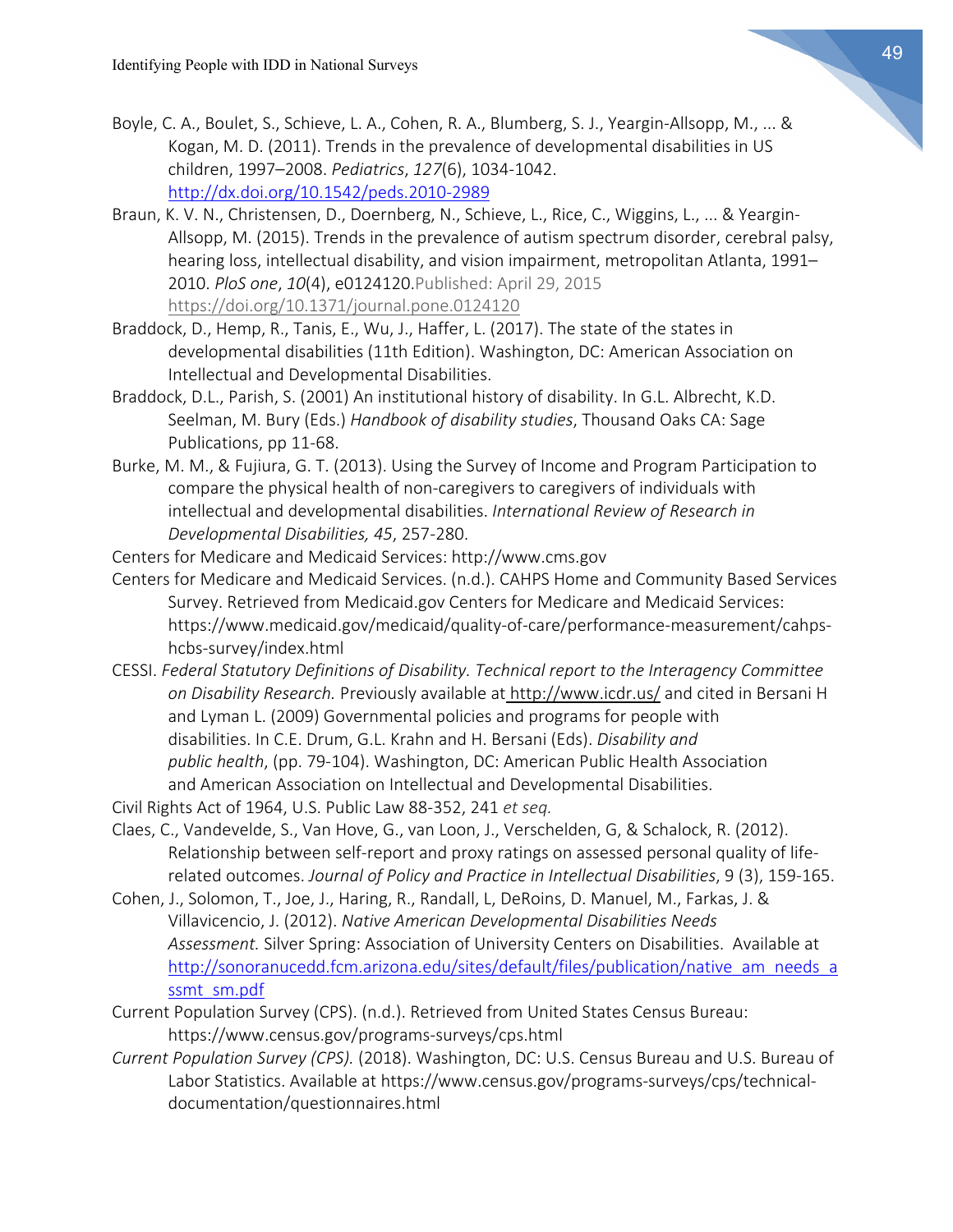

Developmental Disabilities Assistance and Bill of Rights Act of 2000, 42 US.C.A. 15001 et. seq.

- Dixon-Ibarra, A., Horner-Johnson, W. (2014). Disability status as an antecedent to chronic conditions: National Health Interview Survey, 2006-2012. *Preventing Chronic Disease*, 11:E15.
- Doljanac, R., Larson, S., & Lakin, C. (2004). Gender, Age, and Disability Differences in Functional Limitations for Non-Institutionalized Adults in the NHIS-D. *DD Data Brief, 6*(1). Minneapolis: University of Minnesota, Research and Training Center on Community Living.
- ED*Facts* Data Warehouse (2017) *IDEA Part B Child Count and Educational Environments Collection,* 2016-2017. Data extracted as of July 12, 2017 from file specifications 002 and 089. Washington, DC: U.S. Department of Education.
- Eiken, S., Sredl, K., Burwell, B., & Amos, A. (2018). *Medicaid expenditures for long-term services and supports for FY 2016.* Washington, DC: IBM Watson Health. Available for download at [https://www.medicaid.gov/medicaid/ltss/reports-and-evaluations/index.html.](https://www.medicaid.gov/medicaid/ltss/reports-and-evaluations/index.html)
- Fast Facts: Students with Disabilities. (n.d.). Retrieved from IES NCES National Center for Education Statistics: https://nces.ed.gov/fastfacts/display.asp?id=64
- Fish, J. M. (Ed.). (2002). *Race and intelligence: Separating science from myth*. London and Nahwah, NJ: Erlbaum.
- Fox, M.H., Bonardi. A., & Krahn, G.L. (2015). Expanding public health surveillance for people with intellectual and developmental disabilities in the United States. *International Review of Research in Developmental Disabilities, 48*(4), 73–114.
- Fujiura, G. T., Li, H., & Magaña, S. (2018). Health services use and costs for Americans with intellectual and developmental disabilities: A national analysis. *Intellectual and Developmental Disabilities*, *56*(2), 101-118.
- Fujiura, G.T. & Taylor, S.J. (2003). Continuum of intellectual disability: Demographic evidence for the "Forgotten Generation". *Mental Retardation, 41*, 420–429.
- Fujiura, G. T., & Yamaki, K. (1997). Analysis of ethnic variations in developmental disability prevalence and household economic status. *Mental Retardation*, *35*(4), 286-294.
- Goode, T. D., Carter-Pokras, O. D., Horner-Johnson, W., & Yee, S. (2014). Parallel tracks: Reflections on the need for collaborative health disparities research on race/ethnicity and disability. *Medical Care*, *52*(10 Suppl 3), S3-8. http://dx.doi.org/ 10.1097/MLR.0000000000000201
- Goode, T., Jones, W., Christopher, J. & Brown, I. (2017). Responding to cultural and linguistic differences among people with intellectual disability. In M. Percy, M., M.L. Wehmeyer, , K.A. Shogren, & A. Fung, (Eds.) *A comprehensive guide to intellectual and developmental disabilities* (2nd ed.; pp. 389-400). Baltimore, MD: Brookes Publishing.
- Goode, T., Jones, W., & Christopher, J. Brown, I., Responding to cultural and linguistic differences among people with intellectual disability (2017). In M. Percy, M.L. Wehmeyer, K.A. Shogren, & A. Fung (Eds.) *A comprehensive guide to intellectual and developmental disabilities* (2nd ed.). Baltimore, MD: Brookes Publishing.
- Goode, T., & Maloof, P. (2010). End of life through a cultural lens. In S.L. Friedman and D.T. Helm (Eds.) *End of life care for children and adults with intellectual and developmental*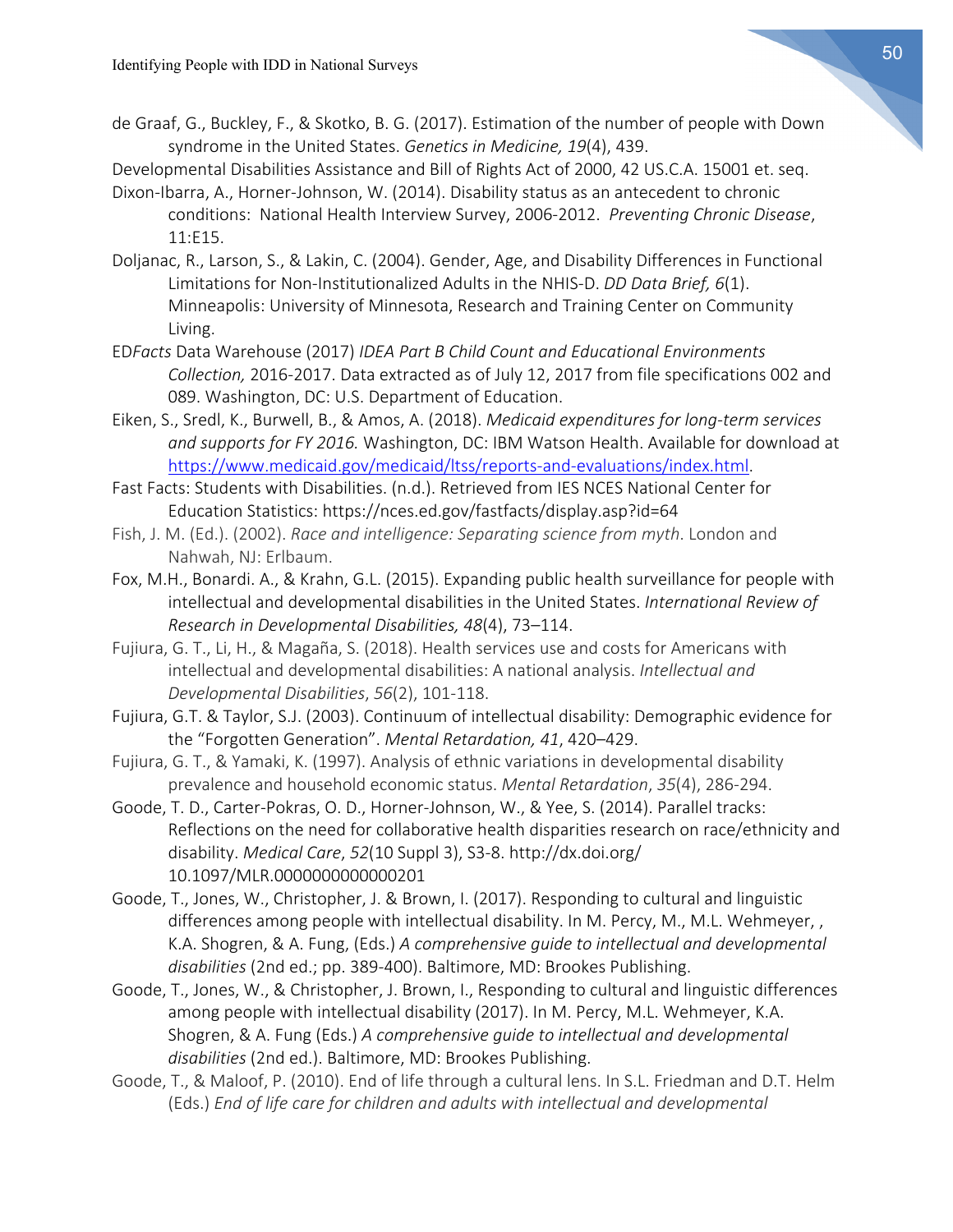*disabilities* (pp. 147-159). Washington, DC: American Association on Intellectual and Developmental Disabilities.

- *Health and Retirement Study.* (2016). Ann Arbor, MI: University of Michigan. Available at: https://hrs.isr.umich.edu/documentation
- Hendershot, J. (2004). Response patterns among adult respondents with mental retardation in the National Health Interview Survey, 1997-2002. *DD Data Brief, 6* (2). Research and Training Center on Community Living , University of Minnesota.
- Hendershot, G., Larson, S., Lakin, C., & Doljanac R. (2005). DD Data Brief: *Problems in defining mental retardation and developmental disability: Using the National Health Interview Survey*. Available at:<https://rtc.umn.edu/docs/dddb7-1.pdf> [Accessed November 17, 2018].
- *HHS action plan to reduce racial and ethnic health disparities: A nation free of disparities in health and health care* (2011). Washington, DC: U.S. Department of Health and Human Services. Retrieved from

[https://minorityhealth.hhs.gov/npa/files/Plans/HHS/HHS\\_Plan\\_complete.pdf](https://minorityhealth.hhs.gov/npa/files/Plans/HHS/HHS_Plan_complete.pdf)

- Horner-Johnson, J. & Dobbertin, K. (2014). Usual source of care and unmet health care needs: Interaction of disability with race and ethnicity. *Medical Care, 52*, S40-S50. doi: 10.1097/MLR.0000000000000193
- Horner-Johnson, W, Dobbertin K, Beilstein-Wedel, E. (2015). Disparities in dental care associated with disability and race and ethnicity*. Journal of the American Dental Association, 146*(6), p 366-374.
- HRSA, Maternal and Child Health. (n.d.). MCH Timeline: Omnibus Budget Reconciliation Act of 1981. Available at: [https://mchb.hrsa.gov/about/timeline/index.asp.](https://mchb.hrsa.gov/about/timeline/index.asp) Accessed 6.28.2018.
- Iezzoni, L.I., & Freedman, V.A. (2008). Turning the disability tide: The importance of definitions. *Journal of the American Medical Association, 299*(3):332–334. doi:10.1001/jama.299.3.332
- Larson, S.A., Doljanac, R., & Lakin, K.C. (2005). United States living arrangements of persons with intellectual and/or developmental disabilities in 1995. *Journal of Intellectual and Developmental Disability, 30* (4), 248-251 https://risp.umn.edu/sites/risp.umn.edu/files/2018-06/risp2016-residence-type.pdf.
- Larson, S.A., Eschenbacher, H.J., Anderson, L.L., Taylor, B., Pettingell, S., Hewitt, A., Sowers, M., & Bourne, M.L. (2017). *In-home and residential long-term supports and services for persons with intellectual or developmental disabilities: Status and trends through 2015*. Research and Training Center on Community Living , University of Minnesota
- Larson, S.A., Eschenbacher, H.J., Anderson, L.L., Taylor, B., Pettingell, S., Hewitt, A., Sowers, M., & Bourne, M.L. (2018). *In-home and residential long-term supports and services for persons*  with intellectual or developmental disabilities: Status and trends through 2016. Research and Training Center on Community Living , University of Minnesota n. Available at: https://risp.umn.edu/archive
- Larson, S. A., Lakin, K. C., Anderson, L., Kwak Lee, N., Lee, J. H., & Anderson, D. (2001). Prevalence of mental retardation and developmental disabilities: Estimates from the 1994/1995 National Health Interview Survey Disability Supplements. *American Journal on Mental Retardation, 106*(3), 231-252.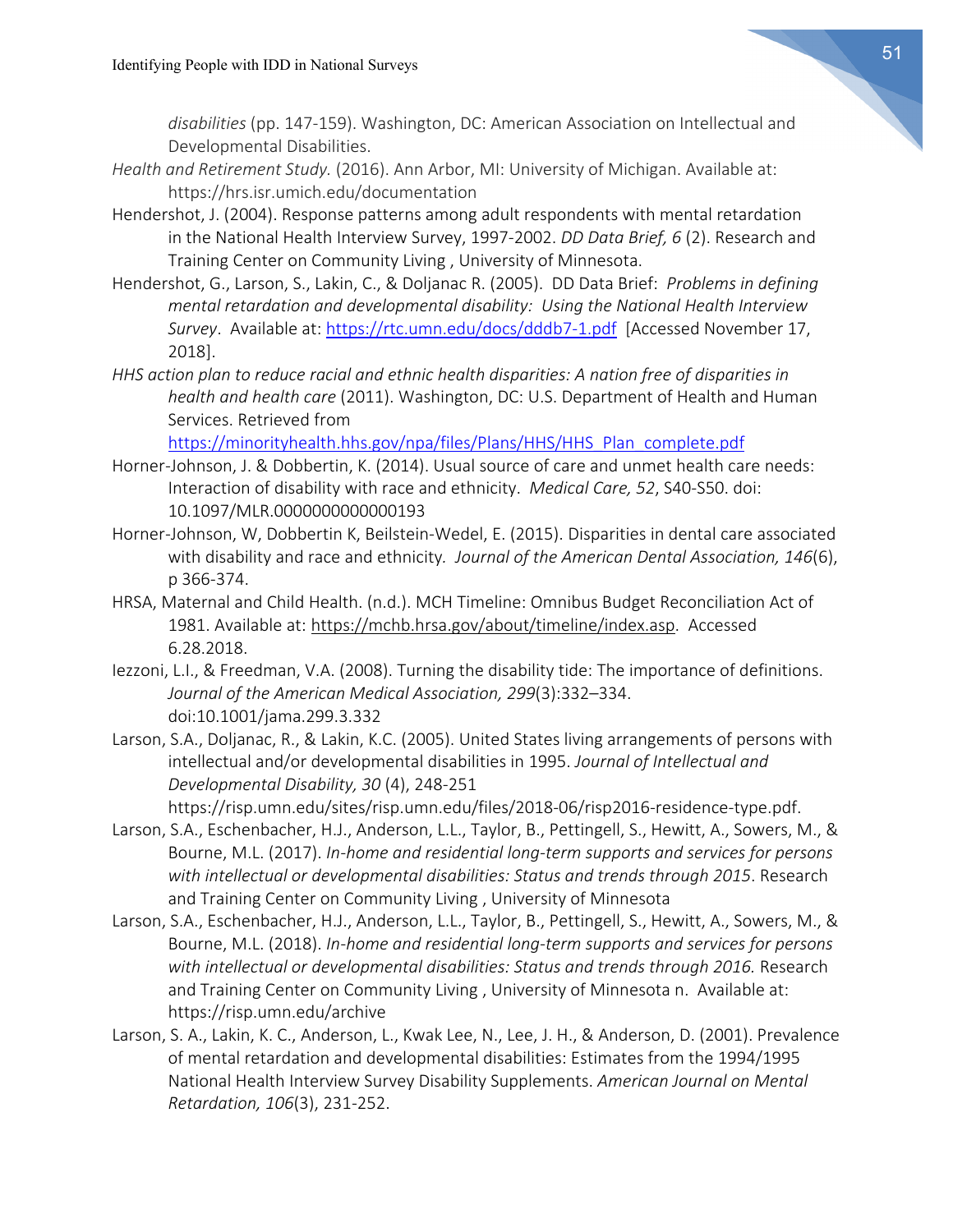- Livermore, G.A., Bardos, M., & Katz, K. (2017). Perspectives: Supplemental Security Income and Social Security Disability Insurance beneficiaries with intellectual disability. *Social Security Bulletin, 77* (1). Available at<https://www.ssa.gov/policy/docs/ssb/v77n1/v77n1p17.html>
- Madans, J. H., Loeb, M. E., & Altman, B. M. (2011). Measuring disability and monitoring the UN Convention on the Rights of Persons with Disabilities: The work of the Washington Group on Disability Statistics. In *BMC public health* (Vol. 11, No. 4, p. S4). BioMed Central.
- Maenner, M.J., Blumberg, S.J., Kogan, M.D., Christensen, D., Yeargin-Allsopp, M., & Schieve, L.A. (2016). Prevalence of cerebral palsy and intellectual disability among children identified in two U.S. National Surveys, 2011-2013. *Annals of Epidemiology*, *26*(3), 222-226. doi.org/10.1016/j.annepidem.2016.01.001.
- Maulik, P. K., Mascarenhas, M. N., Mathers, C. D., Dua, T., & Saxena, S. (2011). Prevalence of intellectual disability: A meta-analysis of population-based studies. *Research in Developmental Disabilities, 32*(2), 419-436.
- McKenzie, K., Milton, M., Smith, G., & Ouellette-Kuntz, H. (2016). Systematic review of the prevalence and incidence of intellectual disabilities: current trends and issues. *Current Developmental Disorders Reports*, *3*(2), 104-115.
- Mont, D. (2007). Measuring disability prevalence (English). *SP discussion paper; no. 706*. Washington, DC: World Bank. Retrieved from http://documents.worldbank.org/curated/en/578731468323969519/Measuringdisability-prevalence
- Mumbardo-Adam, C., Guardia-Olmos, J., Adam-Alcocer, A.L., Carbo-Carrete, M., Balcells-Balcells, A., Gine, C., & Shogren, K.A. (2017). Self-determination, intellectual disability, and context: A meta-analytic study. *Intellectual and Developmental Disabilities*, 55(5), 303- 314.
- National Center for Education Statistics. Fast Facts. Available at [https://nces.ed.gov/fastfacts/display.asp?id=64.](https://nces.ed.gov/fastfacts/display.asp?id=64) Accessed 6.28.2018.
- National Center for Education Statistics (2017) *National Elementary and Secondary Enrollment Projection Model, 1972 through 2026; Enrollment in Degree-Granting Institutions Projection Model, 2000 through 2026; Elementary and Secondary Teacher Projection Model, 1973 through 2026; and unpublished projections and estimates*. Washington DC: U.S. Department of Education.
- *National Health Interview Survey (NHIS).* (1997). Washington, DC: Centers for Disease Control & Prevention, National Center for Health Statistics. Available at [https://www.cdc.gov/nchs/nhis/nhis\\_questionnaires.htm](https://www.cdc.gov/nchs/nhis/nhis_questionnaires.htm)
- *National Health Interview Survey - Child (NHIS-Child).* (2012). Washington, DC: Centers for Disease Control & Prevention, National Center for Health Statistics. Available at http://action.cahmi.org/learn/NHIS-Child/topics\_questions
- *National Health Interview Survey on Disability (NHIS-D).* (1994-1995). Washington, DC: Centers for Disease Control & Prevention, National Center for Health Statistics. Available at https://www.cdc.gov/nchs/nhis/nhis\_disability.htm.
- *National standards for culturally and linguistically appropriate services in health and health care.*  (n.d.) Washington, DC: U.S. Department of Health and Human Services. Retrieved from <https://www.thinkculturalhealth.hhs.gov/clas/standards>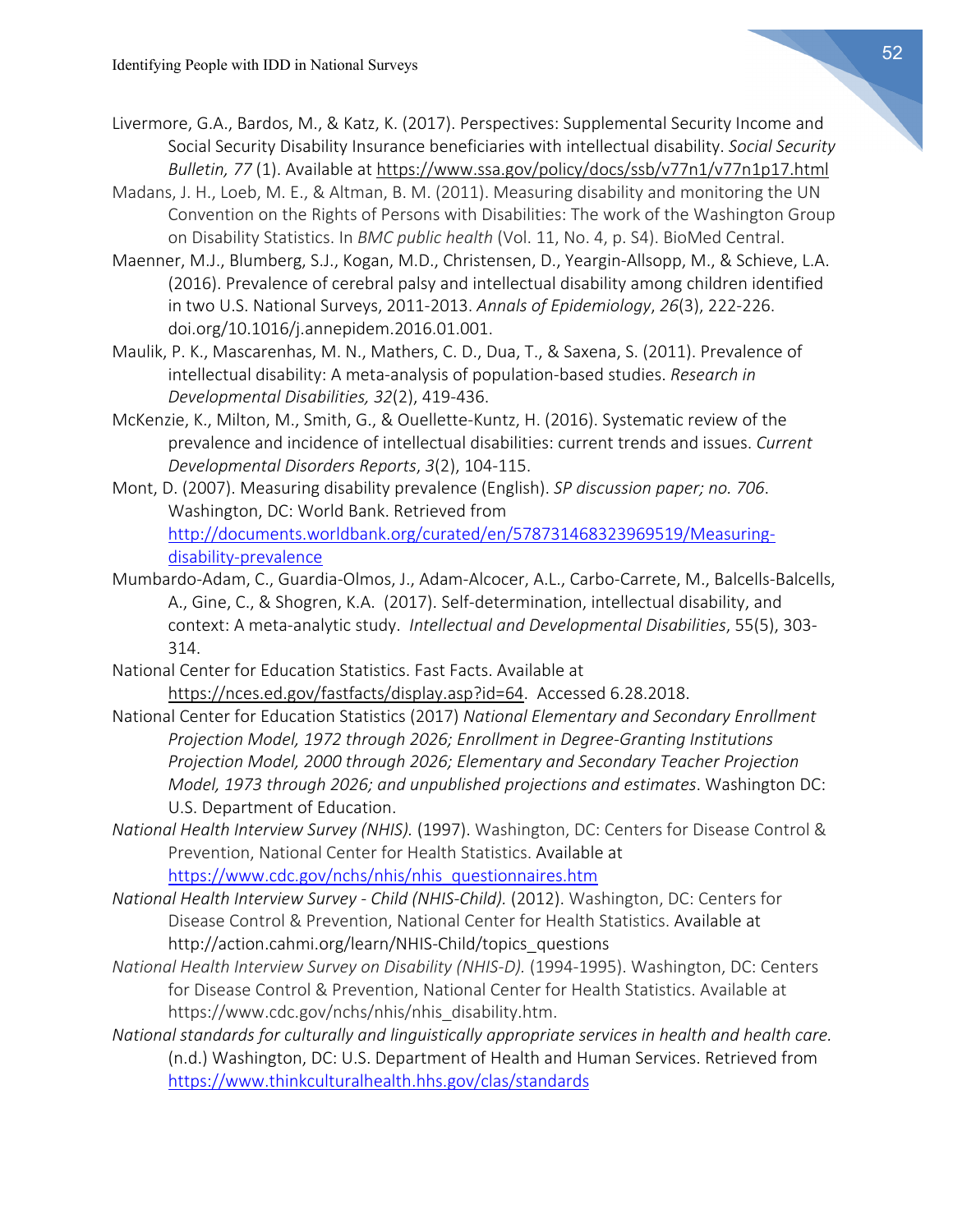- *National Survey of Children's Health (NSCH).* (2018). Washington, DC: U.S. Department of Health and Human Services, Health Resources Administration, Maternal and Child Health Bureau. Available at https://mchb.hrsa.gov/data/national-surveys/questionnairesdatasets-supporting-documents
- Newman, L., Wagner, M., Knokey, A.-M., Marder, C., Nagle, K., Shaver, D., Wei, X., with Cameto, R., Contreras, E., Ferguson, K., Greene, S., and Schwarting, M. (2011). T*he post-high school outcomes of young adults with disabilities up to 8 years after high school. A report from the National Longitudinal Transition Study-2* (NLTS2) (NCSER 2011-3005). Menlo Park, CA: SRI International.
- *Ohio Medicaid Assessment Survey (OMAS).* (2017). Columbus, OH: Ohio Department of Medicaid. Available at<http://grc.osu.edu/OMAS>

Olmstead v. L.C., 527 U.S. 581 (1999)

- Olmstead: Community Integration for Everyone. (n.d.). Retrieved from ADA.gov United States Department of Justice Civil Rights Division Information and Technical Assistance on the Americans with Disabilities Act: [https://www.ada.gov/olmstead/olmstead\\_about.htm](https://www.ada.gov/olmstead/olmstead_about.htm)
- OMH U.S. Department of Health and Human Services Office of Minority Health. (n.d.). Retrieved from HHS.gov OMH U.S. Department of Health and Human Services Office of Minority Health: https://minorityhealth.hhs.gov/
- Onyeabor, S. (2016). Addressing health disparities at the intersection of disability, race, and ethnicity: The need for culturally and linguistically appropriate training for healthcare professionals. *Journal of Racial and Ethnic Health Disparities, 3*(3), 389-393. doi 10.1007/s40615-015-0140-9.
- OSERS Office of Special Education and Rehabilitative Services. (n.d.). Retrieved from U.S. Department of Education: https://www2.ed.gov/about/offices/list/osers/programs.html
- Peterson-Besse, J.J., Walsh, E.S., Horner-Johnson, W., Goode, T.D., Wheeler, B. (2014). Barriers to health care among people with disabilities who are members of underserved racial/ethnic groups: A scoping review of the literature. *Medical Care, 52*, S51-S63.
- Pope, A. M., & Tarlov, A. R. (Eds.). (1991). *Disability in America: Toward a national agenda for prevention*. National Academies Press.

Rosa's Law of 2010, 42. U.S.C.A sec 1400

- Education for all Handicapped Children Act of 1975, U.S. Public Law 94-142. U.S.C. 20, sec 1401 *et seq.*
- Schalock, R. L., Borthwick-Duffy, S.A., Bradley, V. J., Buntinx, W. H., Coulter, D. L., Craig, E. M., Gomez, S.C… Yeager, M.H. (2010). *Intellectual disability: Definition, classification, and systems of supports*. Washington DC: American Association on Intellectual and Developmental Disabilities.
- Schmidt, S., Power, M., Green, A., Lucas-Carrasco, R., Eser, E., Dragomirecka, E. & Fleck, M. (2010). Self and proxy rating of quality of life in adults with intellectual disabilities: Results from the DISQOL study. *Research in Developmental Disabilities,* 31(5), 1015-1026.
- State of the States in Intellectual and Developmental Disabilities. (n.d.). Retrieved from The State of the States in Intellectual and Developmental Disabilities: [www.stateofthestates.org](http://www.stateofthestates.org/)
- Survey of Income and Program Participation. (n.d.). Retrieved from United States Census Bureau: https://www.census.gov/sipp/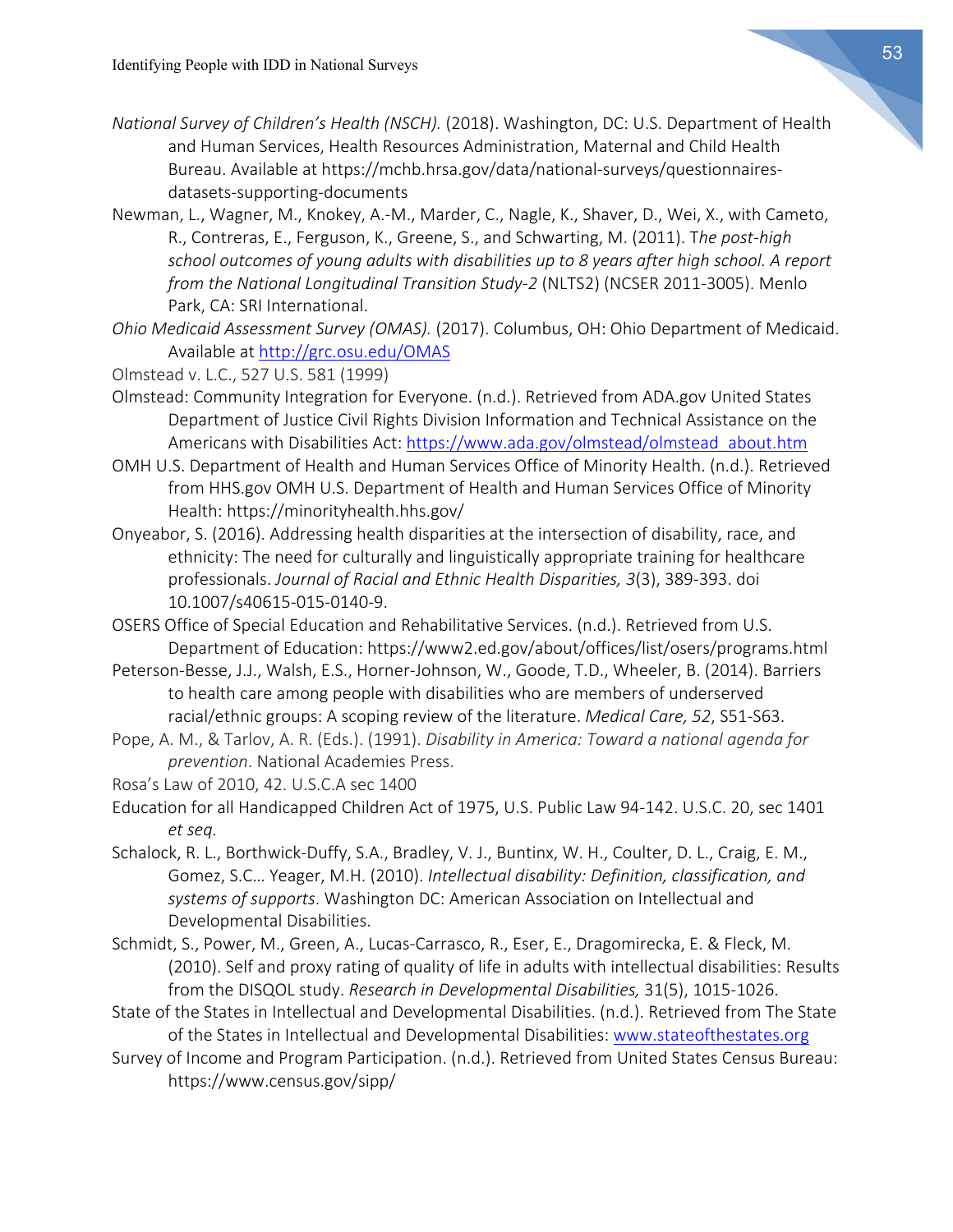

- *Survey of Income and Program Participation (SIPP) Social Security Supplement.* (2013). Washington, DC: U.S. Census Bureau. Available at https://www.census.gov/programssurveys/sipp/about/SSA-Supplement.html
- Survey Research Center. (2016). *Guidelines for best practice in cross-cultural surveys*. Ann Arbor, MI: Survey Research Center, Institute for Social Research, University of Michigan. Retrieved June 1, 2018, from [http://www.ccsg.isr.umich.edu/](https://urldefense.proofpoint.com/v2/url?u=http-3A__www.ccsg.isr.umich.edu_&d=DwMFAg&c=k9MF1d71ITtkuJx-PdWme51dKbmfPEvxwt8SFEkBfs4&r=_0oStorItUHMpRW_4d3OcDYahoTxihPxV0GDbAZpnpI&m=Elge8SVD26ug4smPAUYcc8cHnq10frAINk35GD5RJ0I&s=uw0kkQRipJ68Cko78KyPhGCFldnoUUvOV4ZIG4JPCuQ&e=)
- Tassé, M.,J., Schalock, R.L., Balboni, G., Bersani, H., Borthwick-Duffy, S,A., Spreat, S., Thissen, D., Widaman, K.F., Zhang, D. (2017). *Diagnostic Adaptive Behavior Scale User's Manual.*  Washington, DC: American Association on Intellectual and Developmental Disabilities.
- *The Washington Group Short Set (WG Short Set).* (2002). Hyattsville, MD: The Washington Group on Disability Statistics. Available at [http://www.washingtongroup-disability.com/wp-content/uploads/2016/01/The-](http://www.washingtongroup-disability.com/wp-content/uploads/2016/01/The-Washington-Group-Short-Set-of-Questions-on-Disability.pdf)[Washington-Group-Short-Set-of-Questions-on-Disability.pdf](http://www.washingtongroup-disability.com/wp-content/uploads/2016/01/The-Washington-Group-Short-Set-of-Questions-on-Disability.pdf)
- United States Census Bureau. (n.d.). United States Census Bureau. Retrieved from American Community Survey (ACS) Why We Ask: Disability https://www2.census.gov/programssurveys/acs/about/qbyqfact/2016/Disability.pdf.
- US Census Bureau (n.d.) How disability data are collected from The American Community Survey. Available at: [https://www.census.gov/topics/health/disability/guidance/data-collection](https://www.census.gov/topics/health/disability/guidance/data-collection-acs.html)[acs.html.](https://www.census.gov/topics/health/disability/guidance/data-collection-acs.html) [Accessed 7/5/2018].
- U.S. Department of Health and Human Services. (2002). Closing the gap: A national blueprint to improve the health of persons with mental retardation. In *Report of the Surgeon General's Conference on Health Disparities and Mental Retardation. Washington (DC): U.S. Department of Health and Human Services*.
- U.S. Department of Health and Human Services, Office of Minority Health. (2013, April). *National Standards for Culturally and Linguistically Appropriate Services in Health and Health Care: A Blueprint for Advancing and Sustaining CLAS Policy and Practice*. Washington, DC: Author.
- Ustuen, T.B., Chatterji, S., Kostanjsek, N., Rehm, J., Kennedy, C., Eping-Jordan, J., Saxena, S., Von Korff, M., & Pull, C. (2010). WHO/NIH Joint Project. *Developing the World Health Organization Disability Assessment Schedule 2.0.* Bulletin of the World Health Organization, 88(11): 815-23.
- Van Naarden Braun, N., Christensen, D., Doernberg, N., Schieve, L., Rice, C., Wiggins, L., ... & Yeargin-Allsopp, M. (2015). Trends in the prevalence of autism spectrum disorder, cerebral palsy, hearing loss, intellectual disability, and vision impairment, metropolitan Atlanta, 1991–2010. *PLOS one*, *10*(4), e0124120.
- *World Health Organization Disability Assessment Schedule 2.0 (WHODAS 2.0).* (2010). Geneva: WHO Press. Available at https://www.who.int/classifications/icf/whodasii/en/
- World Health Organization. (2011). *Health topics: Disabilities.* Retrieved fro[m](http://www.who.int/topics/disabilities/en/) <http://www.who.int/topics/disabilities/en/>
- World Health Organization (2001). *International Classification of Functioning, Disability and Health (ICF).* Retrieved from <http://www.who.int/classifications/icf/en/>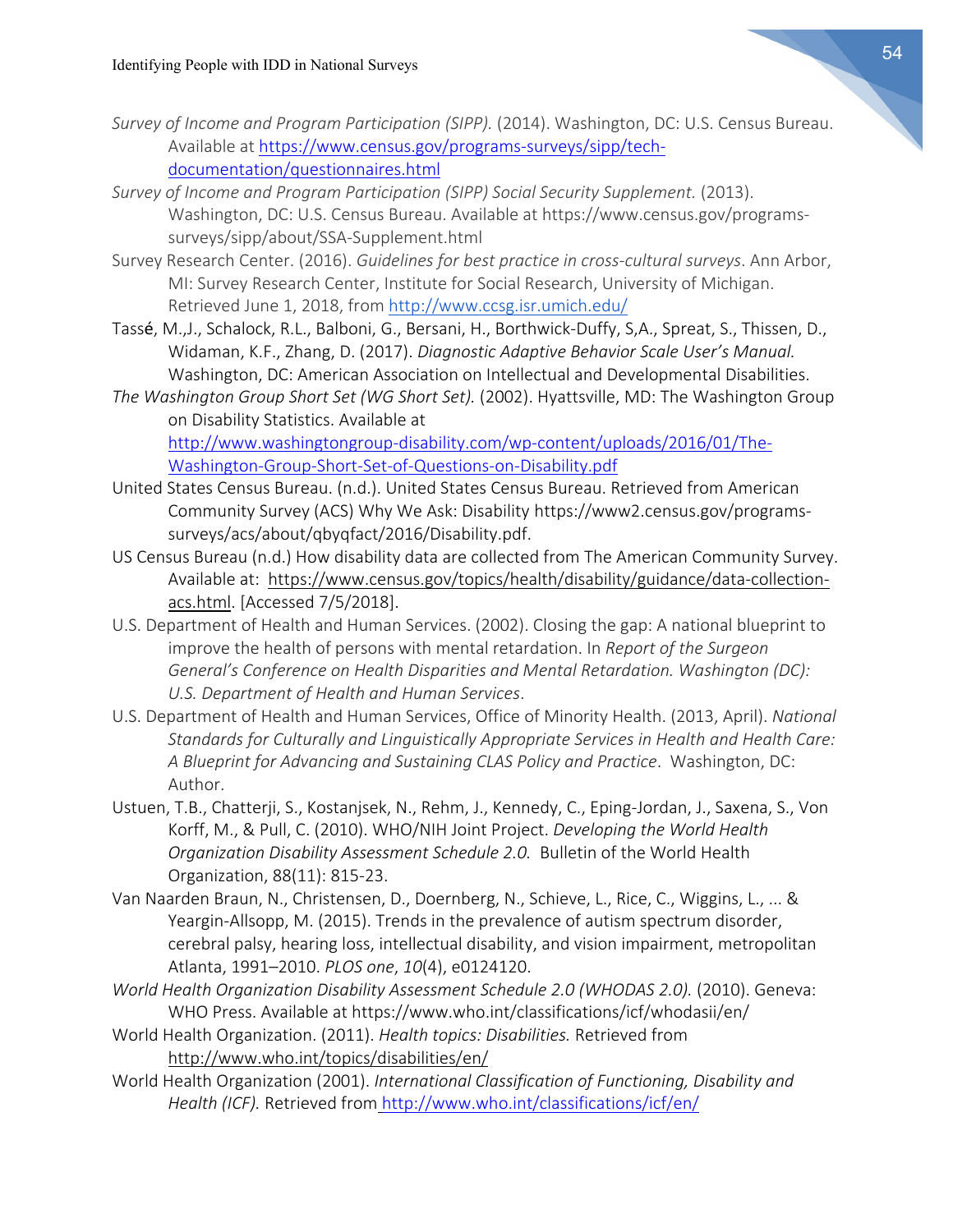

https://apps.who.int/iris/bitstream/handle/10665/42043/924154516X\_eng.pdf.

- Yee, S., Breslin, M.L., Goode, T.D., Havercamp, S.M., Horner-Johnson, W., Iezzoni, L.I., & Krahn, G. (2018). *Compounded disparities: Health equity at the intersection of disability, race, and ethnicity*. Commissioned paper for the National Academies of Sciences, Engineering and Medicine. Available at: [http://nationalacademies.org/hmd/Activities/SelectPops/HealthDisparities/Commissione](http://nationalacademies.org/hmd/Activities/SelectPops/HealthDisparities/Commissioned-Papers/Compounded-Disparities.aspx) [d-Papers/Compounded-Disparities.aspx.](http://nationalacademies.org/hmd/Activities/SelectPops/HealthDisparities/Commissioned-Papers/Compounded-Disparities.aspx) [Accessed June 15, 2018]
- Zablotsky B., Black L.I., Maenner M.J., Schieve L.A., Blumberg S.J. (2015). Estimated prevalence of autism and other developmental disabilities following questionnaire changes in the 2014 National Health Interview Survey. *National Health Statistics Reports, 87*, 1-20.
- Zablotsky, B., Black, L.I., Maenner, M.J., & Blumberg, S.J. (November 2017). *Estimated Prevalence of Children with Diagnosed Developmental Disabilities in the United States 2014-2016.* National Center for Health Statistics Data Brief, No. 291. Washington DC: U.S. Department of Health and Human Services. Retrieved from: [https://](http://www.cdc.gov/nchs/data/databriefs/db291.pdf)  [www.cdc.gov/nchs/data/databriefs/db291.pdf](http://www.cdc.gov/nchs/data/databriefs/db291.pdf)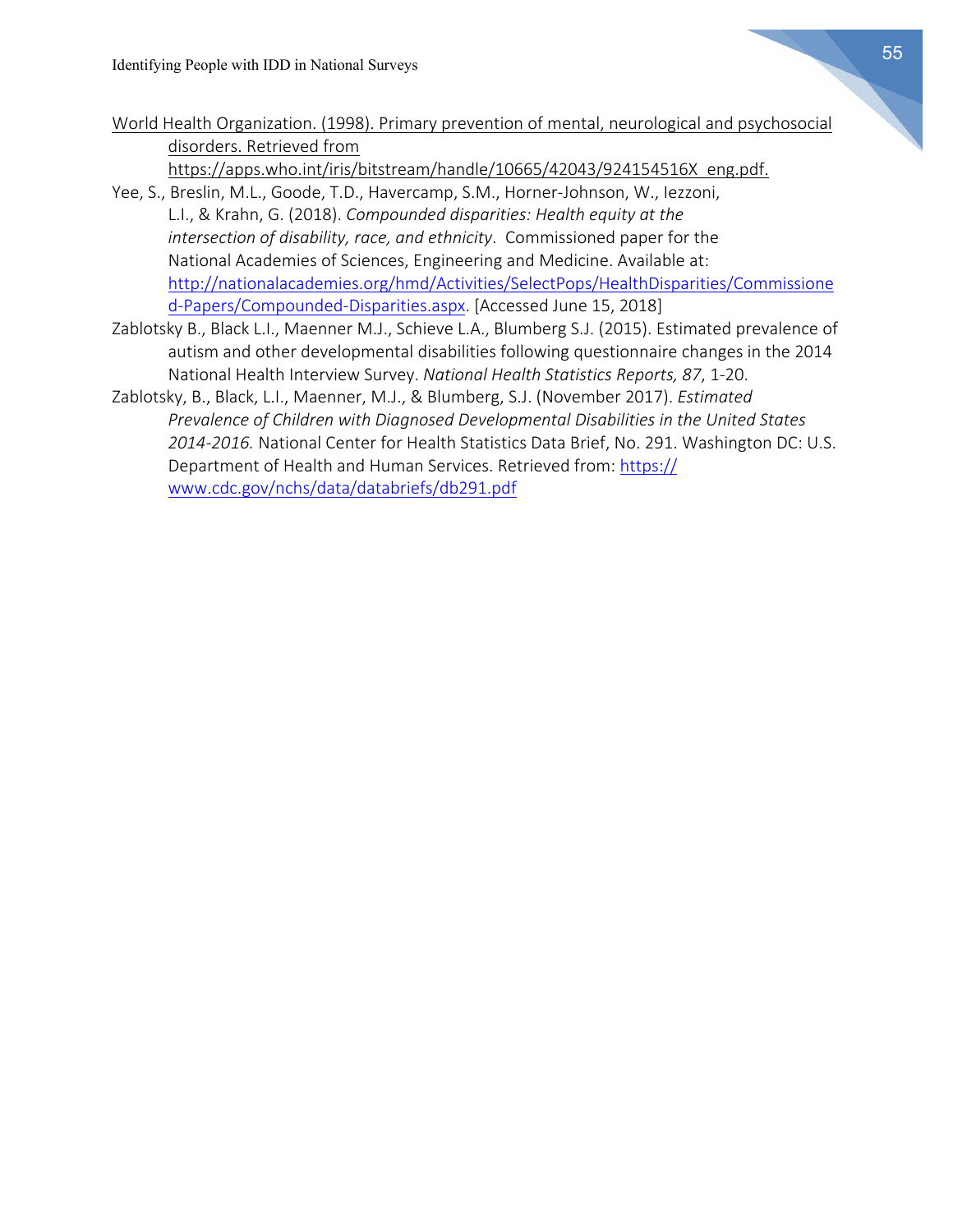# Appendices

| Standard        | Intellectual Disability (AAIDD)                                                                                                                                                                                                                                                                                                                                                                                       | Developmental Disabilities (DD Act<br>of 2000)                                                                                                                                                                                                                                                                                                                           |
|-----------------|-----------------------------------------------------------------------------------------------------------------------------------------------------------------------------------------------------------------------------------------------------------------------------------------------------------------------------------------------------------------------------------------------------------------------|--------------------------------------------------------------------------------------------------------------------------------------------------------------------------------------------------------------------------------------------------------------------------------------------------------------------------------------------------------------------------|
| Age of onset    | Before age 18                                                                                                                                                                                                                                                                                                                                                                                                         | Before age 22                                                                                                                                                                                                                                                                                                                                                            |
| Cause           | Based on biomedical, social,<br>behavioral, and educational risk<br>factors                                                                                                                                                                                                                                                                                                                                           | Attributable to mental or physical<br>impairments                                                                                                                                                                                                                                                                                                                        |
| Severity        | 2 standard deviations below the<br>mean on standardized tests                                                                                                                                                                                                                                                                                                                                                         | Severe, resulting in substantial<br>functional limitations in three areas                                                                                                                                                                                                                                                                                                |
| Duration        | Lifelong                                                                                                                                                                                                                                                                                                                                                                                                              | Continues indefinitely;<br>Of lifelong or extended duration                                                                                                                                                                                                                                                                                                              |
| Supports needed | An important purpose of<br>describing limitations is to develop<br>a profile of needed supports. With<br>appropriate personalized supports<br>over a sustained period, the life<br>function of the person with ID<br>generally will improve                                                                                                                                                                           | Requires a combination and<br>sequence of special,<br>interdisciplinary, or generic<br>services, individualized supports, or<br>other forms of assistance that are<br>individually planned and<br>coordinated                                                                                                                                                            |
| Practice Issues | State agencies may establish<br>eligibility criteria for services that<br>do not perfectly align with the<br>AAIDD definition of ID. For<br>example, a state may expand their<br>service recipient pool to include<br>those with "related conditions"<br>such as autism spectrum disorder,<br>cerebral palsy, spina bifida,<br>epilepsy, and hydrocephalus<br>whose needs are similar to those<br>of a person with ID | Children ages 9 years or younger<br>who have a substantial<br>developmental delay or specific<br>congenital or acquired condition,<br>may be considered to have a<br>developmental disability without<br>meeting 3 or more of the criteria<br>if the individual, without services<br>and supports, has a high probability<br>of meeting those criteria later in<br>life. |
| <b>Domains</b>  | <b>Substantial Limitations in</b><br>Cognitive and Adaptive behavior                                                                                                                                                                                                                                                                                                                                                  | <b>Substantial Functional Limitations</b>                                                                                                                                                                                                                                                                                                                                |
| Cognitive       | Intellectual functioning, or<br>intelligence, is a general mental<br>ability that includes reasoning,<br>planning, solving problems,<br>thinking abstractly,<br>comprehending complex ideas,<br>learning quickly, and learning from<br>experience                                                                                                                                                                     | Learning                                                                                                                                                                                                                                                                                                                                                                 |

# Appendix A: Comparing ID (AAIDD) and DD (DD Act)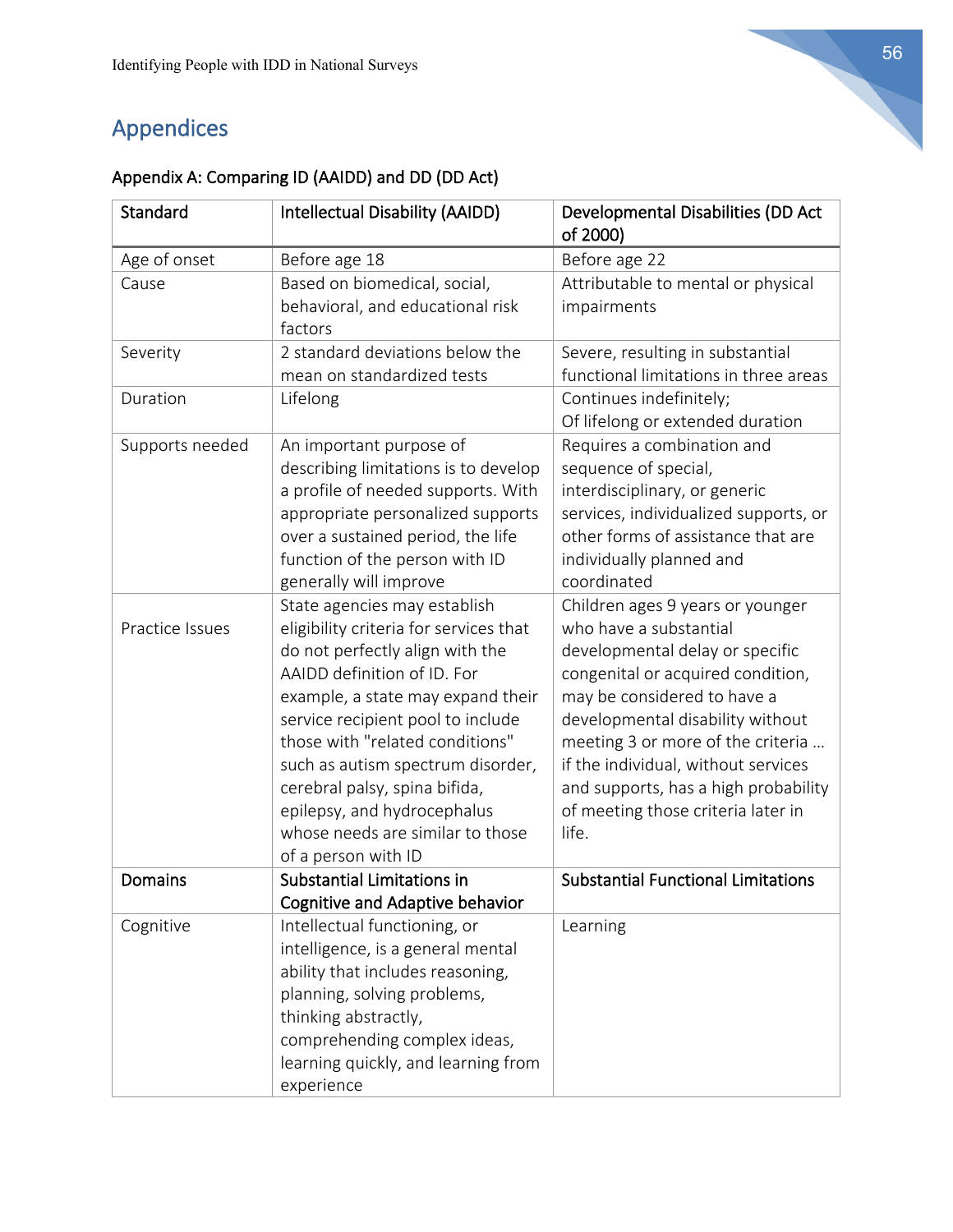| Adaptive behavior<br>(the collection of<br>conceptual, social,<br>and practical skills<br>that are learned<br>and performed by<br>people in their<br>everyday lives) | Conceptual skills-language and<br>literacy; time, and number<br>concepts;                                                                                                                                                      | Learning                                                                                                  |
|----------------------------------------------------------------------------------------------------------------------------------------------------------------------|--------------------------------------------------------------------------------------------------------------------------------------------------------------------------------------------------------------------------------|-----------------------------------------------------------------------------------------------------------|
| Adaptive behavior<br>(the collection of<br>conceptual, social,<br>and practical skills<br>that are learned<br>and performed by<br>people in their<br>everyday lives) | Social skills-interpersonal skills,<br>social responsibility, self-esteem,<br>gullibility, naïveté (i.e., wariness),<br>social problem solving, and the<br>ability to follow rules/obey laws<br>and to avoid being victimized. | Receptive and expressive<br>communication                                                                 |
| Adaptive behavior<br>(the collection of<br>conceptual, social,<br>and practical skills<br>that are learned<br>and performed by<br>people in their<br>everyday lives) | Practical skills-activities of daily<br>living (personal care), occupational<br>skills, healthcare, travel/<br>transportation, schedules/<br>routines, safety, use of money, use<br>of the telephone.                          | Capacity for independent living,<br>self-care, economic self-sufficiency,<br>mobility, and self-direction |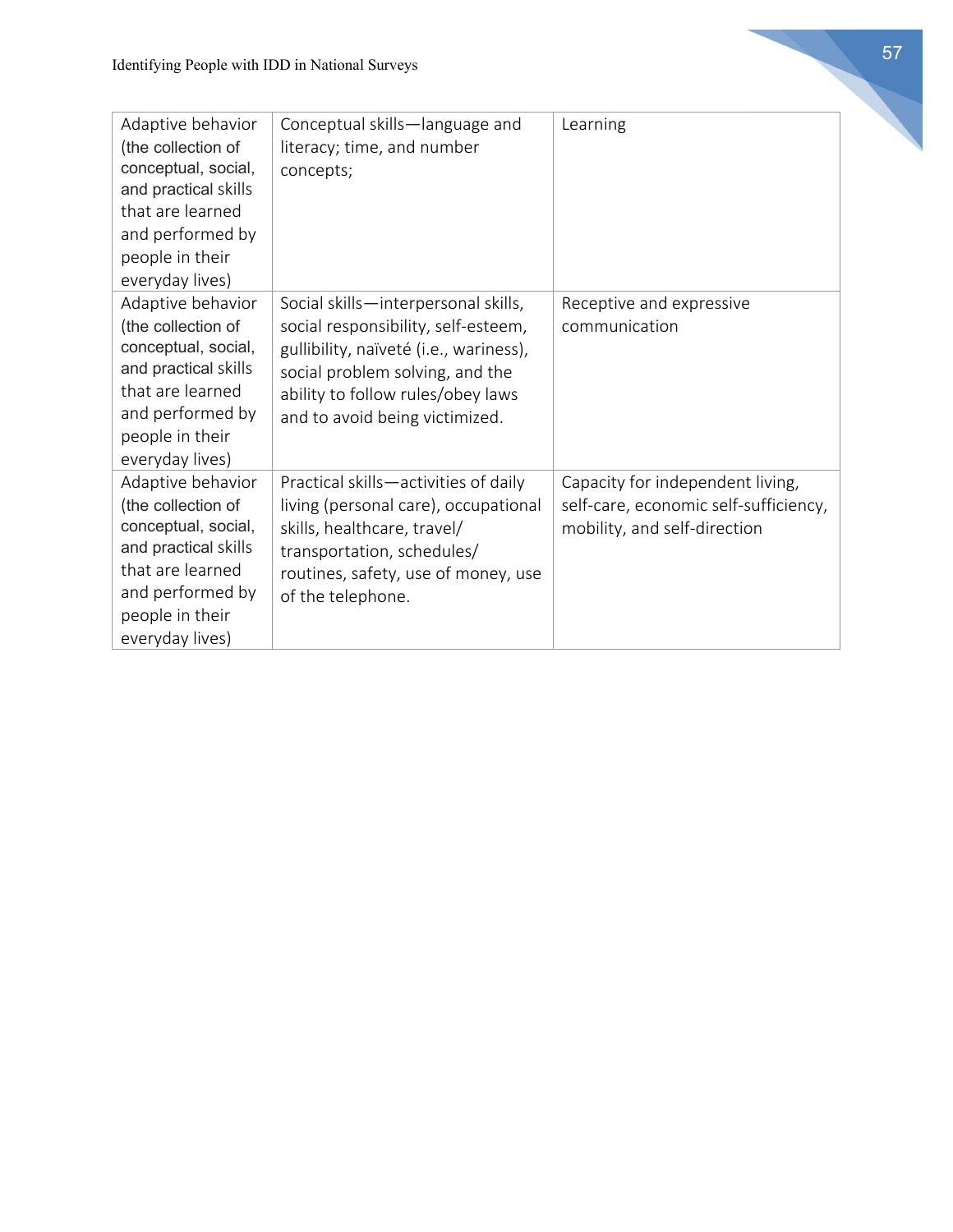#### Appendix B. Items in population-based surveys used to identify ID or DD

The Developmental Disabilities Act of 2000 defines developmental disabilities (DD) based on the age at onset of disability, severity of disability, expected duration of disability, and the presence of substantial functional limitations in at least three of seven domains. The seven domains include self-care (also known as activities of daily living[ ADL]), independent living (also known as instrumental activities of daily living [IADL]), communication, economic self-sufficiency, mobility, learning, and self-direction.

The following tables list items from population-based surveys that assess the elements of the Developmental Disabilities Act definition of DD and the American Association on Intellectual and Developmental Disabilities (AAIDD) definition of intellectual disability (ID):

- Table B1 2016 National Health Interview Survey (NHIS) adults
- Table B2 1994-1995 National Health Interview Survey Disability Survey (NHIS-D) adults
- Table B3 2008-2013 Survey of Income and Program Participation (SIPP) adults
- Table B4 2008-2013 SIPP children
- Table B5 World Health Organization Disability Assessment Schedule 2.0 (WHODAS 2.0)

The 2016 NHIS survey included items covering five of the seven functional limitations described in the DD Act definition of DD. It did not include items on limitations in self-direction or learning, nor did it ask age at onset of disability or if the limitation was expected to continue indefinitely. It did ask whether ID, Down syndrome, cerebral palsy, epilepsy, spina bifida, or hydrocephalus was the primary cause of reported limitation.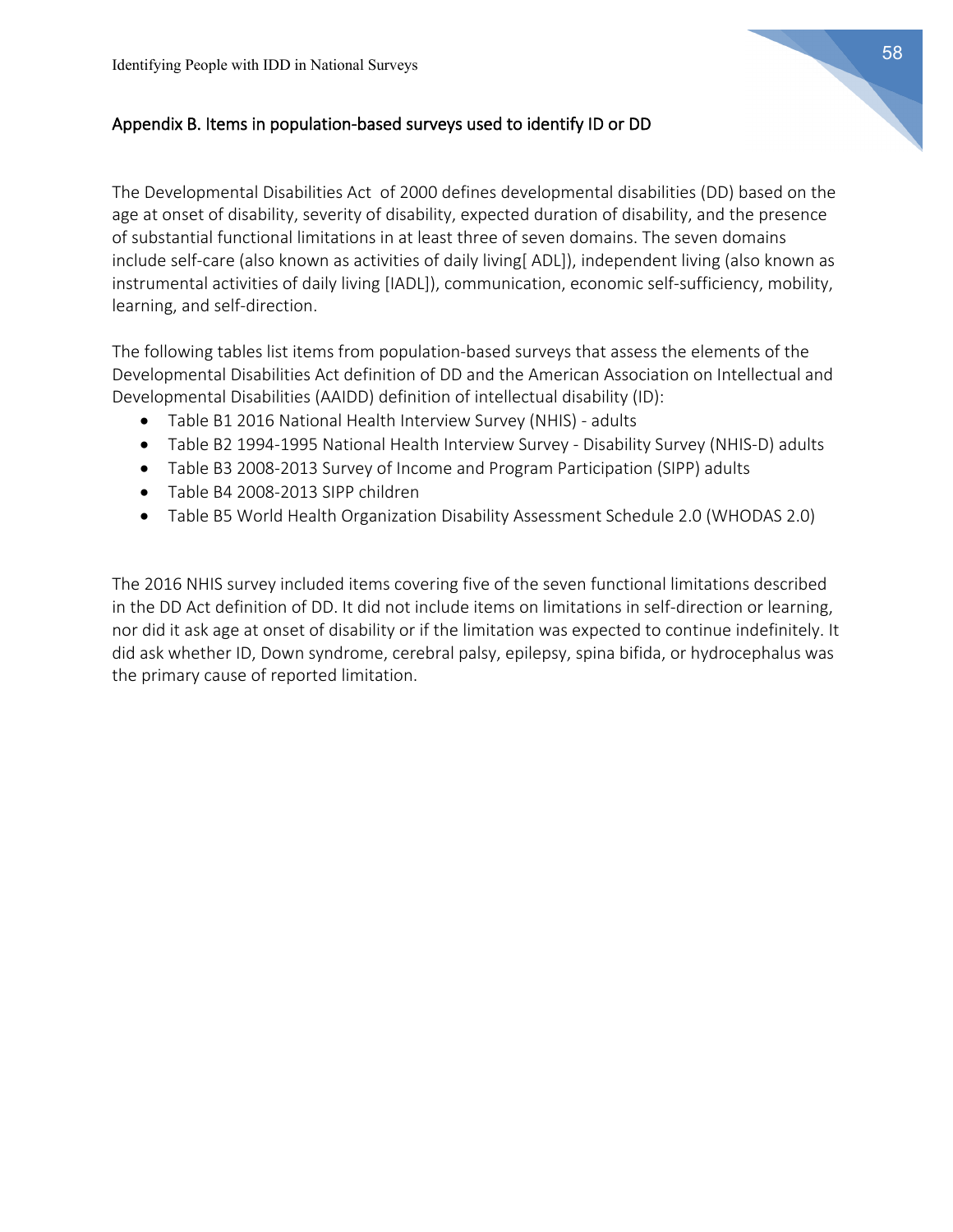# National Health Interview Survey (2016)

| Survey      | Subscale    | Item Stem                                                                              | <b>Limitation Type</b> |
|-------------|-------------|----------------------------------------------------------------------------------------|------------------------|
| <b>NHIS</b> | <b>AFD</b>  | Difficulty with self-care                                                              | self-care              |
| <b>NHIS</b> | Family      | Need help with personal care                                                           | self-care              |
| <b>NHIS</b> | Family      | Need help with bathing/showering                                                       | self-care              |
| <b>NHIS</b> | Family      | Need help dressing                                                                     | self-care              |
| <b>NHIS</b> | Family      | Need help eating                                                                       | self-care              |
| <b>NHIS</b> | Family      | Need help in/out of bed or chairs                                                      | self-care              |
| <b>NHIS</b> | Family      | Need help using toilet                                                                 | self-care              |
| <b>NHIS</b> | Family      | Need help with routine needs                                                           | self-care              |
| <b>NHIS</b> | <b>AFD</b>  | Difficulty communicating in usual language                                             | communication          |
| <b>NHIS</b> | Interviewer | Did the person require a proxy respondent because<br>of disability related limitations | communication          |
| <b>NHIS</b> | Family      | Condition now keeps from work                                                          | economic               |
| <b>NHIS</b> | Family      | Limited in kind/amount of work                                                         | economic               |
| <b>NHIS</b> | Sample      | Difficulty w/ social activities                                                        | social                 |
|             | Adult       |                                                                                        | participation          |
| <b>NHIS</b> | Sample      | Difficulty w/ leisure activities                                                       | social                 |
|             | Adult       |                                                                                        | participation          |
| <b>NHIS</b> | Sample      | Difficulty w/ shopping                                                                 | Independent            |
|             | Adult       |                                                                                        | living                 |
| <b>NHIS</b> | <b>AFD</b>  | Difficulty walking or climbing steps                                                   | Mobility               |
| <b>NHIS</b> | <b>AFD</b>  | Someone's assistance with getting around                                               | Mobility               |
| <b>NHIS</b> | Sample      | Difficulty walking quarter mile                                                        | Mobility               |
|             | Adult       |                                                                                        |                        |
| <b>NHIS</b> | Sample      | Difficulty 10 steps                                                                    | Mobility               |
|             | Adult       |                                                                                        |                        |
| <b>NHIS</b> | Sample      | Difficulty standing two hours                                                          | Mobility               |
|             | Adult       |                                                                                        |                        |
| <b>NHIS</b> | Family      | Need help to get around house                                                          | Mobility               |
| <b>NHIS</b> | Family      | Have difficulty walking without equipment                                              | Mobility               |

### Table B1. 2016 NHIS Items used to screen adults for intellectual or developmental disabilities.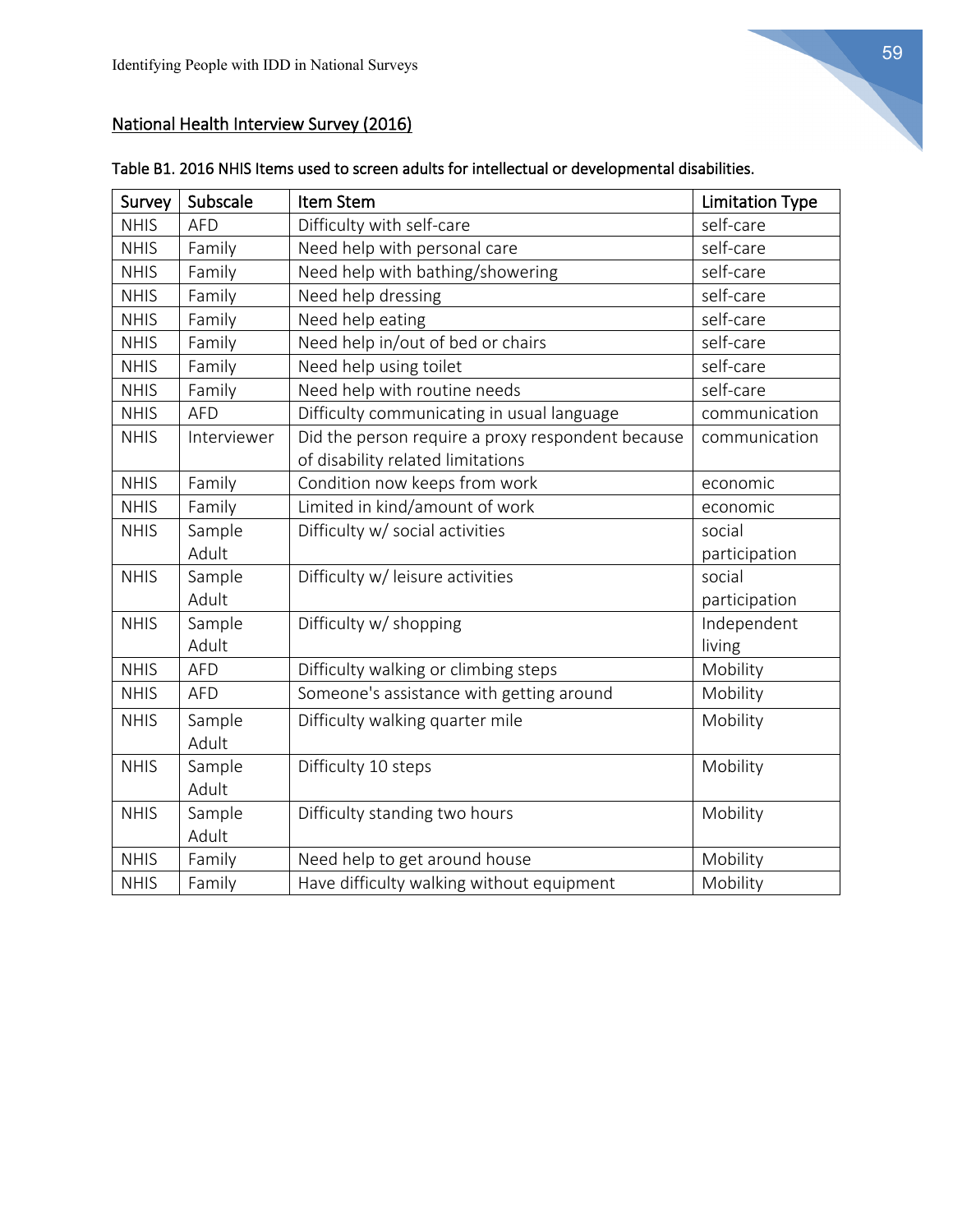# National Health Interview Survey-Disability Survey (1994/95)

| Survey | Subscale | Item Stem                                                                                                                                                                                                                                                                                                                                                                                                                                                                                                                                                       | <b>Key Element</b>                            |
|--------|----------|-----------------------------------------------------------------------------------------------------------------------------------------------------------------------------------------------------------------------------------------------------------------------------------------------------------------------------------------------------------------------------------------------------------------------------------------------------------------------------------------------------------------------------------------------------------------|-----------------------------------------------|
| NHIS-D |          | Person currently has mental                                                                                                                                                                                                                                                                                                                                                                                                                                                                                                                                     | Diagnosis of ID                               |
|        |          | retardation                                                                                                                                                                                                                                                                                                                                                                                                                                                                                                                                                     |                                               |
| NHIS-D |          | Mental retardation was indicated as<br>the cause of age-specific general<br>activity limitations. General activity<br>limitations included limitations in play<br>for children ages 5 and younger,<br>limitations in school activities for<br>children ages 5 to 17, limitations in<br>work for adults ages 18 to 69, and<br>overall limitations in activities for<br>people of all ages.                                                                                                                                                                       | Diagnosis of ID                               |
| NHIS-D |          | Mental retardation was identified as<br>the primary cause of limitations in<br>communication, getting along with<br>others, activities of daily living,<br>instrumental activities of daily living,<br>and other functional limitations; or if<br>mental retardation was the ICD code<br>listed as the reason the person had a<br>doctor's visit, a physician consultation<br>regarding communication, or as the<br>reason for receiving occupational<br>therapy.                                                                                               | Diagnosis of ID                               |
| NHIS-D |          | Has autism, cerebral palsy, Down<br>syndrome, spina bifida, or<br>hydrocephalus. Or, Does condition file<br>list a related condition as the cause of<br>either age-specific general activity<br>limitations in the Core Survey, as the<br>cause of specific activity limitations<br>(e.g., communicating, getting along<br>with others) or as the reason for<br>receiving various services (e.g.,<br>occupational or physical therapy) in<br>the Phase 1 Disability Supplement AND<br>a learning disability AND significant<br>functional learning limitations. | Diagnosis of conditions<br>associated with ID |

### Table B2. 1994-95 NHIS-D items used to identify adults with IDD.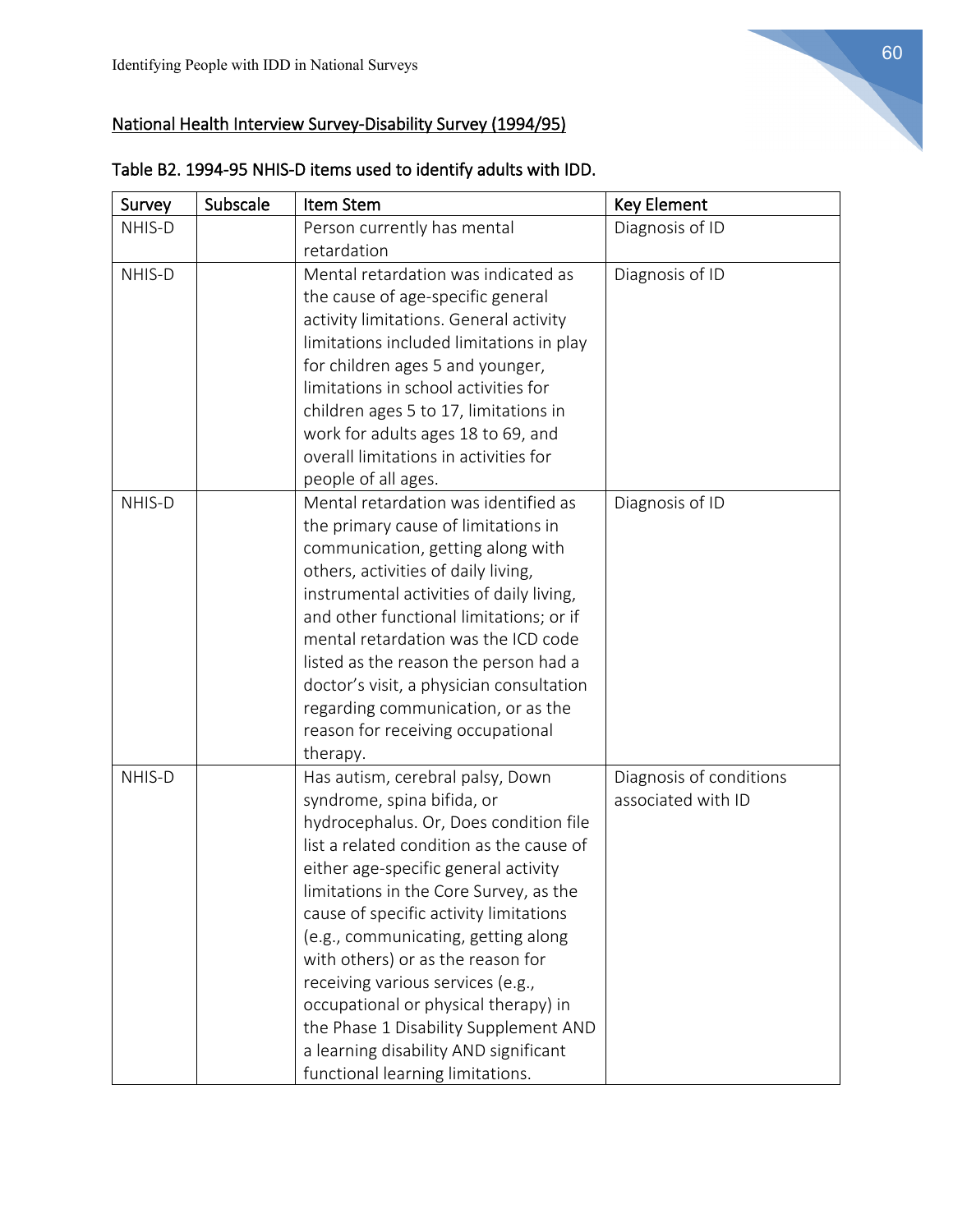| NHIS-D | Has DD based on DD Act definition of      | Has DD                   |
|--------|-------------------------------------------|--------------------------|
|        | three or more significant functional      |                          |
|        | limitations occurring before age 22       |                          |
|        | expected to continue indefinitely.        |                          |
| NHIS-D | A person 18 years or older "has serious   | Communication/Expressive |
|        | difficulty" or "cannot use" the           | or Receptive Language    |
|        | telephone.                                |                          |
| NHIS-D | A person 5 years or older "has serious    | Communication/Expressive |
|        | difficulty communicating so the family    | or Receptive Language    |
|        | can understand" or "has serious           |                          |
|        | difficulty understanding others when      |                          |
|        | they talk or ask questions."              |                          |
| NHIS-D | Difficulty communicating with people      | Communication/Expressive |
|        | outside of the family.                    | or Receptive Language    |
| NHIS-D | Difficulty communicating in usual         | Communication/Expressive |
|        | language.                                 | or Receptive Language    |
| NHIS-D | Has dx of mental retardation or had       | Learning                 |
|        | serious difficulty learning how to do     |                          |
|        | things that most people their age are     |                          |
|        | able to learn AND does not have           |                          |
|        | Alzheimer's or another senility           |                          |
|        | disorder AND less than 2 years post-      |                          |
|        | secondary education completed.            |                          |
| NHIS-D | Has a learning disability.                | Learning                 |
| NHIS-D | A person 5 years or older "has a lot of   | Self-care                |
|        | difficulty" or "is unable" to dress, eat, |                          |
|        | bathe, get in and out of bed or chairs,   |                          |
|        | use the toilet, or get around the         |                          |
|        | house.                                    |                          |
| NHIS-D | A person 18 years or older "requires      | Independent Living       |
|        | help or supervision" or "has a lot of     |                          |
|        | difficulty with" or "is unable" to        |                          |
|        | prepare meals, shop for personal items    |                          |
|        | or medicine, manage his or her money,     |                          |
|        | do light work around the house (such      |                          |
|        | as doing dishes, straightening up, light  |                          |
|        | cleaning or taking out the trash) or do   |                          |
|        | heavy work around the house.              |                          |
| NHIS-D | Activities in last two weeks: meet with   | Social participation     |
|        | friends or neighbors, talk on phone       |                          |
|        | with friends or neighbors, meet with      |                          |
|        | relatives or family, talk on phone with   |                          |
|        | relatives or family, attend religious     |                          |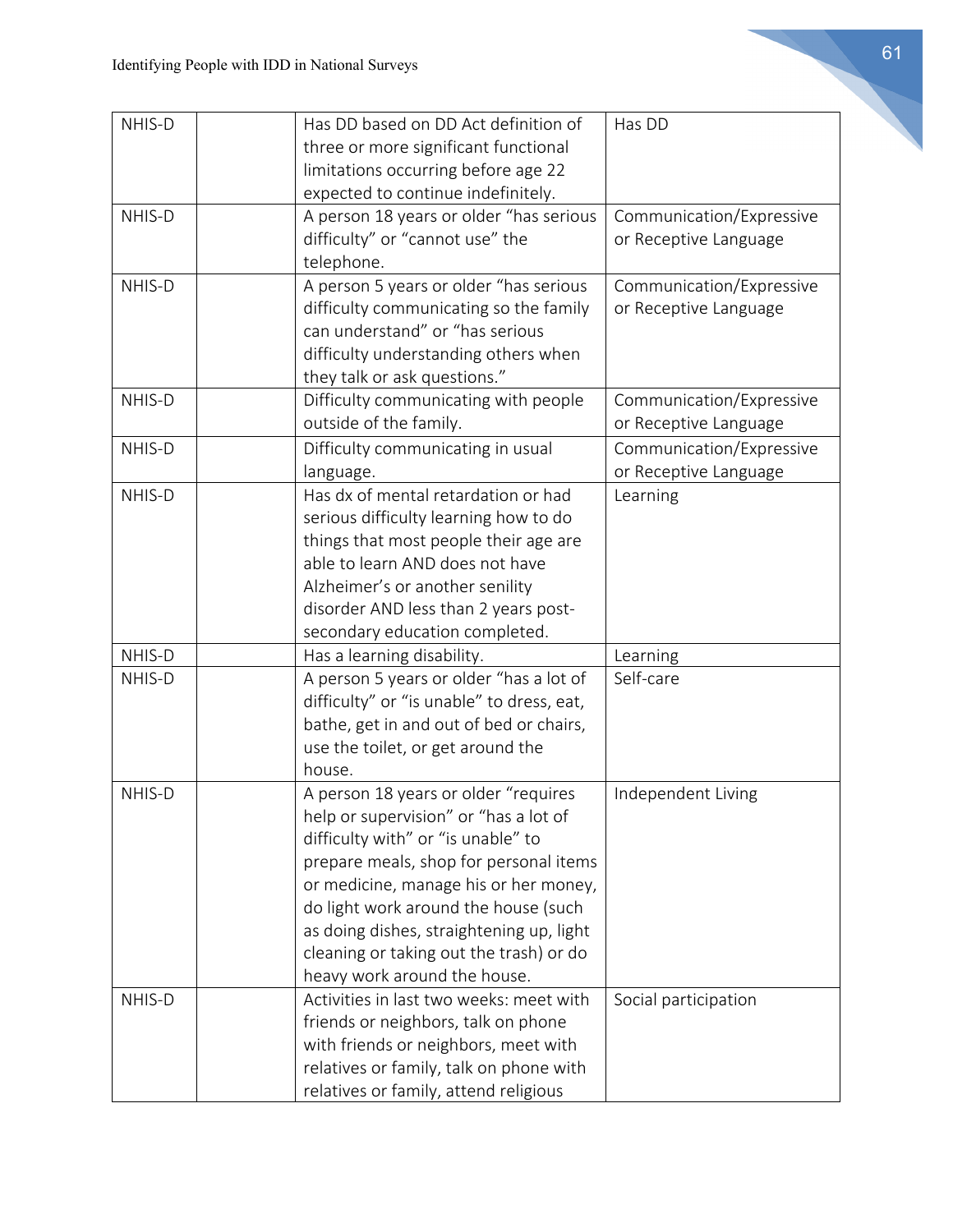|        | services, attend events, eat at a         |                           |
|--------|-------------------------------------------|---------------------------|
|        | restaurant.                               |                           |
|        |                                           |                           |
|        |                                           |                           |
| NHIS-D | Go out every day, did not leave home      | Social participation      |
|        | at all in last two weeks, satisfied with  |                           |
|        | frequency of social activities.           |                           |
| NHIS-D | A person 18 years or older "has           | Economic Self-Sufficiency |
|        | participated in" or is "on the waiting    |                           |
|        | list" for a sheltered workshop,           |                           |
|        | transitional work training, supported     |                           |
|        | employment or a day activity center;      |                           |
|        | or "is unable to work" because of a       |                           |
|        | mental or emotional problem.              |                           |
| NHIS-D | A person 18 years or older "has never     | Economic Self-Sufficiency |
|        | been able to work" or "is currently       |                           |
|        | unable to work because of a mental or     |                           |
|        | emotional problem" or "is limited in      |                           |
|        | kind or amount of work" due to a          |                           |
|        | limitation; or "has trouble finding or    |                           |
|        | keeping a job or doing job tasks          |                           |
|        | because of a mental or emotional          |                           |
|        | problem."                                 |                           |
| NHIS-D | A person 18 years or older has or         | Self-direction            |
|        | needs a "case manager to coordinate       |                           |
|        | personal care, social or medical          |                           |
|        | services" or "has a court appointed       |                           |
|        | guardian" during the last 12 months.      |                           |
| NHIS-D | A person 5 years or older, because of a   | Self-direction            |
|        | physical, mental or emotional             |                           |
|        | problem, "needs to be reminded or         |                           |
|        | have someone close by" for dressing,      |                           |
|        | eating, bathing, toileting, or            |                           |
|        | transferring.                             |                           |
| NHIS-D | A person 5 years or older "has            | Mobility                  |
|        | difficulty" or "is unable" to walk up 10  |                           |
|        | steps, walk three city blocks, or getting |                           |
|        | in or out of bed or chairs.               |                           |
| NHIS-D | Difficulty walking or climbing steps      | Mobility                  |
|        |                                           |                           |
| NHIS-D | Equipment/help to get around              | Mobility                  |
|        |                                           |                           |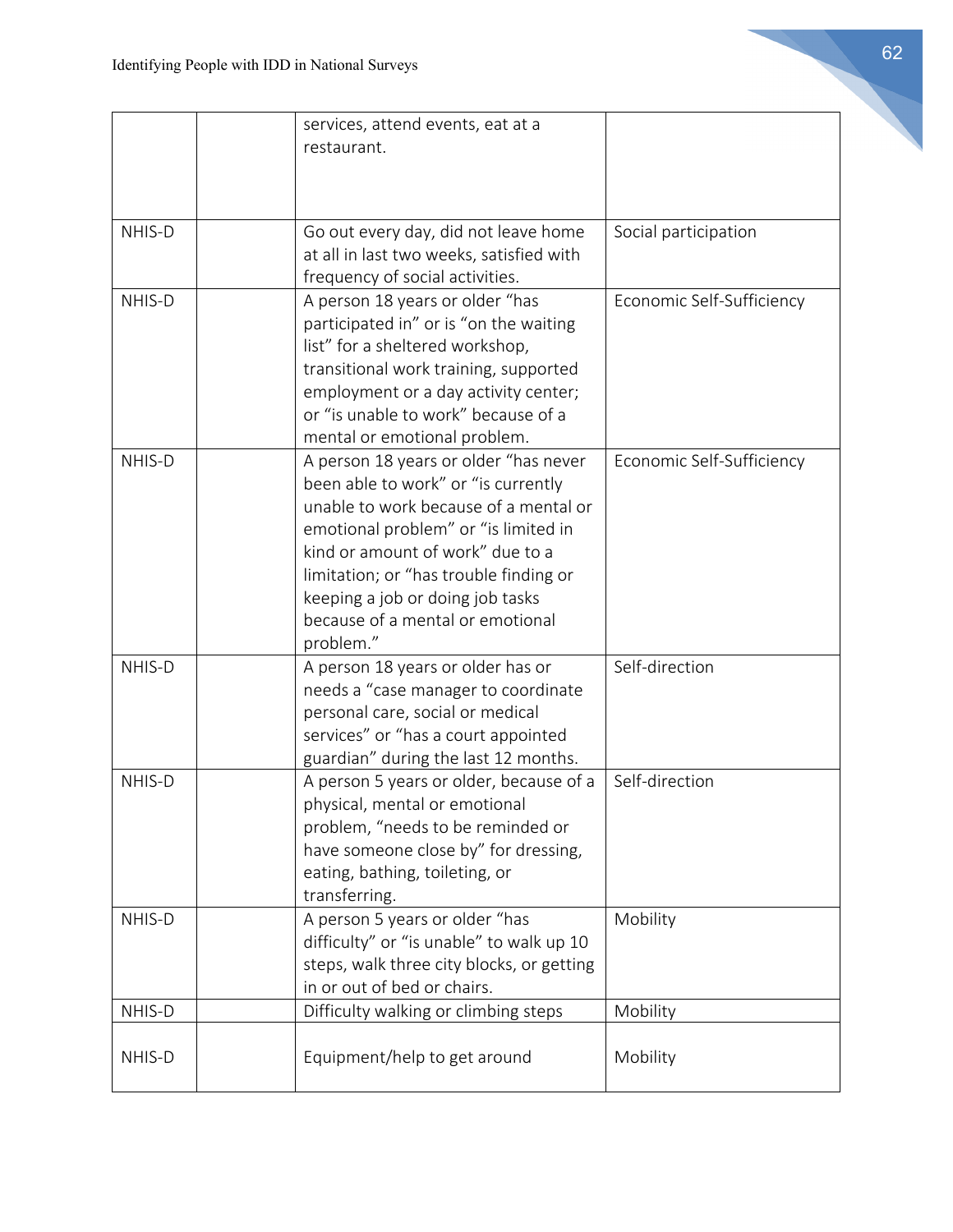| NHIS-D | Uses special equipment                            | Mobility |
|--------|---------------------------------------------------|----------|
| NHIS-D | Have difficulty walking without<br>equipment      | Mobility |
| NHIS-D | Use cane                                          | Mobility |
| NHIS-D | Use walker                                        | Mobility |
| NHIS-D | Use crutches                                      | Mobility |
| NHIS-D | Use wheelchair scooter                            | Mobility |
| NHIS-D | Artificial limb                                   | Mobility |
| NHIS-D | Someone's assistance with getting<br>around house | Mobility |
| NHIS-D | Other equipment                                   | Mobility |
| NHIS-D | Difficulty walking 100 yards without<br>aids      | Mobility |
| NHIS-D | Difficulty walking 1/3 mile without aids          | Mobility |
| NHIS-D | difficulty walking quarter mile                   | Mobility |
| NHIS-D | Difficulty up/down 12 steps                       | Mobility |
| NHIS-D | Difficulty up/down 10 steps                       | Mobility |
|        |                                                   |          |
|        |                                                   |          |
|        |                                                   |          |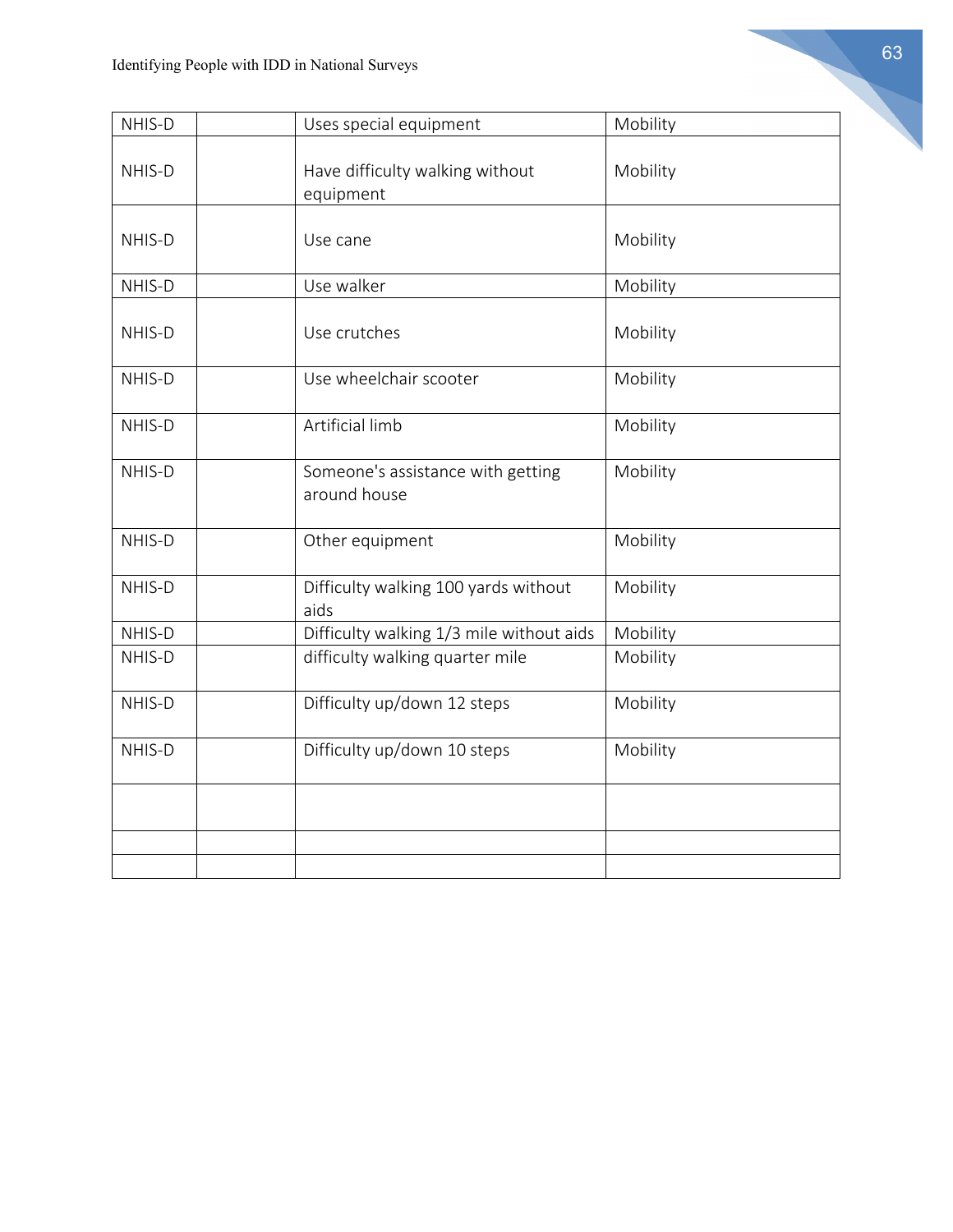### Survey of Income and Program Participation (2008-2013)

#### Table B3. 2008-2013 SIPP items used to identify adults with IDD

| Survey      | Subscale                        | Item Stem                                                                                                                                                    | <b>Key Element</b>                                       |
|-------------|---------------------------------|--------------------------------------------------------------------------------------------------------------------------------------------------------------|----------------------------------------------------------|
| <b>SIPP</b> | IDD<br>Screens:<br>Adult        | I have recorded that [fill TEMPNAME] health is fair<br>or poor. Which condition or conditions cause these<br>difficulties? (Age 15+ years only) (Item ADQ33) | Conditions associated<br>with DD                         |
|             |                                 | [SHOW CONDTION FLASHCARD - 30 conditions<br>including cerebral palsy, epilepsy, learning<br>disability, mental retardation]                                  |                                                          |
| <b>SIPP</b> | IDD<br>Screens:<br>Adult        | Any Others? [UP TO THREE]                                                                                                                                    | Conditions associated<br>with DD                         |
| <b>SIPP</b> | IDD<br>Screens:<br>Adult        | Which of the conditions that you mentioned do you<br>consider to be the main reason for [fill<br>PTEMPNAME] difficulties?                                    | Conditions associated<br>with DD                         |
|             |                                 | [FILL IN UP TO THREE CONDITIONS (Age 15+ years<br>only-Item ADQ35)]                                                                                          |                                                          |
| <b>SIPP</b> | IDD<br>Screens:                 | Does [fill TEMPNAME] have - [(Age 15+ years only)<br>(Item ADQ39)]                                                                                           | Conditions associated<br>with DD                         |
|             | Adult                           | $(1)$ Yes $(2)$ No                                                                                                                                           |                                                          |
|             |                                 | a. A learning disability such as dyslexia?                                                                                                                   |                                                          |
| <b>SIPP</b> | <b>IDD</b><br>Screens:<br>Adult | b. Mental retardation?                                                                                                                                       | Conditions associated<br>with DD: ID diagnosis           |
| <b>SIPP</b> | IDD<br>Screens:<br>Adult        | c. A developmental disability such as autism or<br>cerebral palsy?                                                                                           | Conditions associated<br>with DD                         |
| <b>SIPP</b> | IDD<br>Screens:<br>Adult        | d. Alzheimer's disease or any other serious problem<br>with confusion or forgetfulness?                                                                      | Conditions that inform<br>DD determination (rule<br>out) |
| <b>SIPP</b> | IDD<br>Screens:<br>Adult        | e. Any other mental or emotional condition?                                                                                                                  | Conditions associated<br>with DD                         |
| <b>SIPP</b> | IDD<br>Screens:                 | I have recorded that [fill TEMPNAME] [fill HAVHAS]<br>a limitation in working [fill                                                                          | Economic self-<br>sufficiency                            |
|             | Adult                           | TEMPQ47]. Which condition or conditions cause this<br>limitation?                                                                                            |                                                          |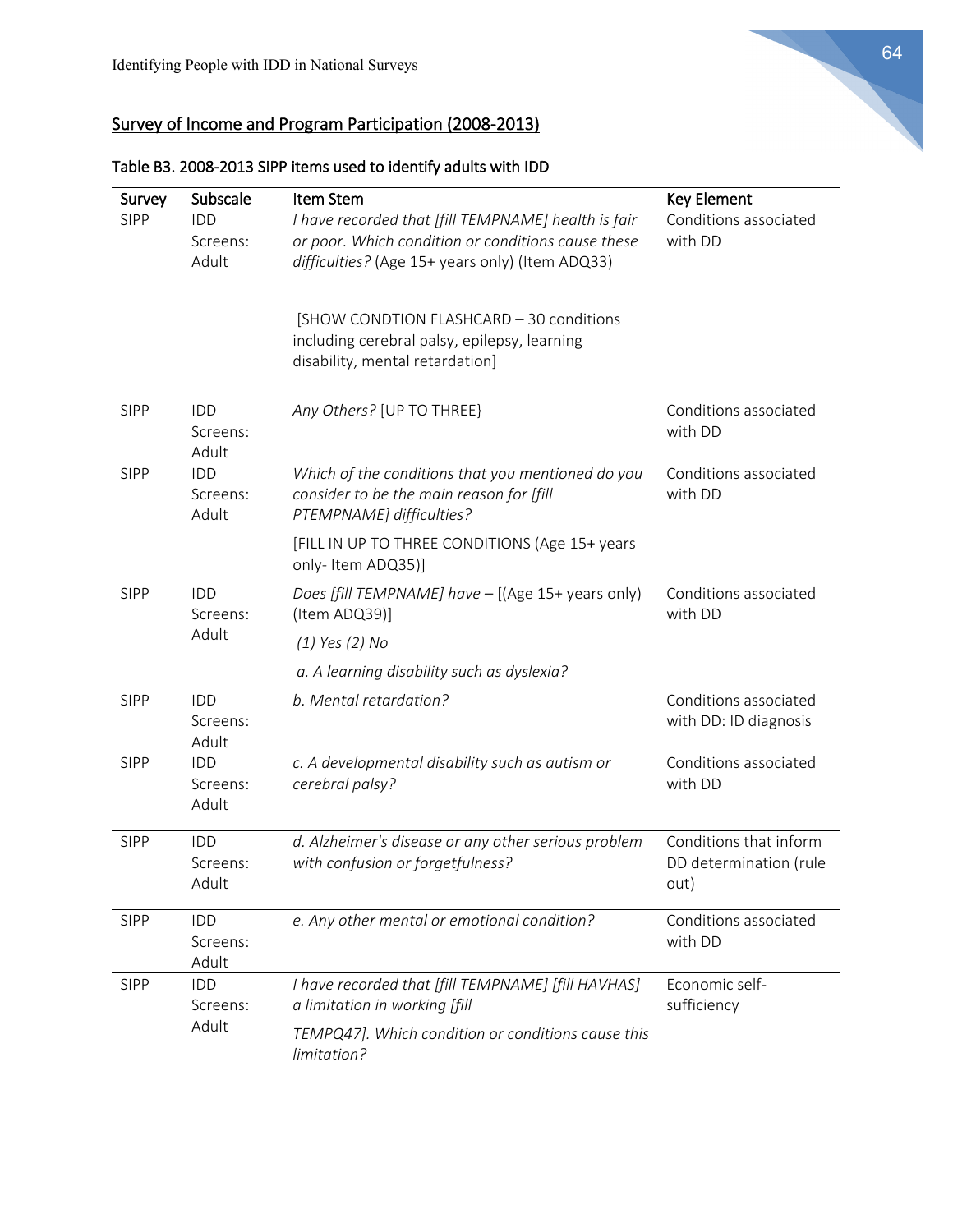| Survey                      | Subscale                        | Item Stem                                                                                                                 | <b>Key Element</b>            |
|-----------------------------|---------------------------------|---------------------------------------------------------------------------------------------------------------------------|-------------------------------|
|                             |                                 | [SHOW CONDTION FLASHCARD-30 conditions<br>including cerebral palsy, epilepsy, learning<br>disability, mental retardation] |                               |
|                             |                                 | [(Age 16-72 years only) (Item ADQ47)]                                                                                     |                               |
| <b>SIPP</b>                 | <b>IDD</b>                      | Any Others? [UP TO THREE]                                                                                                 | Economic self-                |
|                             | Screens:<br>Adult               | Specify the exact "Other" condition that causes your<br>work limitation.                                                  | sufficiency                   |
|                             |                                 | [(Item ADQ47A) (Age 16-72 years only)]                                                                                    |                               |
| <b>SIPP</b>                 | <b>IDD</b><br>Screens:<br>Adult | Which of the conditions that you mentioned do you<br>consider to be the main reason for [fill<br>PTEMPNAME] limitation?   | Economic self-<br>sufficiency |
|                             |                                 | [FILL IN UP TO THREE CONDITIONS-30 conditions<br>including cerebral palsy, learning disability, mental<br>retardation]    |                               |
|                             |                                 | [(Age 16-72 years only) (Item ADQ48)]                                                                                     |                               |
| <b>SIPP</b><br>IDD<br>Adult | Screens:                        | For how long [fill HAVHAS] [fill TEMPNAME] needed<br>help of another person?                                              | Age of Onset                  |
|                             |                                 | (1) Less than 6 months (2) 6 to 11 months (3) 1 to 2<br>years (4) 3 to 5 years (5) More than 5 years                      |                               |
|                             |                                 | [(Age 15+ years only) (Item ADQ29)]                                                                                       |                               |
| <b>SIPP</b>                 | <b>IDD</b><br>Screens:          | When did [CONDITION]first begin to bother [fill<br>TEMPNAME]?                                                             | Age of Onset                  |
|                             | Adult                           | [ENTER 4 DIGIT YEAR (Item ADQ36)]                                                                                         |                               |
| <b>SIPP</b>                 | IDD<br>Screens:<br>Adult        | Is this condition expected to last for at least 12<br>more months?                                                        | Duration                      |
|                             |                                 | $(1)$ Yes $(2)$ No                                                                                                        |                               |
|                             |                                 | [(Items ADQ38, ADQ39, ADQ47, )]                                                                                           |                               |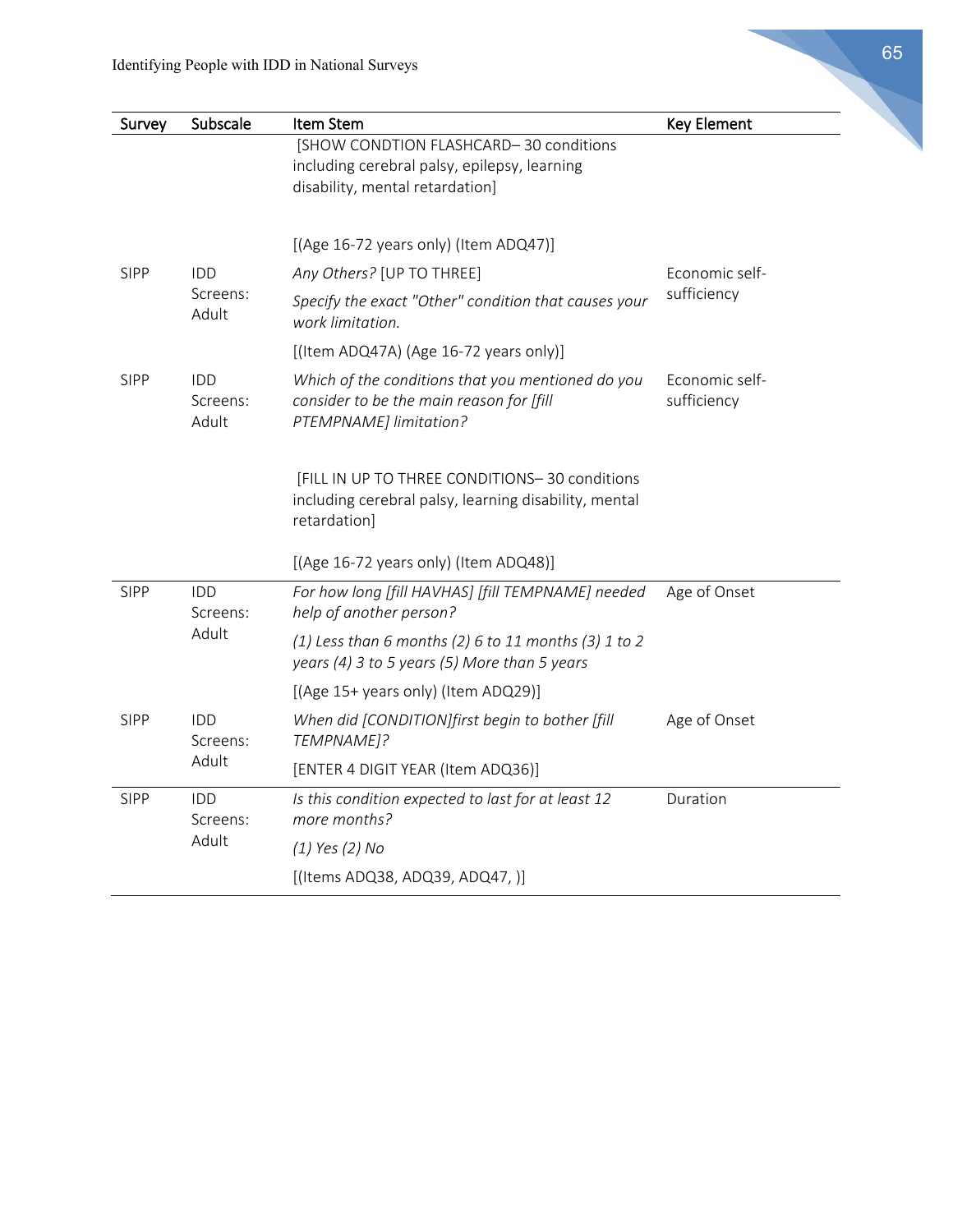| Survey      | Subscale            | Item Stem                                                                                                                                 | Element                                                        |
|-------------|---------------------|-------------------------------------------------------------------------------------------------------------------------------------------|----------------------------------------------------------------|
| <b>SIPP</b> | Child IDD<br>Screen | Does  have a serious physical or mental<br>condition or a developmental delay that limits<br>ordinary activities?                         | Limitation                                                     |
|             |                     | (1) Yes (2) No                                                                                                                            |                                                                |
|             |                     | [(Age less than 6 years only) (Item CDQ1A)]                                                                                               |                                                                |
| <b>SIPP</b> | Child IDD           | Does  have a learning disability                                                                                                          | Condition association                                          |
|             | Screen              | $(1)$ Yes $(2)$ No                                                                                                                        | with DD                                                        |
|             |                     | $[(Age \ge 6 and < 15 years only)$ (Item CDQ6.1)]                                                                                         |                                                                |
| <b>SIPP</b> | Child IDD           | Does  have mental retardation?                                                                                                            | ID diagnosis                                                   |
|             | Screen              | $(1)$ Yes $(2)$ No                                                                                                                        |                                                                |
|             |                     | [(Age $>= 6$ and < 15 years only) (Item CDQ6.2)]                                                                                          |                                                                |
| <b>SIPP</b> | Child IDD<br>Screen | Does  have a developmental disability such as<br>autism or cerebral palsy?                                                                | Condition association<br>with DD                               |
|             |                     | $(1)$ Yes $(2)$ No                                                                                                                        |                                                                |
|             |                     | $[(Age \ge 6 and < 15 years only)$ (Item CDQ6.3)]                                                                                         |                                                                |
| <b>SIPP</b> | Child IDD<br>Screen | Does  have any other developmental<br>condition for which he or she has received<br>therapy or diagnostic services?<br>$(1)$ Yes $(2)$ No | Diagnosis or treatment<br>for condition<br>association with DD |
|             |                     | $[(Age >= 6 and < 15 years only)$ (Item CDQ6.5)]                                                                                          |                                                                |
| <b>SIPP</b> | Child IDD<br>Screen | I have recorded that  has difficulty with<br>certain activities. Which condition or conditions<br>cause this difficulty?                  | Condition association<br>with DD                               |
|             |                     | [SHOW CHILDHOOD CONDITIONS FLASHCARD<br>-23 conditions including cerebral palsy,<br>epilepsy, learning disability, mental<br>retardation] |                                                                |
|             |                     | [Age $>= 6$ and < 15 years only) (Item CDQ29.1)]                                                                                          |                                                                |
| <b>SIPP</b> | Child IDD<br>Screen | Any Others? [UP TO THREE]                                                                                                                 | Condition association<br>with DD                               |

### Table B4. 2008-2013 SIPP items used to identify children with IDD